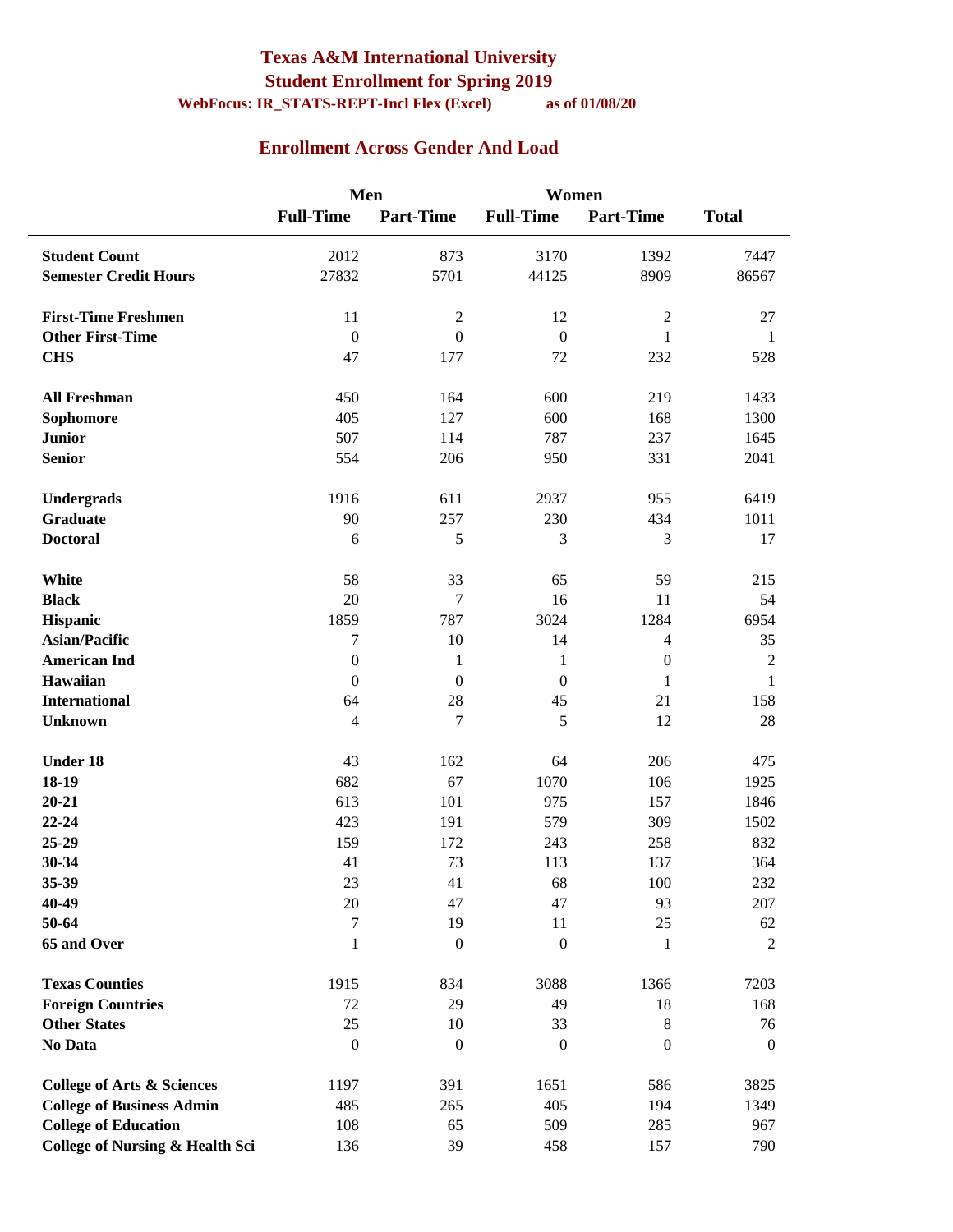#### **Average Age**

| <b>Overall Average Age</b>       | 22    |
|----------------------------------|-------|
| <b>Undergraduae Average Age</b>  | 21.50 |
| <b>Graduate Average Age</b>      | 31.11 |
| <b>Doctoral Average Age</b>      | 37.65 |
| <b>Women Average Age</b>         | 23.05 |
| Men Average Age                  | 22.52 |
| <b>Undergraduate 22 and Over</b> | 2194  |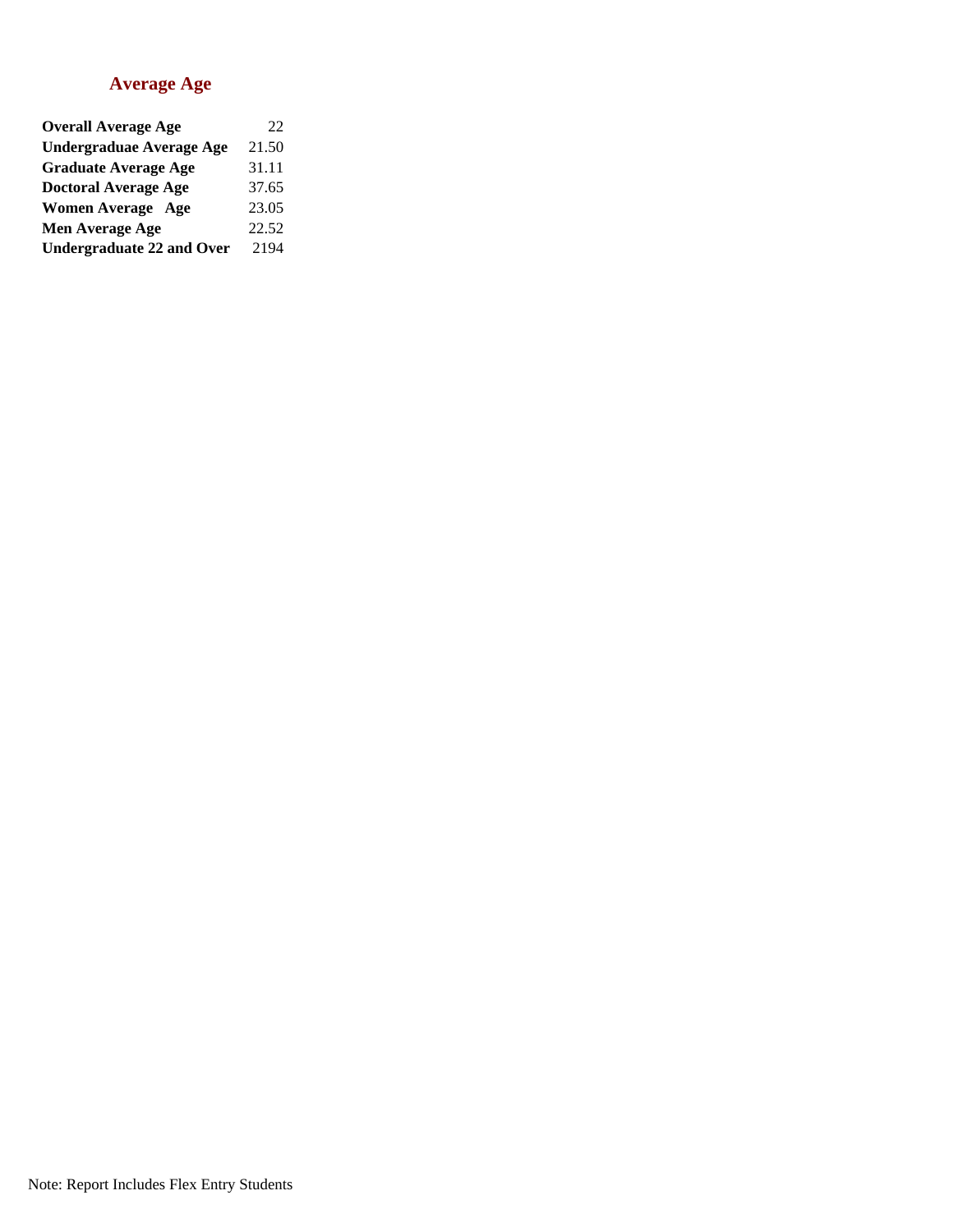| <b>Enrollment Across Ethnicity for Spring 2019</b> |  |
|----------------------------------------------------|--|
|----------------------------------------------------|--|

|                                       | AmInd            | <b>Asian</b>     | <b>Blck</b>      | Haw              | <b>Hsp</b>       | Int              | Unk              | Wht              |
|---------------------------------------|------------------|------------------|------------------|------------------|------------------|------------------|------------------|------------------|
| <b>Student Count</b>                  | $\overline{2}$   | 35               | 54               | $\mathbf{1}$     | 6954             | 158              | 28               | 215              |
| <b>Semester Credit Hours</b>          | 25               | 405              | 600              | 11               | 81364            | 1762             | 214              | 2186             |
| Women                                 | $\mathbf{1}$     | 18               | 27               | $\mathbf{1}$     | 4308             | 66               | 17               | 124              |
| Men                                   | $\mathbf{1}$     | 17               | 27               | $\boldsymbol{0}$ | 2646             | 92               | 11               | 91               |
| <b>Full Time</b>                      | 1                | 21               | 36               | $\boldsymbol{0}$ | 4883             | 109              | 9                | 123              |
| <b>Part Time</b>                      | $\mathbf{1}$     | 14               | 18               | 1                | 2071             | 49               | 19               | 92               |
| <b>First-Time Freshmen</b>            | $\mathbf{0}$     | $\boldsymbol{0}$ | $\boldsymbol{0}$ | $\boldsymbol{0}$ | 24               | $\overline{c}$   | $\boldsymbol{0}$ | 1                |
| <b>Other First-Time</b>               | $\mathbf{0}$     | $\boldsymbol{0}$ | $\boldsymbol{0}$ | $\boldsymbol{0}$ | 1                | $\boldsymbol{0}$ | $\boldsymbol{0}$ | $\boldsymbol{0}$ |
| <b>CHS</b>                            | $\boldsymbol{0}$ | $\mathbf{1}$     | $\mathbf{1}$     | $\boldsymbol{0}$ | 504              | $\boldsymbol{0}$ | 9                | 13               |
| <b>All Freshman</b>                   | $\boldsymbol{0}$ | $\sqrt{5}$       | $8\,$            | $\boldsymbol{0}$ | 1357             | 22               | 11               | 30               |
| Sophomore                             | $\overline{c}$   | 3                | 6                | $\boldsymbol{0}$ | 1249             | 20               | 3                | 17               |
| <b>Junior</b>                         | $\boldsymbol{0}$ | 6                | 10               | $\boldsymbol{0}$ | 1573             | 18               | $\boldsymbol{0}$ | 38               |
| <b>Senior</b>                         | $\mathbf{0}$     | 15               | $\,8\,$          | 1                | 1927             | 35               | 5                | 50               |
| <b>Undergrad Full-Time</b>            | 1                | 21               | 28               | $\boldsymbol{0}$ | 4603             | 91               | 8                | 101              |
| <b>Undergrad Part-Time</b>            | 1                | $\,8\,$          | $\overline{4}$   | 1                | 1503             | 4                | 11               | 34               |
| <b>Graduate Full-Time</b>             | $\mathbf{0}$     | $\boldsymbol{0}$ | 6                | $\boldsymbol{0}$ | 277              | 14               | $\mathbf{1}$     | 22               |
| <b>Graduate Part-Time</b>             | 0                | 5                | 14               | $\theta$         | 565              | 43               | 8                | 56               |
| <b>Doctoral Full-Time</b>             | $\mathbf{0}$     | $\boldsymbol{0}$ | $\overline{2}$   | $\boldsymbol{0}$ | 3                | 4                | $\boldsymbol{0}$ | $\boldsymbol{0}$ |
| <b>Doctoral Part-Time</b>             | $\boldsymbol{0}$ | $\mathbf{1}$     | $\boldsymbol{0}$ | $\boldsymbol{0}$ | 3                | $\overline{2}$   | $\boldsymbol{0}$ | $\overline{2}$   |
| <b>Under 18</b>                       | $\boldsymbol{0}$ | $\mathbf{1}$     | $\mathbf{1}$     | $\boldsymbol{0}$ | 452              | $\boldsymbol{0}$ | 9                | 12               |
| 18-19                                 | $\mathbf{1}$     | $10\,$           | 10               | $\boldsymbol{0}$ | 1849             | 22               | 3                | 30               |
| $20 - 21$                             | $\mathbf{0}$     | $\tau$           | 12               | $\mathbf{0}$     | 1750             | 39               | $\mathbf{1}$     | 37               |
| $22 - 24$                             | 1                | 5                | $\,8\,$          | 1                | 1412             | 42               | 5                | 28               |
| 25-29                                 | $\overline{0}$   | 8                | 6                | $\boldsymbol{0}$ | 748              | 30               | 3                | 37               |
| 30-34                                 | $\theta$         | $\boldsymbol{0}$ | 1                | $\mathbf{0}$     | 332              | 11               | 3                | 17               |
| 35-39                                 | 0                | $\mathbf{1}$     | 5                | $\boldsymbol{0}$ | 200              | $\,8\,$          | $\overline{2}$   | 16               |
| 40-49                                 | $\boldsymbol{0}$ | $\mathbf{1}$     | $\overline{7}$   | $\boldsymbol{0}$ | 168              | 6                | $\overline{2}$   | 23               |
| 50-64                                 | $\boldsymbol{0}$ | $\sqrt{2}$       | $\overline{4}$   | $\boldsymbol{0}$ | 41               | $\boldsymbol{0}$ | $\boldsymbol{0}$ | 15               |
| 65 and Over                           | $\boldsymbol{0}$ | $\boldsymbol{0}$ | $\boldsymbol{0}$ | $\boldsymbol{0}$ | $\overline{2}$   | $\boldsymbol{0}$ | $\boldsymbol{0}$ | $\boldsymbol{0}$ |
| <b>Texas Counties</b>                 | 2                | 33               | 41               | $\mathbf{1}$     | 6907             | 16               | 20               | 183              |
| <b>Foreign Countries</b>              | $\boldsymbol{0}$ | $\boldsymbol{0}$ | $\sqrt{2}$       | $\boldsymbol{0}$ | 17               | 141              | 7                | -1               |
| <b>Other States</b>                   | $\boldsymbol{0}$ | $\sqrt{2}$       | 11               | $\boldsymbol{0}$ | 30               | 1                | $\mathbf{1}$     | 31               |
| No Data                               | $\mathbf{0}$     | $\mathbf{0}$     | $\mathbf{0}$     | $\boldsymbol{0}$ | $\boldsymbol{0}$ | $\boldsymbol{0}$ | $\boldsymbol{0}$ | $\boldsymbol{0}$ |
| <b>College of Arts &amp; Sciences</b> | 1                | 15               | 19               | $\boldsymbol{0}$ | 3642             | 45               | 6                | 97               |
| <b>College of Business Admin</b>      | $\boldsymbol{0}$ | $\sqrt{6}$       | 14               | $\boldsymbol{0}$ | 1175             | 91               | 6                | 57               |
| <b>College of Education</b>           | $\mathbf{1}$     | $\sqrt{2}$       | 10               | 1                | 923              | 7                | 3                | 20               |
| College of Nurs & HealthSci           | $\boldsymbol{0}$ | $10\,$           | $\sqrt{6}$       | $\boldsymbol{0}$ | 741              | 11               | 3                | 19               |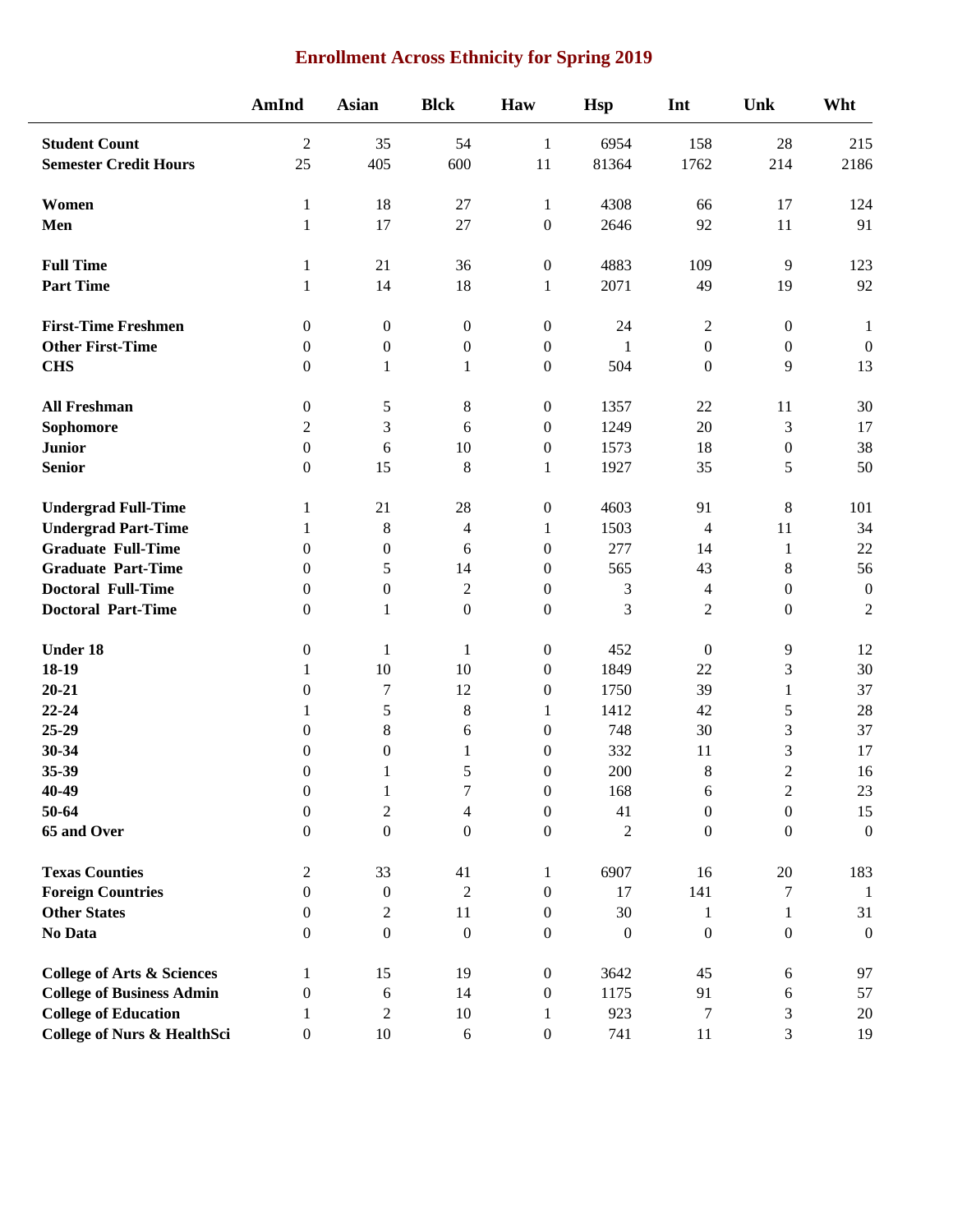| <b>Total</b>     |
|------------------|
| 7447             |
| 86567            |
|                  |
| 4562             |
| 2885             |
| 5182             |
| $2265\,$         |
|                  |
| $27\,$           |
| $\overline{1}$   |
| $528\,$          |
|                  |
| 1433             |
| 1300             |
| 1645<br>$2041\,$ |
|                  |
| 4853             |
| 1566             |
| $320\,$          |
| 691              |
| 9                |
| $\,8\,$          |
|                  |
| 475<br>1925      |
| 1846             |
| 1502             |
| 832              |
| 364              |
| 232              |
| $207\,$          |
| $62\,$           |
| $\overline{c}$   |
| 7203             |
| $168\,$          |
| $76\,$           |
| $\boldsymbol{0}$ |
|                  |
| 3825             |
| 1349             |
| 967              |
| 790              |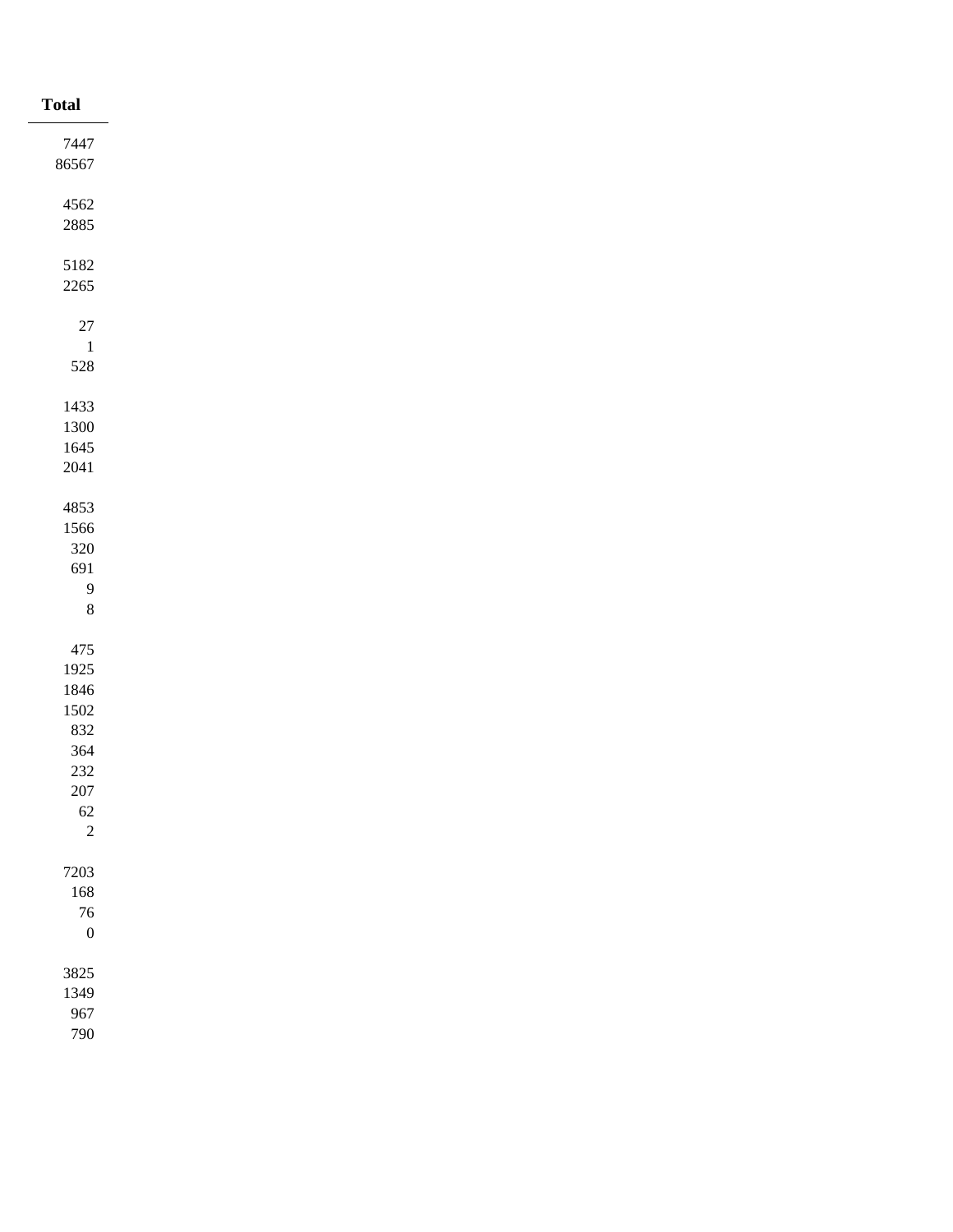### **New Students Under 30 for Spring 2019**

|                     |     | Men                                     | Women |     |              |
|---------------------|-----|-----------------------------------------|-------|-----|--------------|
|                     |     | Full-Time Part-Time Full-Time Part-Time |       |     | <b>Total</b> |
| <b>Student Type</b> |     |                                         |       |     |              |
| First Time Freshman | 11  | 2                                       | 11    | 3   | 27           |
| Graduate            | 13  | 43                                      | 19    | 51  | 126          |
| <b>Transfer</b>     | 82  | 25                                      | 83    | 60  | 250          |
| Transfer Freshman   | 6   |                                         | 6     |     | 12           |
| <b>Total</b>        | 112 | 70                                      | 119   | 114 | 415          |

#### **Enrollment Across 1st Generation**

| 1st-Gen       |      | No Data | Not 1st-Gen | <b>Total</b> |
|---------------|------|---------|-------------|--------------|
| Level         |      |         |             |              |
| Doctoral      | 6    | 5       | 6           | 17           |
| Graduate      | 504  | 136     | 371         | 1011         |
| Undergraduate | 3564 | 180     | 2675        | 6419         |
| <b>Total</b>  | 4074 | 321     | 3052        | 7447         |

### **Enrollment by Student College**

| <b>College</b> | <b>CHS</b> | <b>FFR</b> | FR   | <b>SO</b> | JR   | <b>SR</b> | GR       | <b>PHD</b> | <b>Total</b><br><b>Students</b> |
|----------------|------------|------------|------|-----------|------|-----------|----------|------------|---------------------------------|
| AS             | 205        | 16         | 577  | 671       | 879  | 1122      | 353      | 2          | 3825                            |
| <b>BA</b>      | $\theta$   | 4          | 159  | 198       | 297  | 350       | 326      | 15         | 1349                            |
| <b>ED</b>      | $\theta$   |            | 73   | 105       | 211  | 293       | 284      | $\theta$   | 967                             |
| <b>NH</b>      | $\theta$   | 4          | 177  | 152       | 217  | 192       | 48       | $\theta$   | 790                             |
| UC.            | 323        | 3          | 53   | 20        | 33   | 84        | $\theta$ | $\Omega$   | 516                             |
| Total          | 528        | 28         | 1039 | 1146      | 1637 | 2041      | 1011     | 17         | 7447                            |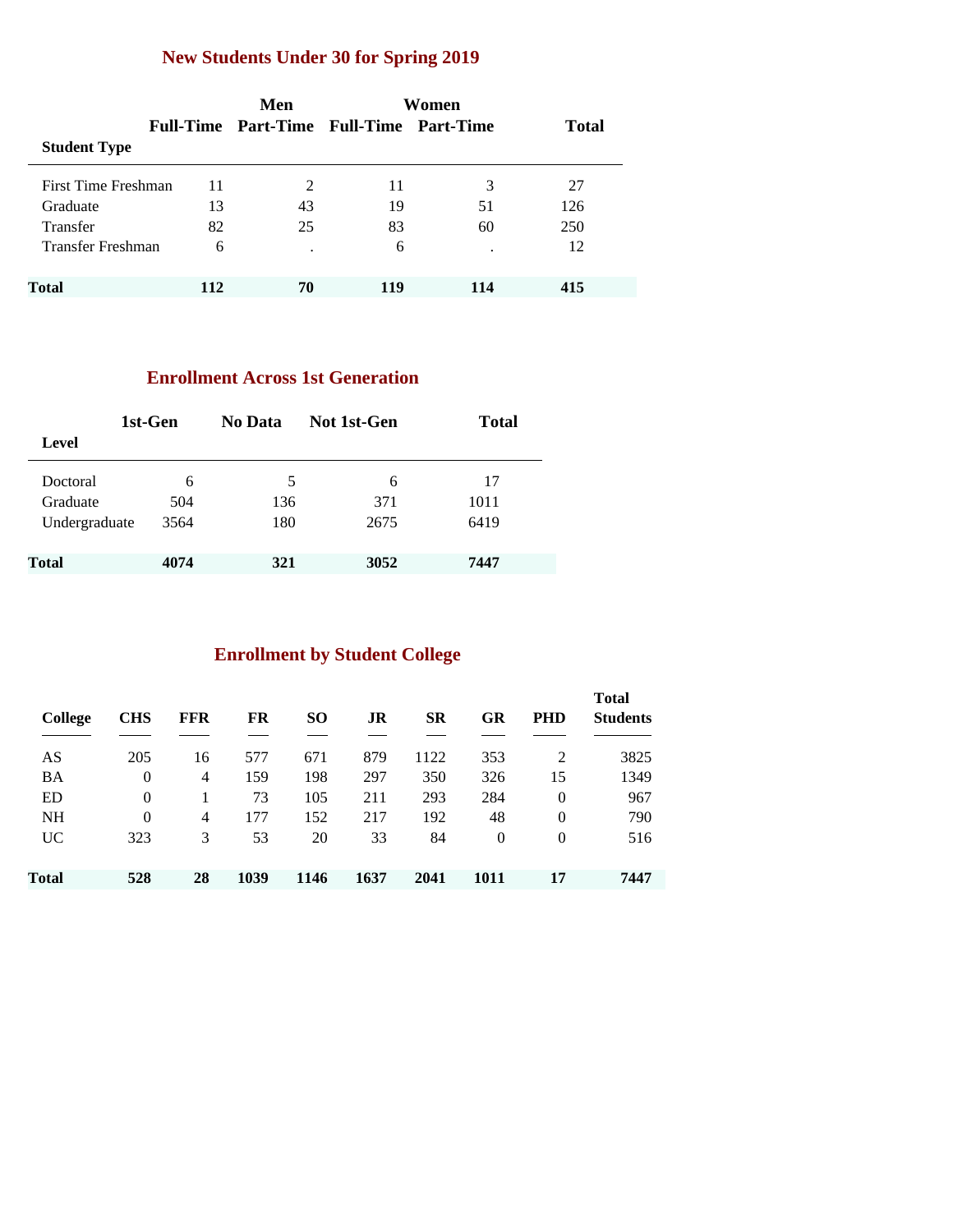|                                    |                            | AmInd                | <b>Asian</b>   | <b>Blck</b>    | Haw                  | <b>Hsp</b>       | Int              | Unk                      | Wht                     | <b>Total</b>   |
|------------------------------------|----------------------------|----------------------|----------------|----------------|----------------------|------------------|------------------|--------------------------|-------------------------|----------------|
| Level                              | Col                        |                      |                |                |                      |                  |                  |                          |                         |                |
| Undergraduate                      | AS                         | $\mathbf{1}$         | 14             | 13             | $\ddot{\phantom{0}}$ | 3326             | 39               | $\overline{\mathcal{L}}$ | 73                      | 3470           |
|                                    | <b>BA</b>                  | $\ddot{\phantom{a}}$ | $\overline{4}$ | $\mathfrak s$  | $\ddot{\phantom{a}}$ | 949              | 34               | $\overline{2}$           | 14                      | 1008           |
|                                    | $\mathop{\rm ED}\nolimits$ | $\mathbf{1}$         | 1              | 5              | $\mathbf{1}$         | 656              | $\boldsymbol{7}$ | $\mathbf{1}$             | 11                      | 683            |
|                                    | <b>NH</b>                  |                      | $\,8\,$        | $\overline{4}$ |                      | 702              | 11               | $\overline{c}$           | 15                      | 742            |
|                                    | <b>UC</b>                  |                      | $\overline{2}$ | 5              |                      | 473              | $\overline{4}$   | $10\,$                   | 22                      | 516            |
| <i><b>*Total Undergraduate</b></i> |                            | $\overline{2}$       | 29             | 32             | $\mathbf{1}$         | 6106             | 95               | 19                       | 135                     | 6419           |
| Graduate                           | AS                         |                      | $\mathbf{1}$   | $\sqrt{6}$     | $\bullet$            | 314              | 6                | $\overline{c}$           | 24                      | 353            |
|                                    | <b>BA</b>                  |                      | 1              | $\tau$         | $\ddot{\phantom{a}}$ | 222              | 51               | 4                        | 41                      | 326            |
|                                    | $\mathop{\rm ED}\nolimits$ |                      | 1              | $\sqrt{5}$     | $\ddot{\phantom{a}}$ | 267              | $\bullet$        | $\mathbf{2}$             | 9                       | 284            |
|                                    | NH                         |                      | $\overline{2}$ | $\overline{2}$ |                      | 39               |                  | $\mathbf{1}$             | $\overline{4}$          | 48             |
| <i><b>*Total Graduate</b></i>      |                            | $\bf{0}$             | 5              | 20             | $\boldsymbol{0}$     | 842              | 57               | $\boldsymbol{9}$         | 78                      | 1011           |
| Doctoral                           | AS                         |                      |                | $\bullet$      |                      | $\overline{c}$   |                  |                          |                         | $\overline{2}$ |
|                                    | <b>BA</b>                  |                      | $\mathbf{1}$   | $\overline{2}$ |                      | $\overline{4}$   | 6                |                          | $\overline{2}$          | 15             |
| <i><b>*Total Doctoral</b></i>      |                            | $\bf{0}$             | $\mathbf{1}$   | $\overline{2}$ | $\bf{0}$             | $\boldsymbol{6}$ | $\boldsymbol{6}$ | $\mathbf 0$              | $\overline{\mathbf{2}}$ | 17             |
| <b>TOTAL</b>                       |                            | $\boldsymbol{2}$     | 35             | 54             | $\mathbf{1}$         | 6954             | 158              | 28                       | 215                     | 7447           |

### **Enrollment Level and College Across Ethnicity for Spring 2019**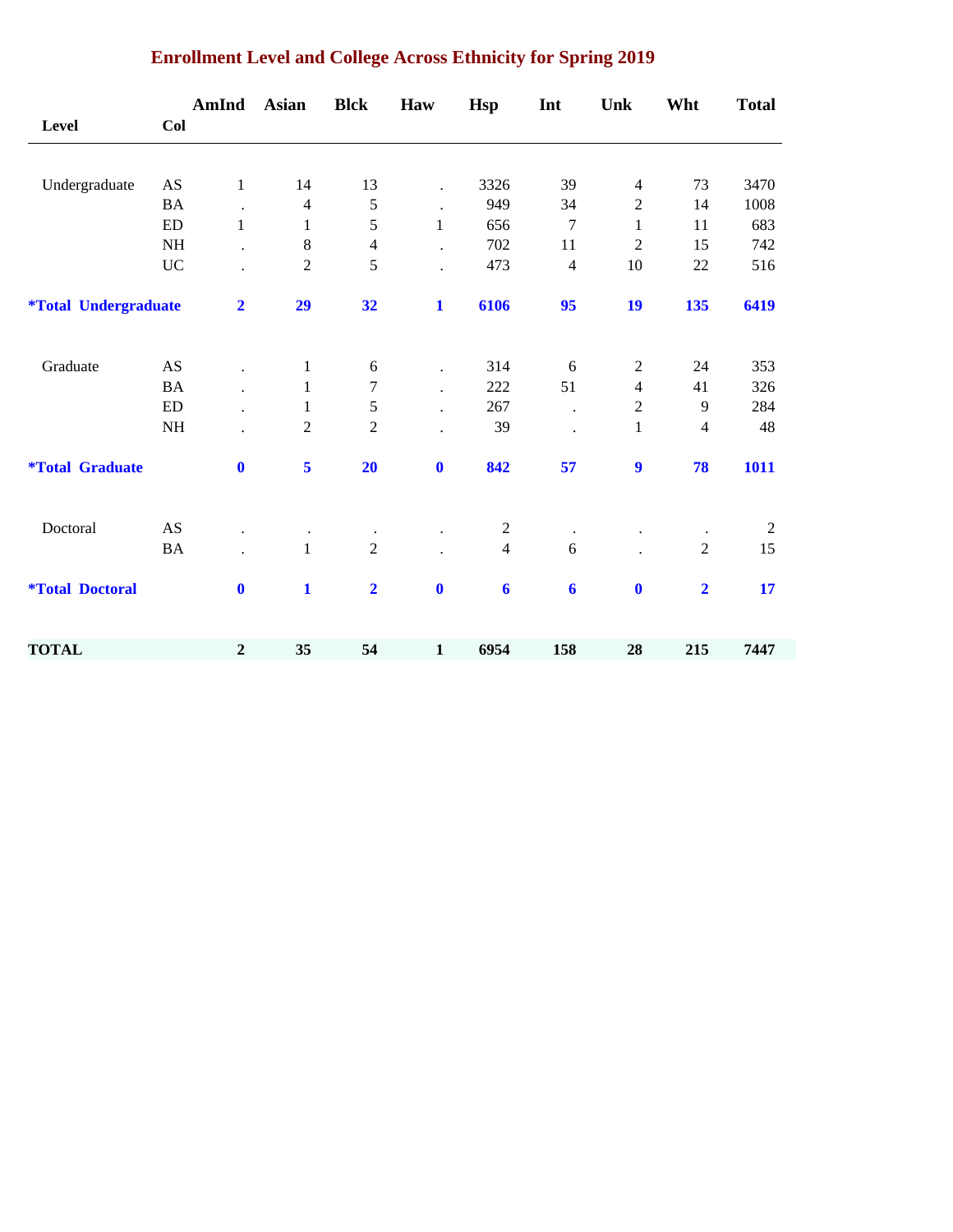|                                            | <b>Frgn Ctries</b> | <b>Oth States</b>           | <b>Texas</b>   | <b>Total</b>   |
|--------------------------------------------|--------------------|-----------------------------|----------------|----------------|
| <b>Student Count</b>                       | 168                | 76                          | 7203           | 7447           |
| <b>Semester Credit Hours</b>               | 1947               | 940                         | 83680          | 86567          |
| Women                                      | 67                 | 41                          | 4454           | 4562           |
| Men                                        | 101                | 35                          | 2749           | 2885           |
| <b>Full Time</b>                           | 121                | 58                          | 5003           | 5182           |
| <b>Part Time</b>                           | 47                 | 18                          | 2200           | 2265           |
| <b>First-Time Freshmen</b>                 | $\mathfrak{2}$     | $\mathbf{0}$                | 25             | 27             |
| <b>Other First-Time</b>                    | $\boldsymbol{0}$   | $\boldsymbol{0}$            | $\mathbf{1}$   | $\mathbf{1}$   |
| <b>CHS</b>                                 | $\boldsymbol{0}$   | $\mathbf{0}$                | 528            | 528            |
| <b>All Freshman</b>                        | 33                 | 11                          | 1389           | 1433           |
| Sophomore                                  | 22                 | $\overline{4}$              | 1274           | 1300           |
| <b>Junior</b>                              | 20                 | 11                          | 1614           | 1645           |
| <b>Senior</b>                              | 33                 | 30                          | 1978           | 2041           |
| <b>Undergrad Full-Time</b>                 | 104                | 52                          | 4697           | 4853           |
| <b>Undergrad Part-Time</b>                 | $\overline{4}$     | $\overline{4}$              | 1558           | 1566           |
| <b>Graduate Full-Time</b>                  | 12                 | 5                           | 303            | 320            |
| <b>Graduate Part-Time</b>                  | 41                 | 13                          | 637            | 691            |
| <b>Doctoral Full-Time</b>                  | $\sqrt{5}$         | $\mathbf{1}$                | 3              | 9              |
| <b>Doctoral Part-Time</b>                  | $\overline{2}$     | 1                           | 5              | 8              |
| White                                      | 1                  | 31                          | 183            | 215            |
| <b>Black</b>                               | $\mathfrak{2}$     | 11                          | 41             | 54             |
| Hispanic                                   | 17                 | 30                          | 6907           | 6954           |
| <b>Asian/Pacific</b>                       | $\boldsymbol{0}$   | $\overline{2}$              | 33             | 35             |
| <b>American Ind</b>                        | $\mathbf{0}$       | $\boldsymbol{0}$            | $\overline{2}$ | $\overline{2}$ |
| <b>International</b>                       | 141                | 1                           | 16             | 158            |
| <b>Unknown</b>                             | 7                  | 1                           | 20             | 28             |
| <b>Under 18</b>                            | $\boldsymbol{0}$   | $\boldsymbol{0}$            | 475            | 475            |
| 18-19                                      | 32                 | 12                          | 1881           | 1925           |
| $20 - 21$                                  | 44                 | 25                          | 1777           | 1846           |
| $22 - 24$                                  | 38                 | 21                          | 1443           | 1502           |
| $25-29$                                    | 30                 | $\boldsymbol{7}$            | 795            | 832            |
| 30-34                                      | 10                 | $\ensuremath{\mathfrak{Z}}$ | 351            | 364            |
| 35-39                                      | 10                 | $\mathfrak{Z}$              | 219            | 232            |
| 40-49                                      | $\overline{4}$     | $\boldsymbol{2}$            | 201            | 207            |
| 50-64                                      | $\boldsymbol{0}$   | 3                           | 59             | 62             |
| 65 and Over                                | $\boldsymbol{0}$   | $\boldsymbol{0}$            | 2              | 2              |
| <b>College of Arts &amp; Sciences</b>      | 53                 | 29                          | 3743           | 3825           |
| <b>College of Business Admin</b>           | 93                 | 19                          | 1237           | 1349           |
| <b>College of Education</b>                | $\,8\,$            | $\,8\,$                     | 951            | 967            |
| <b>College of Nursing &amp; Health Sci</b> | 10                 | 6                           | 774            | 790            |

### **Enrollment Across Residence for Spring 2019**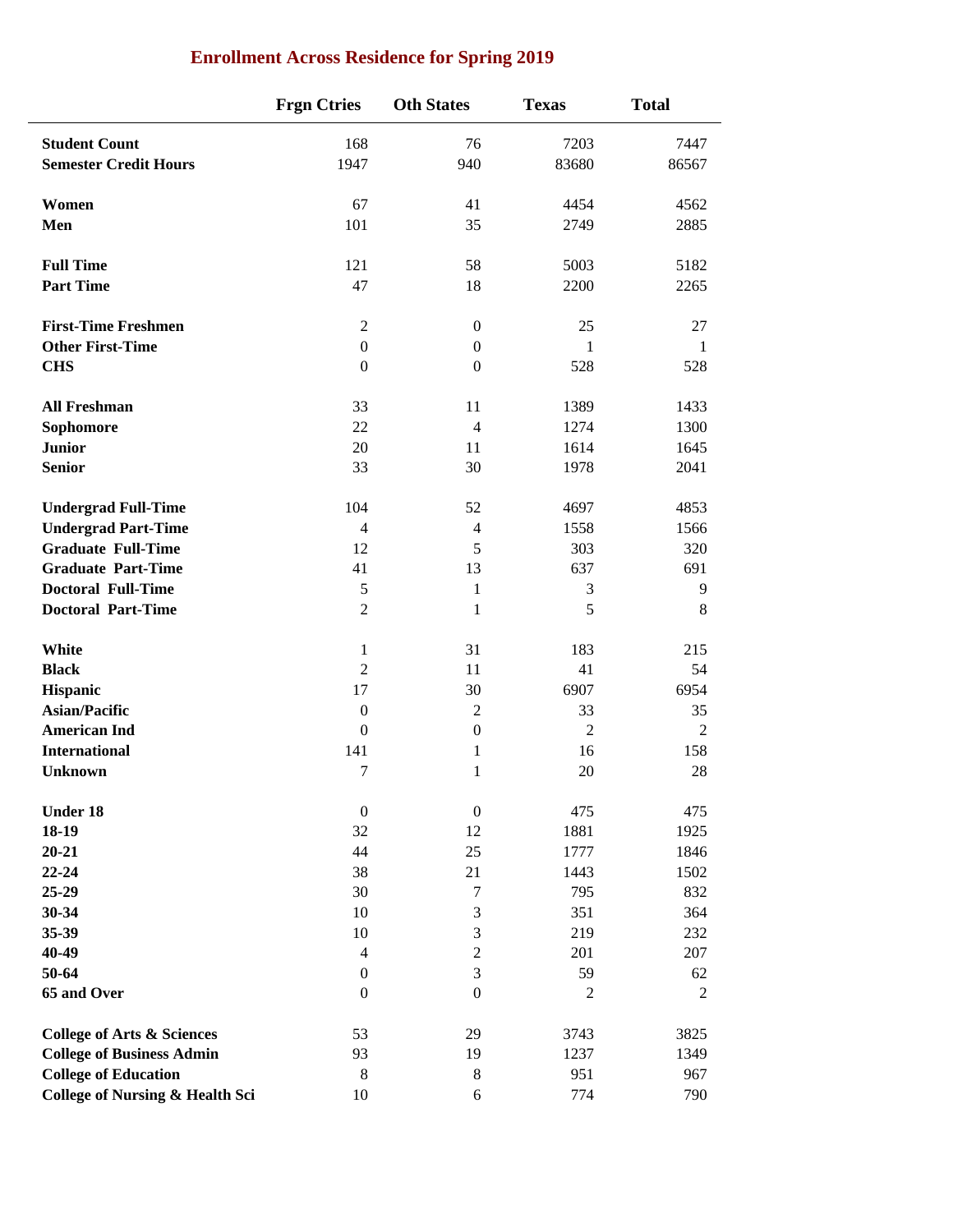## **Enrollment by Student Type for Spring 2019**

|                         |                               | <b>FR</b>            | <b>SO</b>                 | <b>JR</b>            | <b>SR</b>                                    | <b>GR</b>       | <b>DR</b>               | <b>TOTAL</b>   |
|-------------------------|-------------------------------|----------------------|---------------------------|----------------------|----------------------------------------------|-----------------|-------------------------|----------------|
| <b>College</b>          | <b>Student Type</b>           |                      |                           |                      |                                              |                 |                         |                |
| AS                      | <b>Concurrent Enrolled HS</b> | 97                   | 107                       | $\mathbf{1}$         |                                              |                 |                         | 205            |
|                         | Continuing                    | 552                  | 630                       | 774                  | $\cdot$<br>1067                              | $\cdot$<br>277  | $\overline{2}$          | 3302           |
|                         | <b>First Time Freshman</b>    | 16                   |                           | $\ddot{\phantom{0}}$ |                                              | $\cdot$         | $\cdot$                 | 16             |
|                         | Graduate                      | $\bullet$            |                           |                      |                                              | 59              |                         | 59             |
|                         | Readmit Graduate              | $\bullet$            | $\bullet$                 | $\bullet$            | $\bullet$                                    | 17              |                         | 17             |
|                         | Returning Undergraduate       | 6                    | 4                         | 16                   | 42                                           |                 |                         | 68             |
|                         | Transfer                      | 12                   | 35                        | 89                   | 13                                           |                 |                         | 149            |
|                         | <b>Transfer Freshman</b>      | 7                    | $\overline{2}$            | $\bullet$            | $\bullet$                                    |                 |                         | 9              |
| <i><b>*Total AS</b></i> |                               | 690                  | 778                       | 880                  | 1122                                         | 353             | $\overline{\mathbf{2}}$ | 3825           |
| <b>BA</b>               | Continuing                    | 150                  | 178                       | 253                  | 336                                          | 205             | 14                      | 1136           |
|                         | <b>First Time Freshman</b>    | 4                    |                           |                      | $\ddot{\phantom{0}}$                         | $\cdot$         | $\cdot$                 | $\overline{4}$ |
|                         | Graduate                      | $\ddot{\phantom{0}}$ |                           |                      |                                              | 113             |                         | 113            |
|                         | Graduate Doctoral             |                      |                           |                      | $\ddot{\phantom{0}}$                         |                 | 1                       | $\mathbf{1}$   |
|                         | Readmit Graduate              | $\bullet$            | $\bullet$                 | $\ddot{\phantom{0}}$ | $\cdot$                                      | 8               |                         | 8              |
|                         | Returning Undergraduate       | 1                    | 6                         | 5                    | 12                                           |                 |                         | 24             |
|                         | Transfer                      | $\overline{7}$       | 14                        | 39                   | $\overline{2}$                               |                 |                         | 62             |
|                         | <b>Transfer Freshman</b>      | 1                    | $\ddot{\phantom{0}}$      | $\bullet$            | $\ddot{\phantom{0}}$                         |                 |                         | 1              |
| <i><b>*Total BA</b></i> |                               | 163                  | <b>198</b>                | 297                  | 350                                          | 326             | 15                      | 1349           |
| ED                      | Continuing                    | 70                   | 96                        | 185                  | 285                                          | 215             |                         | 851            |
|                         | <b>First Time Freshman</b>    | 1                    |                           |                      |                                              |                 |                         | 1              |
|                         | Graduate                      | $\ddot{\phantom{0}}$ | $\ddot{\phantom{0}}$      | $\ddot{\phantom{0}}$ | $\ddot{\phantom{0}}$<br>$\ddot{\phantom{0}}$ | $\bullet$<br>46 |                         | 46             |
|                         | Readmit Graduate              |                      |                           | $\ddot{\phantom{0}}$ |                                              | $22\,$          |                         | 22             |
|                         | Returning Undergraduate       | $\boldsymbol{2}$     |                           | $\cdot$<br>6         | 5                                            | 1               |                         | 14             |
|                         | Transfer                      | $\mathbf{1}$         | 9                         | 20                   | 3                                            |                 |                         | 33             |
| <i><b>*Total ED</b></i> |                               | 74                   | 105                       | 211                  | 293                                          | 284             | $\bf{0}$                | 967            |
| NH                      | Continuing                    | 170                  | 139                       | 185                  | 163                                          | 32              |                         | 689            |
|                         | First Time Freshman           | 3                    | $\mathbf{1}$              |                      |                                              |                 |                         | $\overline{4}$ |
|                         | Graduate                      |                      |                           |                      |                                              | $\cdot$<br>14   |                         | 14             |
|                         | Readmit Graduate              |                      |                           |                      |                                              | $\overline{c}$  |                         | $\mathbf{2}$   |
|                         | Returning Undergraduate       | $\bullet$<br>2       | $\bullet$<br>$\mathbf{1}$ | $\bullet$<br>6       | $\bullet$<br>$20\,$                          |                 |                         | 29             |
|                         | Transfer                      | 3                    | 12                        | 26                   | $\overline{9}$                               |                 |                         | 50             |
|                         | Transfer Freshman             | $\overline{2}$       |                           | $\bullet$            | $\bullet$                                    |                 |                         | $\mathbf{2}$   |
| <i><b>*Total NH</b></i> |                               | <b>180</b>           | 153                       | 217                  | <b>192</b>                                   | 48              | $\bf{0}$                | 790            |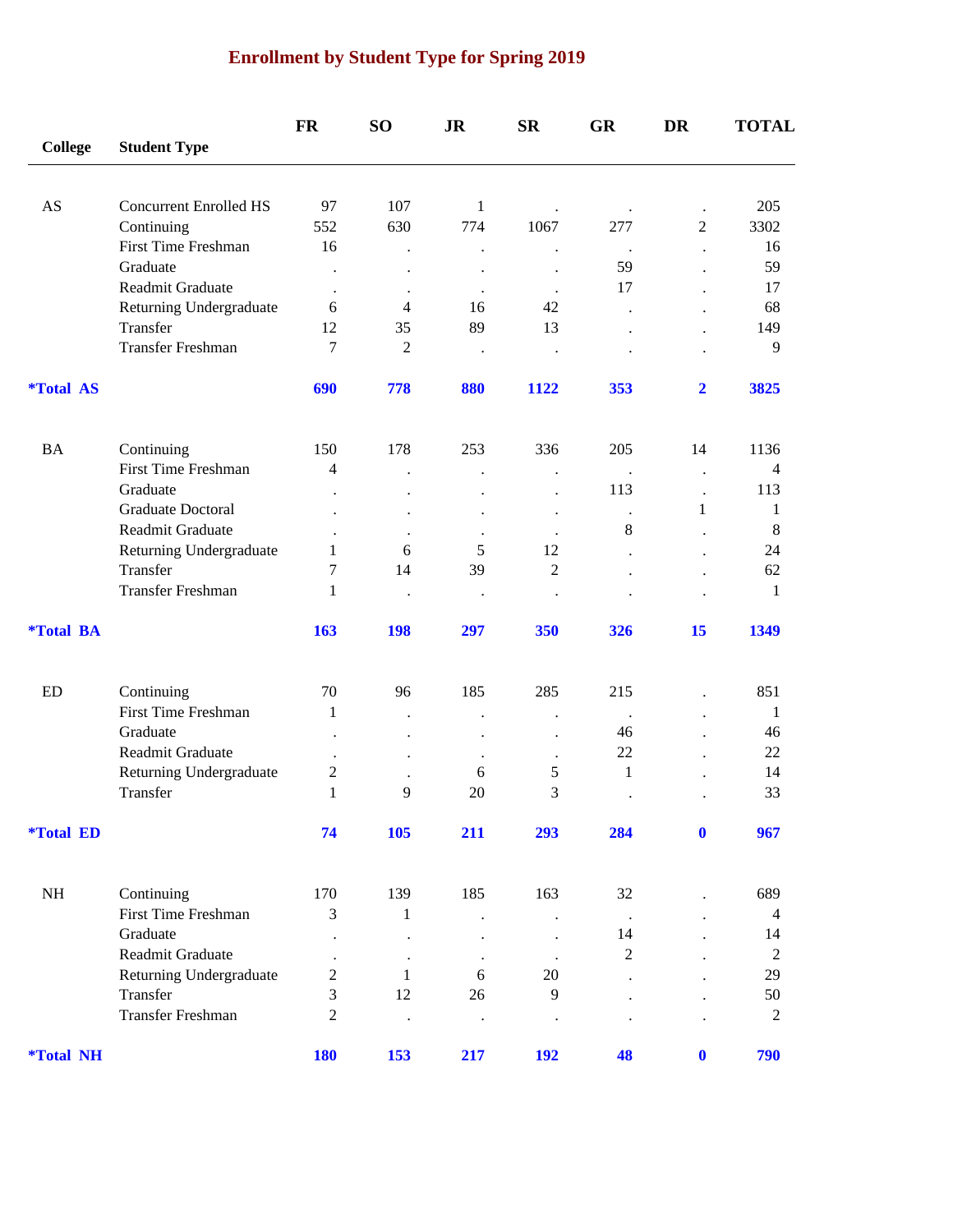## **Enrollment by Student Type for Spring 2019**

|                         |                         | <b>FR</b> | <b>SO</b> | <b>JR</b> | <b>SR</b> | <b>GR</b>            | <b>DR</b>            | <b>TOTAL</b>   |
|-------------------------|-------------------------|-----------|-----------|-----------|-----------|----------------------|----------------------|----------------|
| College                 | <b>Student Type</b>     |           |           |           |           |                      |                      |                |
|                         |                         |           |           |           |           |                      |                      |                |
| <b>UC</b>               | Concurrent Enrolled HS  | 270       | 46        | 7         | $\bullet$ | $\bullet$            | $\ddot{\phantom{0}}$ | 323            |
|                         | Continuing              | 52        | 17        | 30        | 77        | $\bullet$            | ٠                    | 176            |
|                         | First Time Freshman     | 3         | ٠         | $\bullet$ | $\cdot$   | $\ddot{\phantom{0}}$ | ٠                    | 3              |
|                         | Returning Undergraduate |           | 1         | 3         | 7         | $\bullet$            | $\cdot$              | 12             |
|                         | Transfer                | ٠         | 2         | $\bullet$ | ٠         | $\cdot$              | $\bullet$            | $\overline{2}$ |
| <i><b>*Total UC</b></i> |                         | 326       | 66        | 40        | 84        | $\bf{0}$             | $\mathbf{0}$         | 516            |
| <b>TOTAL</b>            |                         | 1433      | 1300      | 1645      | 2041      | 1011                 | 17                   | 7447           |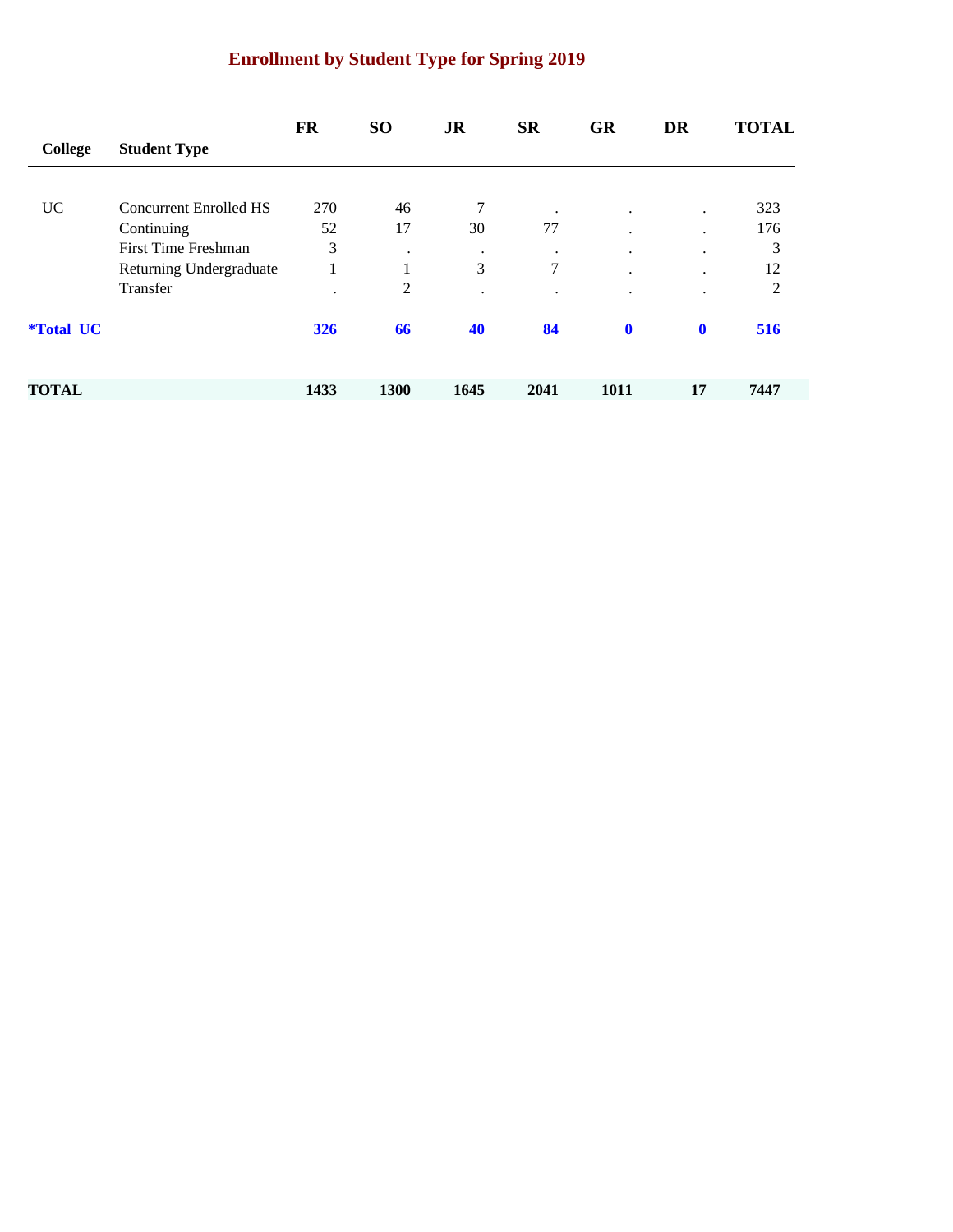| Level                      | Eth           | <b>Part-Time</b><br>Women | <b>Full-Time</b><br>Women | <b>Part-Time</b><br>Men | <b>Full-Time</b><br>Men  | <b>Total</b><br>Count | Women<br><b>Hours</b> | Men<br><b>Hours</b> | <b>Total</b><br><b>Hours</b> |
|----------------------------|---------------|---------------------------|---------------------------|-------------------------|--------------------------|-----------------------|-----------------------|---------------------|------------------------------|
| Doctoral                   | Asian         | 1                         | $\boldsymbol{0}$          | $\boldsymbol{0}$        | $\boldsymbol{0}$         | $\mathbf{1}$          | 3                     | $\boldsymbol{0}$    | 3                            |
|                            | <b>Black</b>  | $\boldsymbol{0}$          | 1                         | $\boldsymbol{0}$        | $\mathbf{1}$             | $\overline{2}$        | 12                    | 9                   | 21                           |
|                            | Hispanic      | $\overline{2}$            | 1                         | $\mathbf{1}$            | $\overline{c}$           | 6                     | 18                    | 24                  | 42                           |
|                            | International | $\boldsymbol{0}$          | $\mathbf{1}$              | $\overline{2}$          | 3                        | 6                     | 9                     | 39                  | 48                           |
|                            | White         | $\boldsymbol{0}$          | $\boldsymbol{0}$          | $\overline{2}$          | $\boldsymbol{0}$         | $\overline{2}$        | $\boldsymbol{0}$      | 6                   | 6                            |
| <b>Total Doctoral</b>      |               | $\overline{\mathbf{3}}$   | $\overline{\mathbf{3}}$   | 5                       | 6                        | 17                    | 42                    | 78                  | <b>120</b>                   |
| Graduate                   | Asian         | $\mathbf{1}$              | $\boldsymbol{0}$          | 4                       | $\boldsymbol{0}$         | 5                     | 6                     | 21                  | 27                           |
|                            | <b>Black</b>  | 9                         | 5                         | 5                       | $\mathbf{1}$             | 20                    | 102                   | 42                  | 144                          |
|                            | Hispanic      | 371                       | 204                       | 194                     | 73                       | 842                   | 3976                  | 1746                | 5722                         |
|                            | International | 17                        | $\overline{4}$            | 26                      | 10                       | 57                    | 129                   | 231                 | 360                          |
|                            | Unknown       | $\overline{4}$            | 1                         | 4                       | $\boldsymbol{0}$         | 9                     | 34                    | 24                  | 58                           |
|                            | White         | 32                        | 16                        | 24                      | 6                        | 78                    | 316                   | 188                 | 504                          |
| <b>Total Graduate</b>      |               | 434                       | 230                       | 257                     | 90                       | 1011                  | 4563                  | 2252                | 6815                         |
| Undergraduate              | Amer Ind      | $\boldsymbol{0}$          | 1                         | $\mathbf{1}$            | $\boldsymbol{0}$         | $\overline{2}$        | 14                    | 11                  | 25                           |
|                            | Asian         | $\overline{2}$            | 14                        | 6                       | 7                        | 29                    | 219                   | 156                 | 375                          |
|                            | <b>Black</b>  | $\overline{2}$            | 10                        | $\overline{2}$          | 18                       | 32                    | 168                   | 267                 | 435                          |
|                            | Hawaiian      | $\mathbf{1}$              | $\boldsymbol{0}$          | $\overline{0}$          | $\boldsymbol{0}$         | 1                     | 11                    | $\boldsymbol{0}$    | 11                           |
|                            | Hispanic      | 911                       | 2819                      | 592                     | 1784                     | 6106                  | 46458                 | 29142               | 75600                        |
|                            | International | 4                         | 40                        | $\boldsymbol{0}$        | 51                       | 95                    | 603                   | 751                 | 1354                         |
|                            | Unknown       | $\,8\,$                   | $\overline{4}$            | 3                       | $\overline{\mathcal{A}}$ | 19                    | 84                    | 72                  | 156                          |
|                            | White         | 27                        | 49                        | $\tau$                  | 52                       | 135                   | 872                   | 804                 | 1676                         |
| <b>Total Undergraduate</b> |               | 955                       | 2937                      | 611                     | 1916                     | 6419                  | 48429                 | 31203               | 79632                        |
| <b>Total</b>               |               | 1392                      | 3170                      | 873                     | 2012                     | 7447                  | 53034                 | 33533               | 86567                        |

# **Enrollment by Level and Ethnicity for Spring 2019**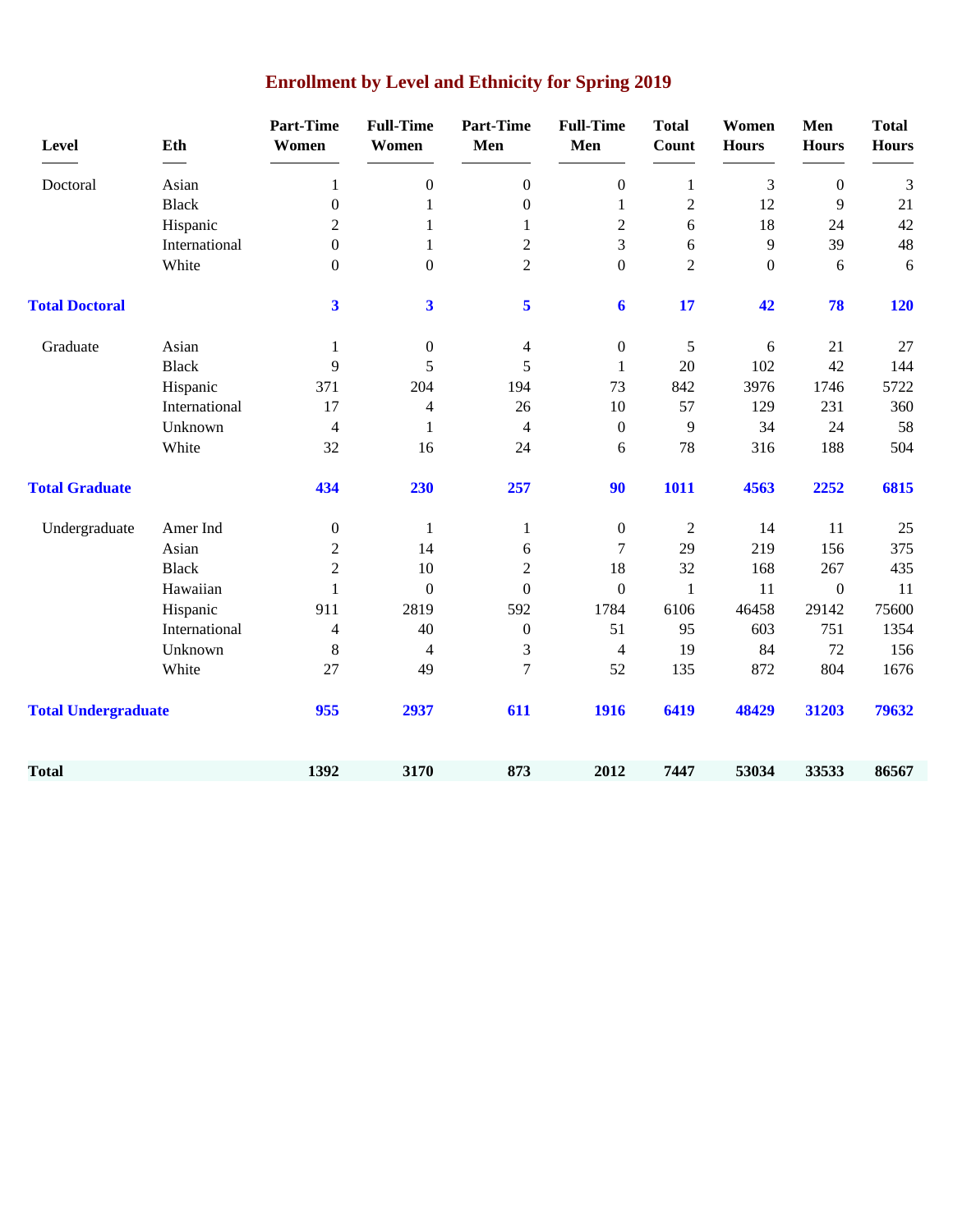# **Texas A&M International University**

**Enrollment for Spring 2019**

### **WebFocus: IR\_STATS-REPT-Incl Flex (Excel) as of 01/08/20**

### **Enrollment by Classification and Ethnicity for Spring 2019**

| <b>Classification</b>  | Eth           | <b>Part-Time</b><br>Women | <b>Full-Time</b><br>Women | <b>Part-Time</b><br>Men | <b>Full-Time</b><br>Men | <b>Total</b><br>Count | Women<br><b>Hours</b> | Men<br><b>Hours</b> | <b>Total</b><br><b>Hours</b> |
|------------------------|---------------|---------------------------|---------------------------|-------------------------|-------------------------|-----------------------|-----------------------|---------------------|------------------------------|
| Freshman               | Asian         | $\boldsymbol{0}$          | $\mathfrak{Z}$            | $\mathbf{1}$            | $\mathbf{1}$            | $\sqrt{5}$            | 44                    | 26                  | 70                           |
|                        | <b>Black</b>  | $\boldsymbol{0}$          | $\overline{4}$            | $\boldsymbol{0}$        | 4                       | 8                     | 57                    | 63                  | 120                          |
|                        | Hispanic      | 204                       | 571                       | 162                     | 420                     | 1357                  | 9261                  | 6784                | 16045                        |
|                        | International | $\boldsymbol{0}$          | 10                        | $\boldsymbol{0}$        | 12                      | 22                    | 149                   | 182                 | 331                          |
|                        | Unknown       | 8                         | $\mathbf{1}$              | 1                       | $\mathbf{1}$            | 11                    | 37                    | 17                  | 54                           |
|                        | White         | 7                         | 11                        | $\boldsymbol{0}$        | 12                      | 30                    | 171                   | 185                 | 356                          |
| <b>Total Freshman</b>  |               | 219                       | 600                       | 164                     | 450                     | 1433                  | 9719                  | 7257                | 16976                        |
| Sophomore              | Amer Ind      | $\boldsymbol{0}$          | 1                         | 1                       | $\boldsymbol{0}$        | $\boldsymbol{2}$      | 14                    | 11                  | 25                           |
|                        | Asian         | $\boldsymbol{0}$          | 1                         | 1                       | 1                       | 3                     | 16                    | 19                  | 35                           |
|                        | <b>Black</b>  | 1                         | $\overline{2}$            | $\boldsymbol{0}$        | 3                       | 6                     | 35                    | 42                  | 77                           |
|                        | Hispanic      | 165                       | 576                       | 124                     | 384                     | 1249                  | 9441                  | 6413                | 15854                        |
|                        | International | $\boldsymbol{0}$          | $10\,$                    | $\boldsymbol{0}$        | 10                      | 20                    | 147                   | 157                 | 304                          |
|                        | Unknown       | $\boldsymbol{0}$          | $\sqrt{2}$                | $\boldsymbol{0}$        | $\mathbf{1}$            | 3                     | 29                    | 13                  | 42                           |
|                        | White         | $\overline{2}$            | $8\,$                     | 1                       | 6                       | 17                    | 138                   | 90                  | 228                          |
| <b>Total Sophomore</b> |               | 168                       | 600                       | 127                     | 405                     | 1300                  | 9820                  | 6745                | 16565                        |
| Junior                 | Asian         | $\boldsymbol{0}$          | $\mathbf{2}$              | 1                       | 3                       | 6                     | 28                    | 58                  | 86                           |
|                        | <b>Black</b>  | 1                         | $\overline{2}$            | $\mathbf{1}$            | 6                       | 10                    | 40                    | 90                  | 130                          |
|                        | Hispanic      | 228                       | 764                       | 111                     | 470                     | 1573                  | 12361                 | 7373                | 19734                        |
|                        | International | $\boldsymbol{0}$          | $\boldsymbol{7}$          | $\boldsymbol{0}$        | 11                      | 18                    | 104                   | 154                 | 258                          |
|                        | White         | 8                         | 12                        | $\mathbf{1}$            | 17                      | 38                    | 227                   | 251                 | 478                          |
| <b>Total Junior</b>    |               | 237                       | 787                       | 114                     | 507                     | 1645                  | 12760                 | 7926                | 20686                        |
| Senior                 | Asian         | $\boldsymbol{2}$          | 8                         | 3                       | $\overline{c}$          | 15                    | 131                   | 53                  | 184                          |
|                        | <b>Black</b>  | $\boldsymbol{0}$          | $\mathbf{2}$              | 1                       | $\mathfrak s$           | $\,8\,$               | 36                    | $72\,$              | 108                          |
|                        | Hawaiian      | 1                         | $\boldsymbol{0}$          | $\boldsymbol{0}$        | $\boldsymbol{0}$        | $\mathbf{1}$          | 11                    | $\boldsymbol{0}$    | 11                           |
|                        | Hispanic      | 314                       | 908                       | 195                     | 510                     | 1927                  | 15395                 | 8572                | 23967                        |
|                        | International | $\overline{\mathcal{A}}$  | 13                        | $\boldsymbol{0}$        | $18\,$                  | 35                    | 203                   | 258                 | 461                          |
|                        | Unknown       | $\boldsymbol{0}$          | $\mathbf{1}$              | $\mathbf{2}$            | $\boldsymbol{2}$        | 5                     | $18\,$                | $42\,$              | 60                           |
|                        | White         | 10                        | 18                        | 5                       | 17                      | 50                    | 336                   | 278                 | 614                          |
| <b>Total Senior</b>    |               | 331                       | 950                       | 206                     | 554                     | 2041                  | 16130                 | 9275                | 25405                        |
| Graduate               | Asian         | $\mathbf{1}$              | $\boldsymbol{0}$          | 4                       | $\boldsymbol{0}$        | $\sqrt{5}$            | 6                     | 21                  | $27\,$                       |
|                        | <b>Black</b>  | 9                         | 5                         | 5                       | 1                       | $20\,$                | 102                   | $42\,$              | 144                          |
|                        | Hispanic      | 371                       | 204                       | 194                     | 73                      | 842                   | 3976                  | 1746                | 5722                         |
|                        | International | $17\,$                    | $\overline{4}$            | $26\,$                  | $10\,$                  | 57                    | 129                   | 231                 | 360                          |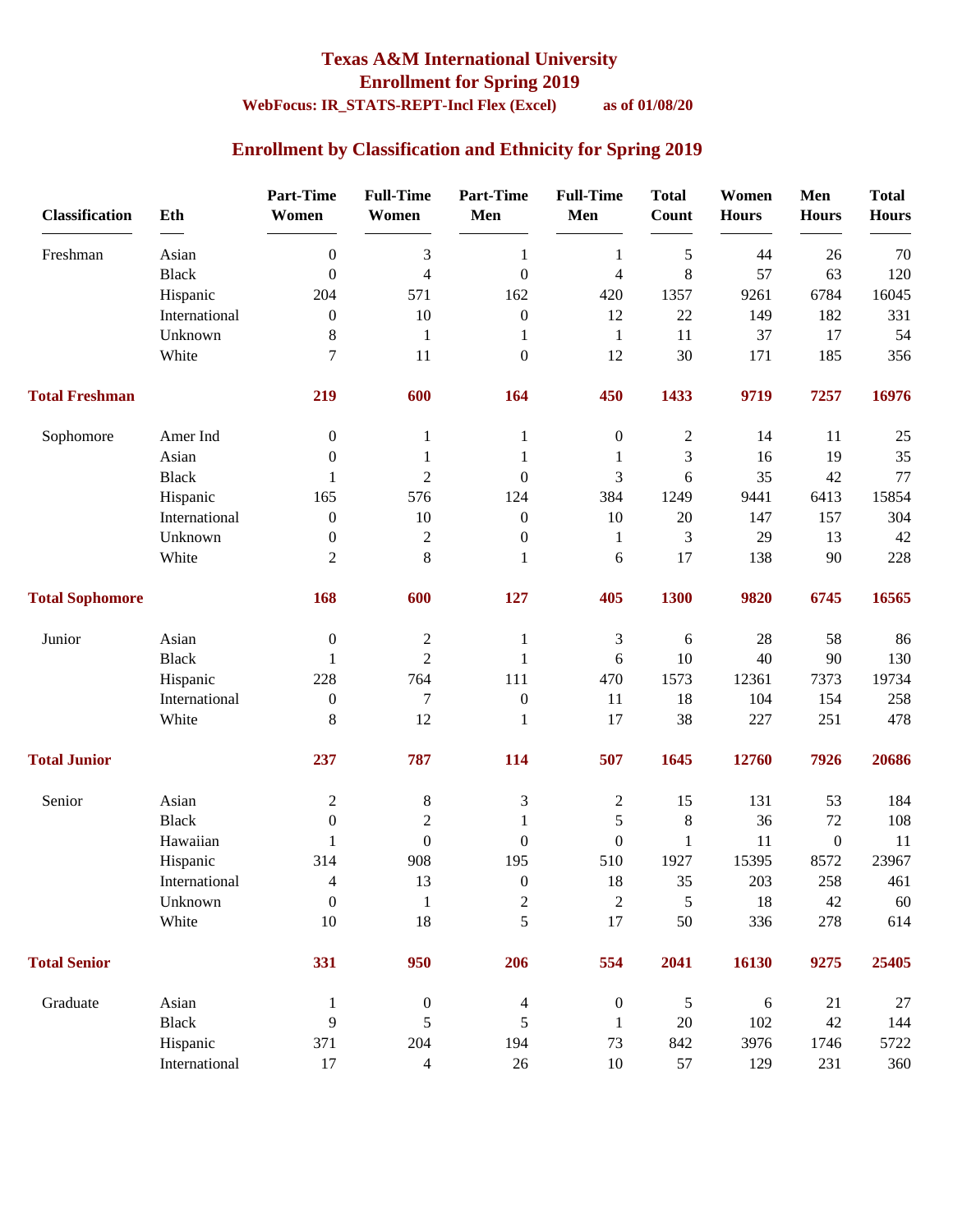### **Texas A&M International University Enrollment for Spring 2019**

### **WebFocus: IR\_STATS-REPT-Incl Flex (Excel) as of 01/08/20**

### **Enrollment by Classification and Ethnicity for Spring 2019**

| <b>Classification</b> | Eth           | <b>Part-Time</b><br>Women | <b>Full-Time</b><br>Women | <b>Part-Time</b><br>Men | <b>Full-Time</b><br>Men | <b>Total</b><br>Count | Women<br><b>Hours</b> | Men<br><b>Hours</b> | <b>Total</b><br><b>Hours</b> |
|-----------------------|---------------|---------------------------|---------------------------|-------------------------|-------------------------|-----------------------|-----------------------|---------------------|------------------------------|
| Graduate              | Unknown       | 4                         |                           | 4                       | $\overline{0}$          | 9                     | 34                    | 24                  | 58                           |
|                       | White         | 32                        | 16                        | 24                      | 6                       | 78                    | 316                   | 188                 | 504                          |
| <b>Total Graduate</b> |               | 434                       | 230                       | 257                     | 90                      | 1011                  | 4563                  | 2252                | 6815                         |
| Doctoral              | Asian         |                           | $\mathbf{0}$              | $\overline{0}$          | $\boldsymbol{0}$        |                       | 3                     | $\boldsymbol{0}$    | 3                            |
|                       | <b>Black</b>  | $\Omega$                  |                           | $\mathbf{0}$            |                         | $\overline{2}$        | 12                    | 9                   | 21                           |
|                       | Hispanic      | 2                         |                           |                         | $\overline{c}$          | 6                     | 18                    | 24                  | 42                           |
|                       | International | $\mathbf{0}$              |                           | $\overline{c}$          | 3                       | 6                     | 9                     | 39                  | 48                           |
|                       | White         | $\mathbf{0}$              | $\mathbf{0}$              | $\overline{2}$          | $\boldsymbol{0}$        | $\mathbf{2}$          | $\boldsymbol{0}$      | 6                   | 6                            |
| <b>Total Doctoral</b> |               | 3                         | 3                         | 5                       | 6                       | 17                    | 42                    | 78                  | 120                          |
| <b>Total</b>          |               | 1392                      | 3170                      | 873                     | 2012                    | 7447                  | 53034                 | 33533               | 86567                        |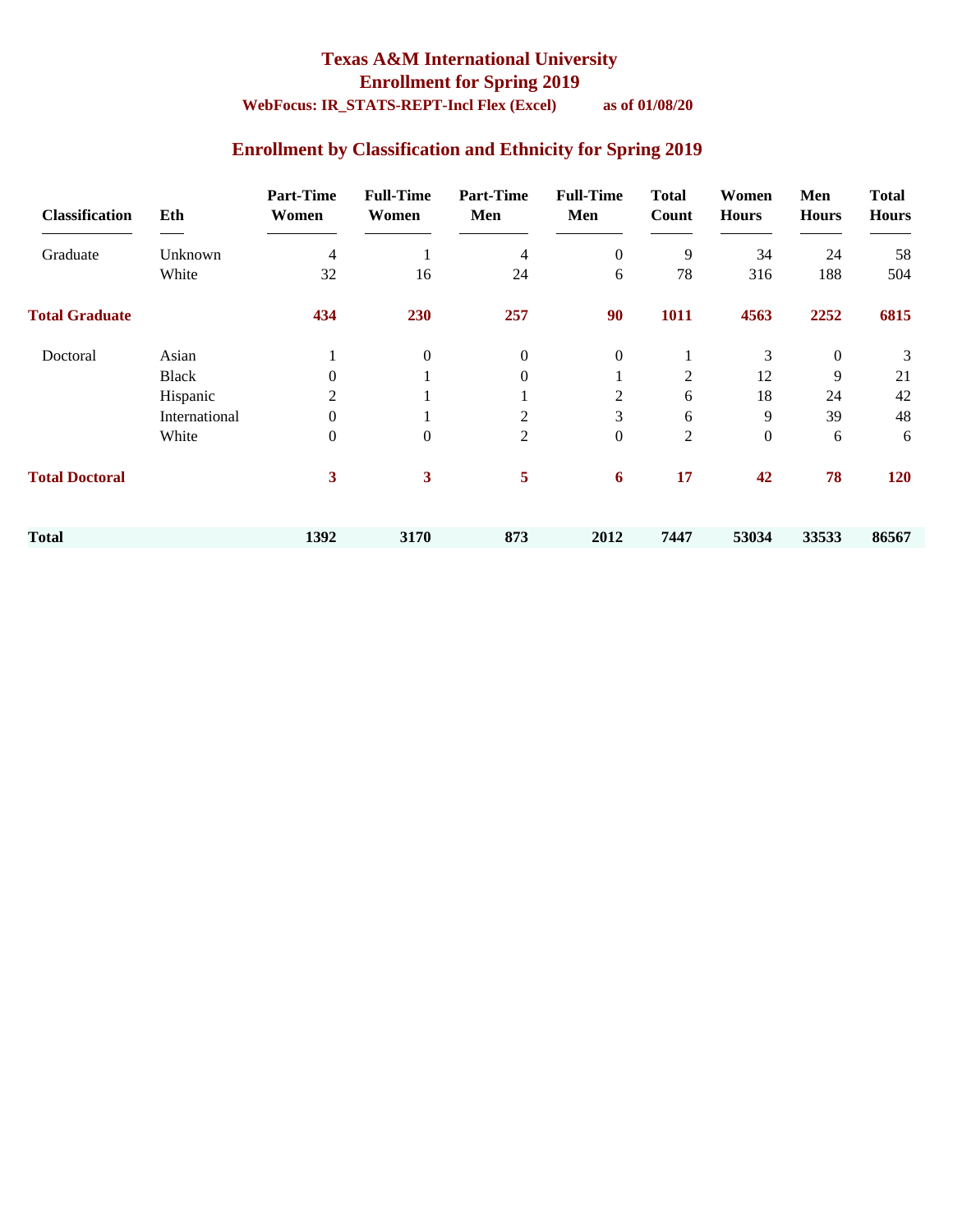#### **Texas A&M International University Enrollment for Spring 2019 WebFocus: IR\_STATS-REPT-Incl Flex (Excel) as of 01/08/20 Enrollment and Credit Hours by Texas Counties**

| County          | Women                    | Men              | <b>UG</b><br>Enr | GR<br>Enr        | <b>DR</b><br>Enr | <b>Tot</b><br>Enr | <b>UG</b><br><b>Hrs</b> | <b>GR</b><br><b>Hrs</b> | <b>DR</b><br><b>Hrs</b> | <b>Total</b><br><b>Hours</b> |
|-----------------|--------------------------|------------------|------------------|------------------|------------------|-------------------|-------------------------|-------------------------|-------------------------|------------------------------|
| Aransas         | $\mathbf{1}$             | $\boldsymbol{0}$ | $\mathbf{1}$     | $\boldsymbol{0}$ | $\boldsymbol{0}$ | $\mathbf{1}$      | 16                      | $\boldsymbol{0}$        | $\boldsymbol{0}$        | 16                           |
| Atascosa        | $\boldsymbol{0}$         | 1                | 1                | $\boldsymbol{0}$ | $\boldsymbol{0}$ | $\mathbf{1}$      | 12                      | $\boldsymbol{0}$        | $\boldsymbol{0}$        | 12                           |
| Austin          | 1                        | $\mathbf{1}$     | 2                | $\boldsymbol{0}$ | $\boldsymbol{0}$ | $\overline{c}$    | 26                      | $\boldsymbol{0}$        | $\boldsymbol{0}$        | 26                           |
| Bandera         | 1                        | $\boldsymbol{0}$ | $\mathbf{1}$     | $\boldsymbol{0}$ | $\boldsymbol{0}$ | $\mathbf{1}$      | 15                      | $\boldsymbol{0}$        | $\boldsymbol{0}$        | 15                           |
| Bastrop         | 1                        | $\boldsymbol{0}$ | 1                | $\boldsymbol{0}$ | $\boldsymbol{0}$ | 1                 | 16                      | $\boldsymbol{0}$        | $\boldsymbol{0}$        | 16                           |
| Bee             | 1                        | $\overline{2}$   | $\overline{2}$   | 1                | $\boldsymbol{0}$ | 3                 | 24                      | 12                      | $\boldsymbol{0}$        | 36                           |
| Bell            | 4                        | 1                | $\overline{2}$   | 3                | $\boldsymbol{0}$ | 5                 | 32                      | 21                      | $\boldsymbol{0}$        | 53                           |
| Bexar           | 48                       | 42               | 66               | 24               | $\boldsymbol{0}$ | 90                | 918                     | 154                     | $\boldsymbol{0}$        | 1072                         |
| <b>Brazoria</b> | 1                        | $\mathbf{1}$     | $\boldsymbol{0}$ | $\overline{2}$   | $\boldsymbol{0}$ | $\overline{2}$    | $\boldsymbol{0}$        | $8\,$                   | $\boldsymbol{0}$        | 8                            |
| <b>Brazos</b>   | $\overline{c}$           | 3                | $\overline{2}$   | 3                | $\boldsymbol{0}$ | 5                 | 30                      | 18                      | $\boldsymbol{0}$        | 48                           |
| <b>Brewster</b> | $\boldsymbol{0}$         | 1                | 1                | $\boldsymbol{0}$ | $\boldsymbol{0}$ | $\mathbf{1}$      | 13                      | $\boldsymbol{0}$        | $\boldsymbol{0}$        | 13                           |
| Burleson        | 1                        | $\boldsymbol{0}$ | $\boldsymbol{0}$ | 1                | $\overline{0}$   | 1                 | $\boldsymbol{0}$        | 3                       | $\boldsymbol{0}$        | 3                            |
| Caldwell        | 1                        | $\boldsymbol{0}$ | 1                | $\boldsymbol{0}$ | $\boldsymbol{0}$ | 1                 | 9                       | $\boldsymbol{0}$        | $\boldsymbol{0}$        | 9                            |
| Calhoun         | $\overline{0}$           | 1                | 1                | $\boldsymbol{0}$ | $\boldsymbol{0}$ | 1                 | 15                      | $\mathbf{0}$            | $\boldsymbol{0}$        | 15                           |
| Cameron         | 35                       | 16               | 46               | 5                | $\boldsymbol{0}$ | 51                | 627                     | 42                      | $\boldsymbol{0}$        | 669                          |
| Collin          | 3                        | 4                | 3                | $\overline{4}$   | $\boldsymbol{0}$ | $\tau$            | 46                      | 34                      | $\boldsymbol{0}$        | 80                           |
| Comal           | 5                        | 1                | $\overline{4}$   | $\overline{2}$   | $\boldsymbol{0}$ | 6                 | 67                      | 15                      | $\boldsymbol{0}$        | 82                           |
| Dallas          | 12                       | 5                | 11               | 6                | $\boldsymbol{0}$ | 17                | 144                     | 39                      | $\boldsymbol{0}$        | 183                          |
| Denton          | $\overline{2}$           | 4                | $\overline{2}$   | $\overline{4}$   | $\boldsymbol{0}$ | 6                 | 24                      | 26                      | $\boldsymbol{0}$        | 50                           |
| Dimmitt         | 20                       | 16               | 35               | $\mathbf{1}$     | $\boldsymbol{0}$ | 36                | 473                     | 9                       | $\boldsymbol{0}$        | 482                          |
| Duval           | 7                        | 3                | 9                | 1                | $\boldsymbol{0}$ | 10                | 108                     | 6                       | $\boldsymbol{0}$        | 114                          |
| El Paso         | $\overline{\mathcal{L}}$ | 7                | 5                | 6                | $\boldsymbol{0}$ | 11                | 78                      | 37                      | $\boldsymbol{0}$        | 115                          |
| Ellis           |                          | $\boldsymbol{0}$ | $\boldsymbol{0}$ |                  |                  |                   | $\boldsymbol{0}$        | $\overline{4}$          |                         | $\overline{4}$               |
|                 | 1                        |                  |                  | 1                | $\boldsymbol{0}$ | $\mathbf{1}$      |                         |                         | $\boldsymbol{0}$        |                              |
| Fayette         | $\boldsymbol{0}$         | 1                | 1                | $\boldsymbol{0}$ | $\overline{0}$   | 1<br>9            | 16                      | $\boldsymbol{0}$        | $\boldsymbol{0}$        | 16<br>87                     |
| Fort Bend       | 5                        | 4                | 4                | 5                | $\boldsymbol{0}$ |                   | 52                      | 35                      | $\boldsymbol{0}$        |                              |
| Frio            | $\overline{c}$           | $\boldsymbol{0}$ | $\overline{2}$   | $\boldsymbol{0}$ | $\boldsymbol{0}$ | $\overline{2}$    | 24                      | $\boldsymbol{0}$        | $\boldsymbol{0}$        | 24                           |
| Galveston       | $\mathbf{1}$             | $\boldsymbol{0}$ | 1                | $\boldsymbol{0}$ | $\boldsymbol{0}$ | $\mathbf{1}$      | 13                      | $\boldsymbol{0}$        | $\boldsymbol{0}$        | 13                           |
| Grimes          | 1                        | $\boldsymbol{0}$ | $\boldsymbol{0}$ | 1                | $\boldsymbol{0}$ | $\mathbf{1}$      | $\boldsymbol{0}$        | 12                      | $\boldsymbol{0}$        | 12                           |
| Guadalupe       | $\overline{2}$           | $\boldsymbol{0}$ | 1                | 1                | $\boldsymbol{0}$ | $\overline{2}$    | 15                      | 3                       | $\boldsymbol{0}$        | 18                           |
| Hale            | 1                        | $\boldsymbol{0}$ | 1                | $\boldsymbol{0}$ | $\theta$         | 1                 | 15                      | $\boldsymbol{0}$        | $\boldsymbol{0}$        | 15                           |
| Harris          | 24                       | 18               | 20               | 22               | $\boldsymbol{0}$ | 42                | 260                     | 146                     | $\boldsymbol{0}$        | 406                          |
| Haskell         | $\boldsymbol{0}$         | $\mathbf{1}$     | $\boldsymbol{0}$ | $\mathbf{1}$     | $\boldsymbol{0}$ | 1                 | $\boldsymbol{0}$        | 6                       | $\boldsymbol{0}$        | 6                            |
| Hays            | $\overline{c}$           | $\mathbf{1}$     | 3                | $\boldsymbol{0}$ | $\boldsymbol{0}$ | $\mathfrak{Z}$    | 37                      | $\boldsymbol{0}$        | $\boldsymbol{0}$        | 37                           |
| Hidalgo         | 64                       | 35               | 89               | 10               | $\boldsymbol{0}$ | 99                | 1241                    | 75                      | $\boldsymbol{0}$        | 1316                         |
| Hood            | 1                        | $\boldsymbol{0}$ | $\boldsymbol{0}$ | 1                | $\boldsymbol{0}$ | 1                 | $\boldsymbol{0}$        | 12                      | $\boldsymbol{0}$        | 12                           |
| Jefferson       | 1                        | $\boldsymbol{0}$ | 1                | $\boldsymbol{0}$ | $\overline{0}$   | $\mathbf{1}$      | 13                      | $\boldsymbol{0}$        | $\boldsymbol{0}$        | 13                           |
| Jim Hogg        | 12                       | 6                | 14               | $\overline{4}$   | $\boldsymbol{0}$ | 18                | 167                     | 30                      | $\boldsymbol{0}$        | 197                          |
| Jim Wells       | $\mathbf{1}$             | $\boldsymbol{0}$ | 1                | $\boldsymbol{0}$ | $\boldsymbol{0}$ | 1                 | 18                      | $\boldsymbol{0}$        | $\boldsymbol{0}$        | 18                           |
| Kaufman         | 1                        | $\mathbf{1}$     | $\sqrt{2}$       | $\boldsymbol{0}$ | $\boldsymbol{0}$ | $\overline{2}$    | 21                      | $\boldsymbol{0}$        | $\boldsymbol{0}$        | 21                           |
| Kendall         | 1                        | $\boldsymbol{0}$ | 1                | $\boldsymbol{0}$ | $\boldsymbol{0}$ | 1                 | 14                      | $\boldsymbol{0}$        | $\boldsymbol{0}$        | 14                           |
| Kennedy         | $\boldsymbol{0}$         | 1                | 1                | $\boldsymbol{0}$ | $\boldsymbol{0}$ | 1                 | 12                      | $\mathbf{0}$            | $\boldsymbol{0}$        | 12                           |
| Kerr            | 1                        | $\boldsymbol{0}$ | 1                | $\boldsymbol{0}$ | $\boldsymbol{0}$ | 1                 | 12                      | $\mathbf{0}$            | $\boldsymbol{0}$        | 12                           |
| Kleberg         | $\overline{2}$           | $\overline{2}$   | 3                | $\boldsymbol{0}$ | 1                | $\overline{4}$    | 31                      | $\mathbf{0}$            | 12                      | 43                           |
| LaSalle         | 12                       | $\mathbf{1}$     | 9                | $\overline{4}$   | $\boldsymbol{0}$ | 13                | 93                      | 33                      | $\boldsymbol{0}$        | 126                          |
| Lamar           | $\mathbf{1}$             | $\boldsymbol{0}$ | 1                | $\boldsymbol{0}$ | $\boldsymbol{0}$ | 1                 | 16                      | $\boldsymbol{0}$        | $\boldsymbol{0}$        | 16                           |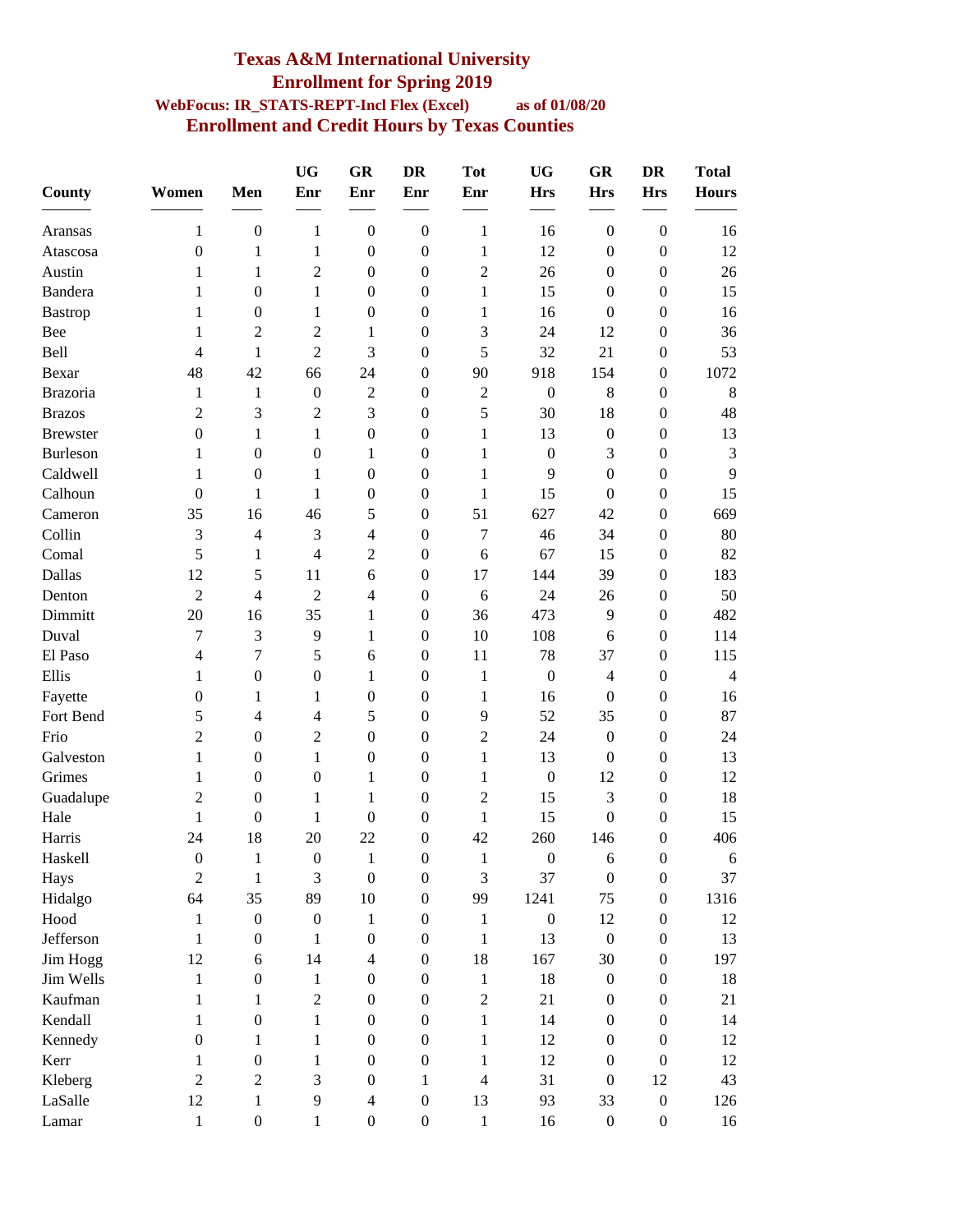#### **Texas A&M International University Enrollment for Spring 2019 WebFocus: IR\_STATS-REPT-Incl Flex (Excel) as of 01/08/20 Enrollment and Credit Hours by Texas Counties**

| <b>County</b> | Women            | Men              | <b>UG</b><br>Enr | GR<br>Enr        | <b>DR</b><br>Enr | <b>Tot</b><br>Enr | <b>UG</b><br><b>Hrs</b> | <b>GR</b><br><b>Hrs</b> | <b>DR</b><br><b>Hrs</b> | <b>Total</b><br><b>Hours</b> |
|---------------|------------------|------------------|------------------|------------------|------------------|-------------------|-------------------------|-------------------------|-------------------------|------------------------------|
| Lubbock       | 3                | $\mathbf{0}$     | $\mathbf{1}$     | $\overline{2}$   | $\boldsymbol{0}$ | 3                 | 16                      | 12                      | $\boldsymbol{0}$        | 28                           |
| Maverick      | 86               | 49               | 129              | 6                | $\mathbf{0}$     | 135               | 1736                    | 37                      | $\boldsymbol{0}$        | 1773                         |
| Mc Lennan     | $\overline{2}$   | 1                | 1                | $\sqrt{2}$       | $\boldsymbol{0}$ | 3                 | 18                      | 16                      | $\boldsymbol{0}$        | 34                           |
| Medina        | $\overline{2}$   | 1                | $\overline{2}$   | $\mathbf{1}$     | $\boldsymbol{0}$ | 3                 | 27                      | 6                       | $\boldsymbol{0}$        | 33                           |
| Midland       | $\mathbf{1}$     | $\boldsymbol{0}$ | $\boldsymbol{0}$ | 1                | $\boldsymbol{0}$ | 1                 | $\boldsymbol{0}$        | 12                      | $\boldsymbol{0}$        | 12                           |
| Montgomery    | 3                | $\boldsymbol{0}$ | $\mathbf{1}$     | $\overline{2}$   | $\mathbf{0}$     | 3                 | 15                      | 14                      | $\mathbf{0}$            | 29                           |
| <b>Nueces</b> | 11               | 13               | 22               | $\overline{2}$   | $\boldsymbol{0}$ | 24                | 310                     | 8                       | $\boldsymbol{0}$        | 318                          |
| San Patricio  | $\overline{2}$   | $\mathbf{1}$     | 3                | $\boldsymbol{0}$ | $\mathbf{0}$     | 3                 | 46                      | $\mathbf{0}$            | $\boldsymbol{0}$        | 46                           |
| Scurry        | $\boldsymbol{0}$ | 1                | $\mathbf{1}$     | $\boldsymbol{0}$ | $\boldsymbol{0}$ | 1                 | 15                      | $\mathbf{0}$            | $\boldsymbol{0}$        | 15                           |
| Smith         | 1                | $\boldsymbol{0}$ | 1                | $\boldsymbol{0}$ | $\mathbf{0}$     | 1                 | 13                      | $\boldsymbol{0}$        | $\boldsymbol{0}$        | 13                           |
| Somervell     | $\Omega$         | 1                | $\boldsymbol{0}$ | $\mathbf{1}$     | $\boldsymbol{0}$ | 1                 | $\boldsymbol{0}$        | 3                       | $\boldsymbol{0}$        | 3                            |
| <b>Starr</b>  | 80               | 46               | 115              | 11               | $\mathbf{0}$     | 126               | 1565                    | 63                      | $\boldsymbol{0}$        | 1628                         |
| Tarrant       | 6                | 11               | 9                | 8                | $\boldsymbol{0}$ | 17                | 137                     | 44                      | $\boldsymbol{0}$        | 181                          |
| Travis        | 10               | 5                | $\overline{4}$   | 11               | $\mathbf{0}$     | 15                | 50                      | 75                      | $\boldsymbol{0}$        | 125                          |
| Upshur        | $\mathbf{1}$     | $\boldsymbol{0}$ | $\mathbf{1}$     | $\mathbf{0}$     | $\mathbf{0}$     | 1                 | 1                       | $\mathbf{0}$            | $\boldsymbol{0}$        | -1                           |
| Uvalde        | 1                | $\boldsymbol{0}$ | 1                | $\boldsymbol{0}$ | $\boldsymbol{0}$ | 1                 | 15                      | $\mathbf{0}$            | $\boldsymbol{0}$        | 15                           |
| Val Verde     | 3                | 5                | 8                | $\boldsymbol{0}$ | $\mathbf{0}$     | 8                 | 104                     | $\Omega$                | $\boldsymbol{0}$        | 104                          |
| Victoria      | $\overline{0}$   | 3                | $\overline{2}$   | $\mathbf{1}$     | $\mathbf{0}$     | 3                 | 31                      | 9                       | $\overline{0}$          | 40                           |
| Webb          | 3843             | 2366             | 5453             | 750              | 6                | 6209              | 66446                   | 5080                    | 27                      | 71553                        |
| Wichita       | $\boldsymbol{0}$ | 1                | $\boldsymbol{0}$ | $\mathbf{1}$     | $\boldsymbol{0}$ | 1                 | $\mathbf{0}$            | 6                       | $\boldsymbol{0}$        | 6                            |
| Willacy       | 3                | $\mathbf{1}$     | 4                | $\boldsymbol{0}$ | $\boldsymbol{0}$ | 4                 | 61                      | $\mathbf{0}$            | $\boldsymbol{0}$        | 61                           |
| Williamson    | 11               | $8\,$            | 14               | 5                | $\boldsymbol{0}$ | 19                | 215                     | 39                      | $\boldsymbol{0}$        | 254                          |
| Wilson        | $\mathbf{1}$     | $\overline{0}$   | $\mathbf{0}$     | $\mathbf{1}$     | $\mathbf{0}$     | 1                 | $\overline{0}$          | 9                       | $\boldsymbol{0}$        | 9                            |
| Zapata        | 95               | 53               | 126              | 21               | 1                | 148               | 1617                    | 145                     | 9                       | 1771                         |
| Zavala        | 3                | 3                | 5                | $\mathbf{1}$     | $\boldsymbol{0}$ | 6                 | 70                      | 3                       | $\mathbf{0}$            | 73                           |
| Total         | 4454             | 2749             | 6255             | 940              | 8                | 7203              | 77271                   | 6361                    | 48                      | 83680                        |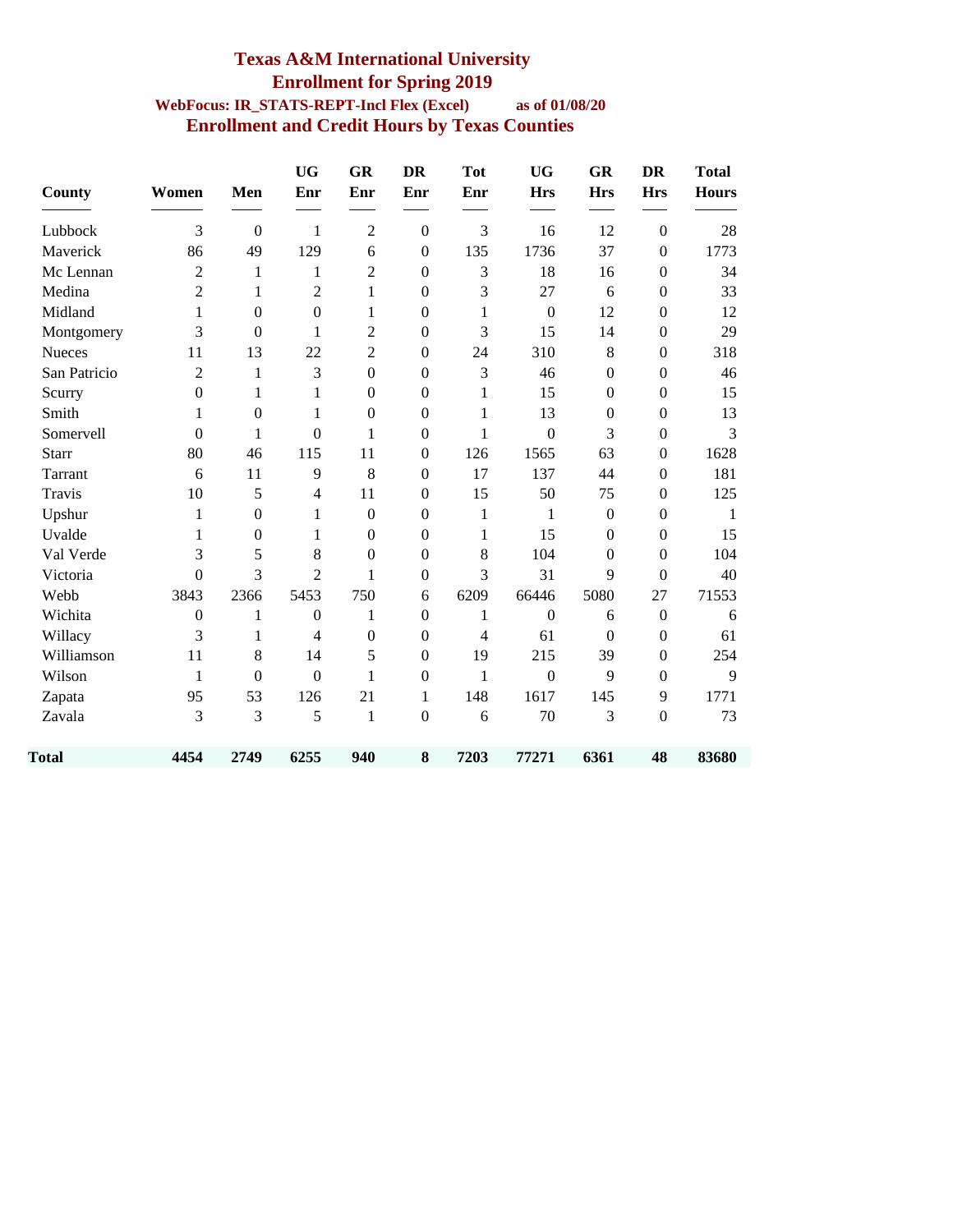### **Enrollment and Credit Hours by Other States for Spring 2019**

| <b>State</b>   | Women            | Men              | <b>UG</b><br>Enr | GR<br>Enr        | <b>DR</b><br>Enr | <b>Tot</b><br>Enr | <b>UG</b><br><b>Hrs</b> | <b>GR</b><br><b>Hrs</b> | <b>DR</b><br><b>Hrs</b> | <b>Total</b><br><b>Hours</b> |
|----------------|------------------|------------------|------------------|------------------|------------------|-------------------|-------------------------|-------------------------|-------------------------|------------------------------|
| Arizona        | 10               | 1                | 10               | $\mathbf{1}$     | $\boldsymbol{0}$ | 11                | 153                     | 3                       | $\boldsymbol{0}$        | 156                          |
| California     | 12               | 6                | 15               | $\overline{2}$   | $\mathbf{1}$     | 18                | 191                     | 10                      | 3                       | 204                          |
| Colorado       | $\overline{2}$   | 1                | $\mathbf{1}$     | $\overline{2}$   | $\boldsymbol{0}$ | 3                 | 14                      | 15                      | $\boldsymbol{0}$        | 29                           |
| Connecticut    | $\mathbf{0}$     | $\mathbf{1}$     | $\boldsymbol{0}$ | $\mathbf{1}$     | $\overline{0}$   | $\mathbf{1}$      | $\boldsymbol{0}$        | 6                       | $\mathbf{0}$            | 6                            |
| Florida        | $\boldsymbol{0}$ | 3                | $\overline{c}$   | 1                | $\boldsymbol{0}$ | 3                 | 31                      | 9                       | $\boldsymbol{0}$        | 40                           |
| Georgia        | $\theta$         | $\overline{2}$   | $\mathbf{0}$     | $\overline{2}$   | $\overline{0}$   | $\overline{2}$    | $\boldsymbol{0}$        | 10                      | $\boldsymbol{0}$        | 10                           |
| Idaho          | $\boldsymbol{0}$ | 1                | 1                | $\mathbf{0}$     | $\boldsymbol{0}$ | 1                 | 16                      | $\boldsymbol{0}$        | $\boldsymbol{0}$        | 16                           |
| Illinois       | $\overline{c}$   | $\overline{2}$   | 4                | $\boldsymbol{0}$ | $\mathbf{0}$     | 4                 | 62                      | $\mathbf{0}$            | $\boldsymbol{0}$        | 62                           |
| Iowa           | $\mathbf{0}$     | $\mathbf{1}$     | $\mathbf{1}$     | $\boldsymbol{0}$ | $\boldsymbol{0}$ | $\mathbf{1}$      | 16                      | $\boldsymbol{0}$        | $\boldsymbol{0}$        | 16                           |
| Massachusetts  | $\boldsymbol{0}$ | 1                | 1                | $\boldsymbol{0}$ | $\overline{0}$   | 1                 | 12                      | $\mathbf{0}$            | $\mathbf{0}$            | 12                           |
| Minnesota      | $\boldsymbol{0}$ | $\overline{c}$   | $\boldsymbol{0}$ | $\overline{2}$   | $\overline{0}$   | $\overline{c}$    | $\boldsymbol{0}$        | 12                      | $\boldsymbol{0}$        | 12                           |
| Missouri       | $\boldsymbol{0}$ | $\mathbf{1}$     | $\mathbf{1}$     | $\boldsymbol{0}$ | $\boldsymbol{0}$ | $\mathbf{1}$      | 13                      | $\boldsymbol{0}$        | $\boldsymbol{0}$        | 13                           |
| Montana        | $\boldsymbol{0}$ | 1                | 1                | $\boldsymbol{0}$ | $\boldsymbol{0}$ | 1                 | 15                      | $\boldsymbol{0}$        | $\boldsymbol{0}$        | 15                           |
| Nebraska       | 1                | $\boldsymbol{0}$ | 1                | $\boldsymbol{0}$ | $\overline{0}$   | 1                 | 15                      | $\boldsymbol{0}$        | $\boldsymbol{0}$        | 15                           |
| Nevada         | $\mathbf{0}$     | 1                | 1                | $\boldsymbol{0}$ | $\boldsymbol{0}$ | 1                 | 12                      | $\boldsymbol{0}$        | $\boldsymbol{0}$        | 12                           |
| New Jersey     | 1                | $\boldsymbol{0}$ | $\mathbf{1}$     | $\boldsymbol{0}$ | $\boldsymbol{0}$ | $\mathbf{1}$      | 16                      | $\boldsymbol{0}$        | $\boldsymbol{0}$        | 16                           |
| New Mexico     | 1                | $\boldsymbol{0}$ | 1                | $\boldsymbol{0}$ | $\boldsymbol{0}$ | 1                 | 15                      | $\boldsymbol{0}$        | $\boldsymbol{0}$        | 15                           |
| New York       | 2                | $\mathbf{1}$     | 2                | 1                | $\boldsymbol{0}$ | 3                 | 31                      | 12                      | $\boldsymbol{0}$        | 43                           |
| Ohio           | $\overline{c}$   | $\mathbf{1}$     | $\overline{c}$   | $\mathbf{1}$     | $\overline{0}$   | 3                 | 40                      | 9                       | $\boldsymbol{0}$        | 49                           |
| Oklahoma       | 1                | $\boldsymbol{0}$ | 1                | $\boldsymbol{0}$ | $\boldsymbol{0}$ | $\mathbf{1}$      | 15                      | $\boldsymbol{0}$        | $\boldsymbol{0}$        | 15                           |
| Oregon         | 1                | $\boldsymbol{0}$ | $\Omega$         | 1                | $\Omega$         | 1                 | $\boldsymbol{0}$        | 6                       | $\boldsymbol{0}$        | 6                            |
| Pennsylvania   | 2                | $\overline{2}$   | $\overline{c}$   | $\overline{2}$   | $\boldsymbol{0}$ | 4                 | 30                      | $\,8\,$                 | $\boldsymbol{0}$        | 38                           |
| Puerto Rico    | 1                | $\mathbf{1}$     | $\overline{c}$   | $\boldsymbol{0}$ | $\overline{0}$   | $\overline{c}$    | 24                      | $\overline{0}$          | $\overline{0}$          | 24                           |
| South Carolina | $\boldsymbol{0}$ | $\mathbf{1}$     | $\mathbf{1}$     | $\boldsymbol{0}$ | $\boldsymbol{0}$ | $\mathbf{1}$      | 18                      | $\boldsymbol{0}$        | $\boldsymbol{0}$        | 18                           |
| Tennessee      | $\Omega$         | $\mathbf{1}$     | $\mathbf{1}$     | $\boldsymbol{0}$ | $\overline{0}$   | 1                 | 13                      | $\boldsymbol{0}$        | $\mathbf{0}$            | 13                           |
| Utah           | 1                | 1                | $\overline{c}$   | $\boldsymbol{0}$ | $\boldsymbol{0}$ | $\overline{c}$    | 31                      | $\boldsymbol{0}$        | $\boldsymbol{0}$        | 31                           |
| Virginia       | 1                | $\overline{2}$   | $\mathbf{1}$     | $\mathbf{1}$     | 1                | 3                 | 13                      | 6                       | 9                       | 28                           |
| Washington     | 1                | $\mathbf{1}$     | 1                | 1                | $\boldsymbol{0}$ | $\overline{c}$    | 17                      | 9                       | $\boldsymbol{0}$        | 26                           |
| <b>Total</b>   | 41               | 35               | 56               | 18               | $\mathbf{2}$     | 76                | 813                     | 115                     | 12                      | 940                          |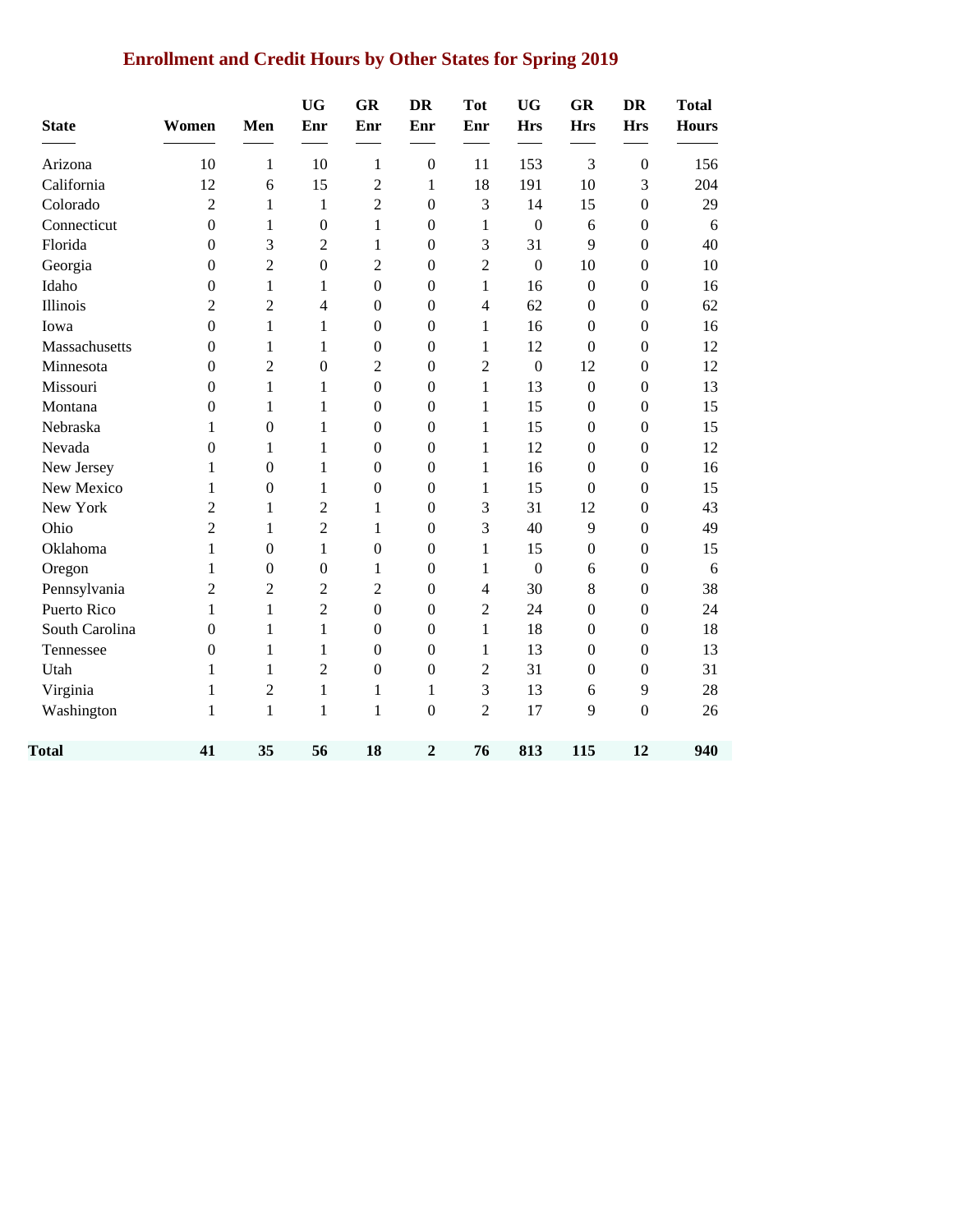## **Enrollment and Credit Hours by Foreign Countries for Spring 2019**

| Country                  | Women            | Men              | <b>UG</b><br>Enr | <b>GR</b><br>Enr | <b>DR</b><br>Enr | <b>Tot</b><br>Enr | <b>UG</b><br><b>Hrs</b> | GR<br><b>Hrs</b> | <b>DR</b><br><b>Hrs</b> | <b>Total</b><br><b>Hours</b> |
|--------------------------|------------------|------------------|------------------|------------------|------------------|-------------------|-------------------------|------------------|-------------------------|------------------------------|
| Albania                  | $\boldsymbol{0}$ | 1                | $\boldsymbol{0}$ | $\boldsymbol{0}$ | $\mathbf{1}$     | 1                 | $\boldsymbol{0}$        | $\boldsymbol{0}$ | 3                       | $\mathfrak{Z}$               |
| Australia                | 3                | $\mathbf{1}$     | 3                | $\mathbf{1}$     | $\boldsymbol{0}$ | $\overline{4}$    | 34                      | 9                | $\boldsymbol{0}$        | 43                           |
| Austria                  | $\boldsymbol{0}$ | $\mathbf{1}$     | $\mathbf{1}$     | $\boldsymbol{0}$ | $\boldsymbol{0}$ | $\mathbf{1}$      | 12                      | $\boldsymbol{0}$ | $\boldsymbol{0}$        | 12                           |
| <b>Bahamas</b>           | 1                | $\boldsymbol{0}$ | $\mathbf{1}$     | $\boldsymbol{0}$ | $\boldsymbol{0}$ | 1                 | 14                      | $\boldsymbol{0}$ | $\boldsymbol{0}$        | 14                           |
| Bangladesh               | $\boldsymbol{0}$ | $\mathbf{1}$     | $\boldsymbol{0}$ | $\boldsymbol{0}$ | 1                | $\mathbf{1}$      | $\boldsymbol{0}$        | $\boldsymbol{0}$ | 12                      | 12                           |
| <b>Brazil</b>            | $\boldsymbol{0}$ | 1                | 1                | $\boldsymbol{0}$ | $\overline{0}$   | 1                 | 12                      | $\overline{0}$   | $\boldsymbol{0}$        | 12                           |
| Canada                   | 1                | $\mathbf{1}$     | $\mathbf{1}$     | $\,1$            | $\boldsymbol{0}$ | $\overline{c}$    | 15                      | 6                | $\boldsymbol{0}$        | 21                           |
| China                    | $\mathbf{1}$     | $\mathbf{1}$     | $\boldsymbol{0}$ | $\mathbf{2}$     | 0                | $\overline{c}$    | $\boldsymbol{0}$        | 21               | $\boldsymbol{0}$        | 21                           |
| Colombia                 | $\boldsymbol{0}$ | 1                | $\boldsymbol{0}$ | $\,1$            | $\boldsymbol{0}$ | $\mathbf{1}$      | $\boldsymbol{0}$        | 9                | $\boldsymbol{0}$        | 9                            |
| Croatia                  | 1                | $\boldsymbol{0}$ | $\mathbf{1}$     | $\boldsymbol{0}$ | $\boldsymbol{0}$ | $\mathbf{1}$      | 15                      | $\boldsymbol{0}$ | $\boldsymbol{0}$        | 15                           |
| Denmark                  | $\boldsymbol{0}$ | $\mathbf{1}$     | $\mathbf{1}$     | $\boldsymbol{0}$ | $\boldsymbol{0}$ | $\mathbf{1}$      | 13                      | $\boldsymbol{0}$ | $\boldsymbol{0}$        | 13                           |
| Egypt                    | 1                | $\boldsymbol{0}$ | $\boldsymbol{0}$ | $\boldsymbol{0}$ | 1                | $\mathbf{1}$      | $\boldsymbol{0}$        | $\boldsymbol{0}$ | 12                      | 12                           |
| France                   | 1                | $\boldsymbol{0}$ | 1                | $\boldsymbol{0}$ | $\overline{0}$   | 1                 | 18                      | $\overline{0}$   | $\boldsymbol{0}$        | 18                           |
| Germany                  | $\overline{2}$   | $\overline{2}$   | 3                | $\boldsymbol{0}$ | 1                | 4                 | 43                      | $\overline{0}$   | 9                       | 52                           |
| India                    | $\mathbf{1}$     | 4                | $\boldsymbol{0}$ | 4                | $\mathbf{1}$     | 5                 | $\boldsymbol{0}$        | 27               | 9                       | 36                           |
| Israel                   | $\boldsymbol{0}$ | $\mathbf{1}$     | 1                | $\boldsymbol{0}$ | $\boldsymbol{0}$ | $\mathbf{1}$      | 16                      | $\boldsymbol{0}$ | $\boldsymbol{0}$        | 16                           |
| Japan                    | $\boldsymbol{0}$ | $\mathbf{1}$     | $\boldsymbol{0}$ | $\boldsymbol{0}$ | $\mathbf{1}$     | 1                 | $\boldsymbol{0}$        | $\boldsymbol{0}$ | 9                       | 9                            |
| Korea, Republic of South | $\mathbf{1}$     | $\boldsymbol{0}$ | $\mathbf{1}$     | $\boldsymbol{0}$ | $\boldsymbol{0}$ | $\mathbf{1}$      | 15                      | $\boldsymbol{0}$ | $\boldsymbol{0}$        | 15                           |
| Mexico                   | 45               | 66               | 69               | 42               | $\boldsymbol{0}$ | 111               | 961                     | 252              | $\boldsymbol{0}$        | 1213                         |
| Mongolia                 | $\boldsymbol{0}$ | 1                | $\boldsymbol{0}$ | $\boldsymbol{0}$ | 1                | 1                 | $\boldsymbol{0}$        | $\boldsymbol{0}$ | 6                       | 6                            |
| Nepal                    | $\mathbf{1}$     | 7                | 8                | $\boldsymbol{0}$ | 0                | 8                 | 129                     | $\boldsymbol{0}$ | $\boldsymbol{0}$        | 129                          |
| Netherlands              | $\mathbf{1}$     | $\boldsymbol{0}$ | $\mathbf{1}$     | $\boldsymbol{0}$ | $\boldsymbol{0}$ | $\mathbf{1}$      | 15                      | $\boldsymbol{0}$ | $\boldsymbol{0}$        | 15                           |
| Nigeria                  | 3                | $\overline{2}$   | 4                | $\,1$            | $\boldsymbol{0}$ | 5                 | 61                      | 6                | $\boldsymbol{0}$        | 67                           |
| Spain                    | 1                | 3                | 4                | $\boldsymbol{0}$ | 0                | $\overline{4}$    | 67                      | 0                | $\boldsymbol{0}$        | 67                           |
| Sweden                   | 1                | $\boldsymbol{0}$ | $\mathbf{1}$     | $\boldsymbol{0}$ | $\boldsymbol{0}$ | $\mathbf{1}$      | 18                      | $\boldsymbol{0}$ | $\boldsymbol{0}$        | 18                           |
| Switzerland              | $\boldsymbol{0}$ | $\mathbf{1}$     | $\mathbf{1}$     | $\boldsymbol{0}$ | $\boldsymbol{0}$ | $\mathbf{1}$      | 12                      | $\boldsymbol{0}$ | $\boldsymbol{0}$        | 12                           |
| Thailand                 | 1                | $\boldsymbol{0}$ | 1                | $\boldsymbol{0}$ | $\overline{0}$   | 1                 | 15                      | $\boldsymbol{0}$ | $\boldsymbol{0}$        | 15                           |
| Turkey                   | 1                | $\boldsymbol{0}$ | $\mathbf{1}$     | $\boldsymbol{0}$ | $\overline{0}$   | 1                 | 18                      | $\boldsymbol{0}$ | $\boldsymbol{0}$        | 18                           |
| <b>United Kingdom</b>    | $\boldsymbol{0}$ | $\overline{2}$   | 1                | $\mathbf{1}$     | 0                | $\overline{c}$    | 18                      | 9                | $\boldsymbol{0}$        | 27                           |
| Venezuela                | $\boldsymbol{0}$ | $\mathbf{1}$     | $\mathbf{1}$     | $\boldsymbol{0}$ | $\boldsymbol{0}$ | $\mathbf{1}$      | 14                      | $\boldsymbol{0}$ | $\boldsymbol{0}$        | 14                           |
| Vietnam (North)          | $\boldsymbol{0}$ | 1                | $\mathbf{1}$     | $\boldsymbol{0}$ | $\boldsymbol{0}$ | $\mathbf{1}$      | 13                      | $\boldsymbol{0}$ | $\boldsymbol{0}$        | 13                           |
| <b>Total</b>             | 67               | 101              | 108              | 53               | 7                | 168               | 1548                    | 339              | 60                      | 1947                         |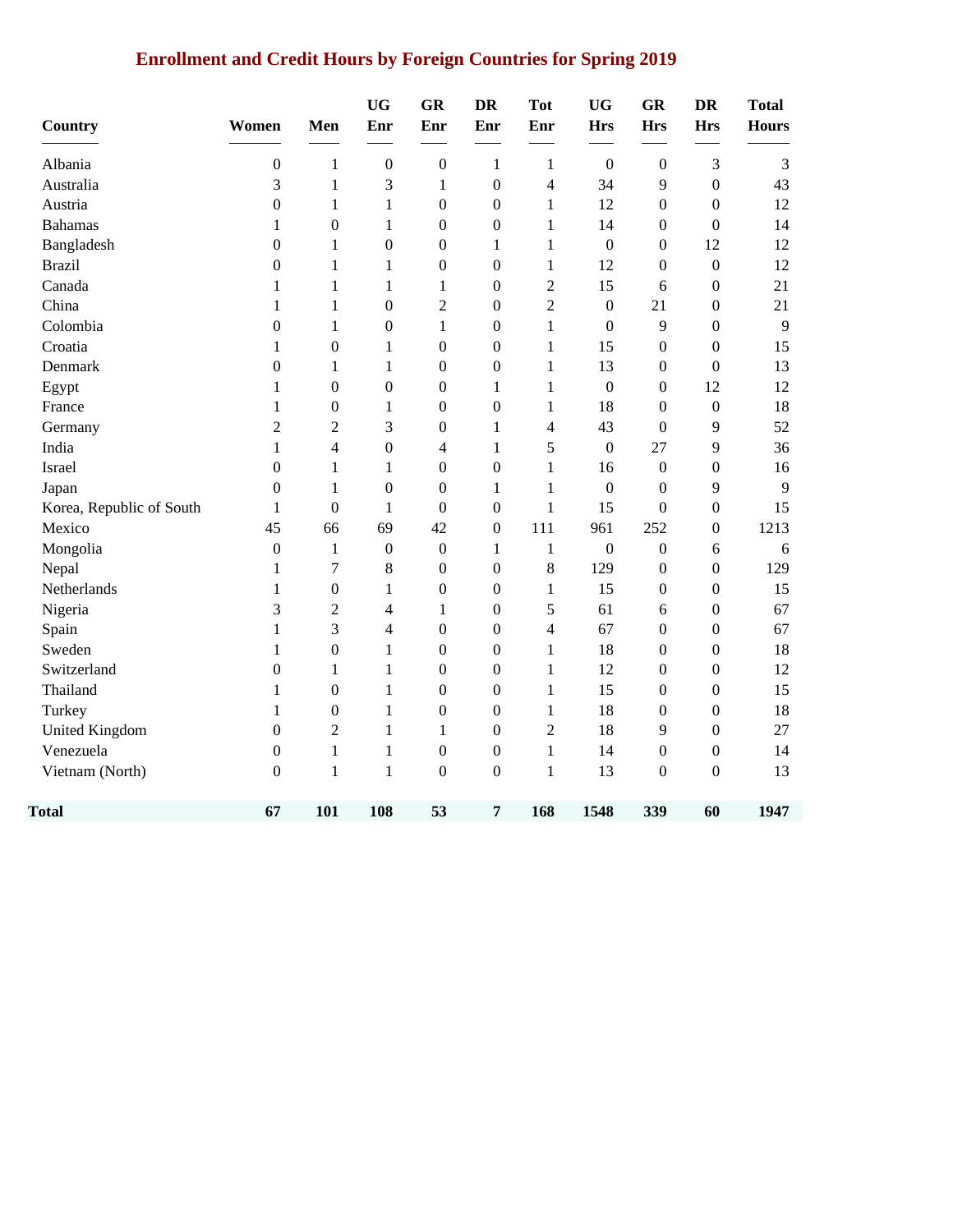### **Texas A&M International University Enrollment for Spring 2019**

#### **WebFocus: IR\_STATS-REPT-Incl Flex (Excel) as of 01/08/20 Enrollment by Age Across Classification for Spring 2019**

| Age | FR               | SO <sub>1</sub>  | JR                      | $S_{\mathbf{R}}$         | GR               | <b>PHD</b>              | <b>Total</b><br><b>Students</b> | <b>Total</b><br><b>Hours</b> |
|-----|------------------|------------------|-------------------------|--------------------------|------------------|-------------------------|---------------------------------|------------------------------|
| 14  | 59               | $\boldsymbol{0}$ | $\boldsymbol{0}$        | $\boldsymbol{0}$         | $\boldsymbol{0}$ | $\boldsymbol{0}$        | 59                              | 61                           |
| 15  | 93               | $\boldsymbol{0}$ | $\boldsymbol{0}$        | $\boldsymbol{0}$         | $\boldsymbol{0}$ | $\boldsymbol{0}$        | 93                              | 267                          |
| 16  | 149              | 5                | $\boldsymbol{0}$        | $\boldsymbol{0}$         | $\boldsymbol{0}$ | $\boldsymbol{0}$        | 154                             | 1376                         |
| 17  | 67               | 98               | $\overline{4}$          | $\boldsymbol{0}$         | $\boldsymbol{0}$ | $\boldsymbol{0}$        | 169                             | 1842                         |
| 18  | 522              | 210              | 75                      | 8                        | $\mathbf 1$      | $\boldsymbol{0}$        | 816                             | 11316                        |
| 19  | 412              | 448              | 200                     | 49                       | $\boldsymbol{0}$ | $\boldsymbol{0}$        | 1109                            | 15232                        |
| 20  | 67               | 314              | 383                     | 198                      | 3                | $\boldsymbol{0}$        | 965                             | 12976                        |
| 21  | 16               | 112              | 348                     | 388                      | 17               | $\boldsymbol{0}$        | 881                             | 11456                        |
| 22  | 12               | 30               | 200                     | 391                      | 59               | $\boldsymbol{0}$        | 692                             | 8349                         |
| 23  | 14               | 24               | 106                     | 246                      | 81               | $\boldsymbol{0}$        | 471                             | 5166                         |
| 24  | $\,8$            | 15               | 60                      | 162                      | 94               | $\boldsymbol{0}$        | 339                             | 3528                         |
| 25  | $\overline{c}$   | 11               | 55                      | 109                      | 76               | $\boldsymbol{0}$        | 253                             | 2561                         |
| 26  | $\overline{c}$   | 9                | 26                      | 78                       | 77               | $\boldsymbol{0}$        | 192                             | 1775                         |
| 27  | $\mathbf{1}$     | 3                | 33                      | 49                       | 61               | $\mathbf{1}$            | 148                             | 1381                         |
| 28  | $\boldsymbol{0}$ | $\mathbf{1}$     | 23                      | 64                       | 49               | $\mathbf{1}$            | 138                             | 1226                         |
| 29  | $\boldsymbol{0}$ | $\boldsymbol{0}$ | 23                      | 32                       | 46               | $\boldsymbol{0}$        | 101                             | 893                          |
| 30  | $\boldsymbol{0}$ | $\overline{4}$   | 23                      | 32                       | 37               | $\boldsymbol{0}$        | 96                              | 907                          |
| 31  | $\boldsymbol{0}$ | $\mathbf{1}$     | 6                       | 22                       | 30               | $\mathbf{1}$            | 60                              | 518                          |
| 32  | $\overline{c}$   | $\overline{c}$   | 19                      | 26                       | 30               | $\mathbf{1}$            | 80                              | 751                          |
| 33  | $\mathbf{1}$     | $\boldsymbol{0}$ | 16                      | 15                       | 24               | $\overline{c}$          | 58                              | 495                          |
| 34  | $\boldsymbol{0}$ | $\overline{c}$   | $8\,$                   | 23                       | 35               | $\overline{c}$          | 70                              | 564                          |
| 35  | $\mathbf{1}$     | $\overline{4}$   | 5                       | 13                       | 31               | $\mathbf{1}$            | 55                              | 444                          |
| 36  | $\mathbf{1}$     | $\boldsymbol{0}$ | $\overline{\mathbf{4}}$ | 18                       | 29               | $\mathbf 1$             | 53                              | 394                          |
| 37  | $\boldsymbol{0}$ | $\mathbf{1}$     | $\mathfrak{Z}$          | 11                       | 25               | $\boldsymbol{0}$        | 40                              | 328                          |
| 38  | $\boldsymbol{0}$ | $\mathbf{1}$     | $\boldsymbol{7}$        | 17                       | 24               | $\mathbf{1}$            | 50                              | 455                          |
| 39  | $\overline{2}$   | $\mathbf{1}$     | $\mathbf{1}$            | 14                       | 15               | $\mathbf 1$             | 34                              | 270                          |
| 40  | $\boldsymbol{0}$ | $\boldsymbol{0}$ | $\mathbf{1}$            | 10                       | 17               | $\boldsymbol{0}$        | 28                              | 227                          |
| 41  | $\mathbf{1}$     | $\mathbf{1}$     | $\mathbf{1}$            | 9                        | 14               | $\boldsymbol{0}$        | 26                              | 218                          |
| 42  | $\boldsymbol{0}$ | $\boldsymbol{0}$ | $\overline{c}$          | 9                        | 13               | $\mathbf 1$             | 25                              | 231                          |
| 43  | $\mathbf{1}$     | $\mathbf{1}$     | 3                       | $\overline{\mathcal{L}}$ | 12               | $\boldsymbol{0}$        | 21                              | 170                          |
| 44  | $\boldsymbol{0}$ | $\mathbf{1}$     | $\mathbf 1$             | $\overline{7}$           | 16               | $\boldsymbol{0}$        | 25                              | 179                          |
| 45  | $\overline{0}$   | 1                | 1                       | 9                        | 13               | 0                       | 24                              | 167                          |
| 46  | $\boldsymbol{0}$ | $\boldsymbol{0}$ | $\boldsymbol{2}$        | 3                        | 9                | $\overline{\mathbf{c}}$ | 16                              | 126                          |
| 47  | $\boldsymbol{0}$ | $\boldsymbol{0}$ | $\overline{c}$          | $\overline{c}$           | 11               | $\boldsymbol{0}$        | 15                              | 100                          |
| 48  | $\boldsymbol{0}$ | $\boldsymbol{0}$ | $\,1$                   | $\overline{4}$           | 9                | $\boldsymbol{0}$        | 14                              | 92                           |
| 49  | $\boldsymbol{0}$ | $\boldsymbol{0}$ | $\,1$                   | $\overline{4}$           | 8                | $\boldsymbol{0}$        | 13                              | 89                           |
| 50  | $\boldsymbol{0}$ | $\boldsymbol{0}$ | $\boldsymbol{0}$        | $\overline{4}$           | 6                | $\boldsymbol{0}$        | 10                              | $72\,$                       |
| 51  | $\boldsymbol{0}$ | $\boldsymbol{0}$ | $\,1$                   | $\boldsymbol{0}$         | 5                | $\mathbf{1}$            | $\boldsymbol{7}$                | 57                           |
| 52  | $\boldsymbol{0}$ | $\boldsymbol{0}$ | $\boldsymbol{0}$        | 5                        | 6                | $\boldsymbol{0}$        | 11                              | 86                           |
| 53  | $\boldsymbol{0}$ | $\boldsymbol{0}$ | $\boldsymbol{0}$        | $\mathbf{1}$             | 3                | $\boldsymbol{0}$        | $\overline{4}$                  | 17                           |
| 54  | $\boldsymbol{0}$ | $\boldsymbol{0}$ | $\,1$                   | $\boldsymbol{0}$         | $\,$ 8 $\,$      | $\boldsymbol{0}$        | 9                               | 52                           |
| 55  | $\boldsymbol{0}$ | $\boldsymbol{0}$ | $\boldsymbol{0}$        | $\boldsymbol{0}$         | $\,1$            | $\mathbf{1}$            | $\overline{c}$                  | 12                           |
| 56  | $\boldsymbol{0}$ | $\boldsymbol{0}$ | $\boldsymbol{0}$        | $\,1$                    | 3                | $\boldsymbol{0}$        | $\overline{4}$                  | 24                           |
| 57  | $\boldsymbol{0}$ | $\boldsymbol{0}$ | $\boldsymbol{0}$        | $\,1$                    | $\overline{4}$   | $\boldsymbol{0}$        | 5                               | 33                           |
| 59  | 0                | $\boldsymbol{0}$ | $\boldsymbol{0}$        | $\boldsymbol{0}$         | $\boldsymbol{2}$ | $\boldsymbol{0}$        | $\overline{c}$                  | $\overline{9}$               |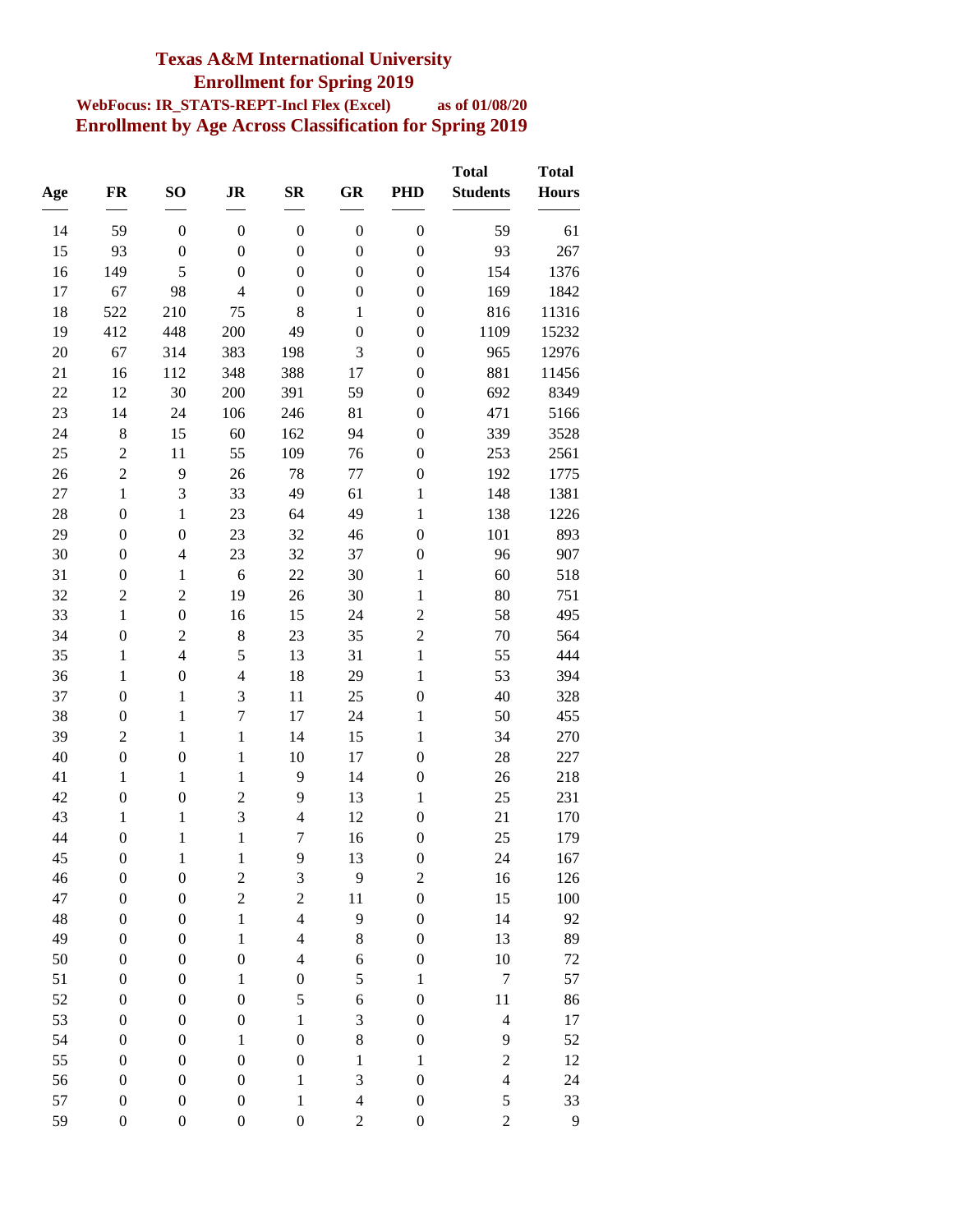#### **Texas A&M International University Enrollment for Spring 2019 WebFocus: IR\_STATS-REPT-Incl Flex (Excel) as of 01/08/20 Enrollment by Age Across Classification for Spring 2019**

| Age   | FR             | <b>SO</b>      | JR               | <b>SR</b>      | <b>GR</b>      | <b>PHD</b> | <b>Total</b><br><b>Students</b> | <b>Total</b><br><b>Hours</b> |
|-------|----------------|----------------|------------------|----------------|----------------|------------|---------------------------------|------------------------------|
| 60    | 0              | $\overline{0}$ | $\boldsymbol{0}$ | $\overline{0}$ | $\overline{2}$ | 0          | 2                               | 16                           |
| 61    | $\overline{0}$ | $\overline{0}$ | $\theta$         | $\theta$       | 3              | $\Omega$   | 3                               | 21                           |
| 62    | $\overline{0}$ | $\theta$       | $\theta$         |                | $\theta$       | $\Omega$   |                                 | 3                            |
| 63    | $\theta$       | $\theta$       | $\theta$         | $\theta$       |                | $\Omega$   |                                 | 9                            |
| 64    | $\theta$       | $\theta$       | $\theta$         | $\theta$       |                | $\Omega$   |                                 | 4                            |
| 67    | $\overline{0}$ | $\theta$       | $\overline{0}$   |                | $\theta$       | $\Omega$   |                                 |                              |
| 76    | $\overline{0}$ | $\overline{0}$ | $\overline{0}$   |                | $\overline{0}$ | 0          |                                 | 15                           |
| Total | 1433           | 1300           | 1645             | 2041           | 1011           | 17         | 7447                            | 86567                        |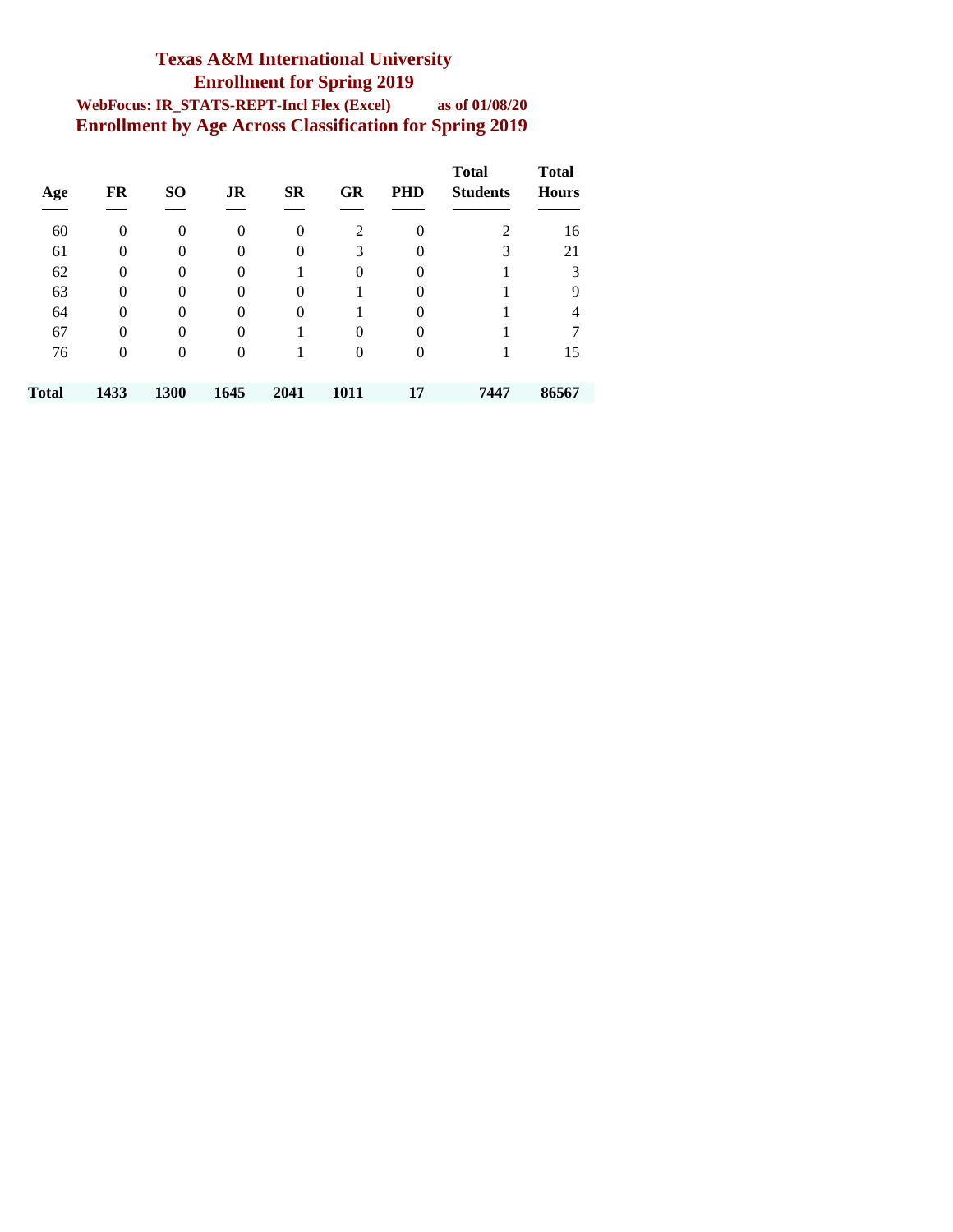#### **Texas A&M International University Enrollment for Spring 2019 WebFocus: IR\_STATS-REPT-Incl Flex (Excel) as of 01/08/20 Average Hour Load Overall for Spring 2019**

|       |      | Tot  |              | Avg   |
|-------|------|------|--------------|-------|
| Women | Men  | Enr  | <b>Hours</b> | Load  |
|       |      |      |              |       |
| 4562  | 2885 | 7447 | 86567        | 11.62 |

#### **Average Hour Load by Level**

| Level         | Women | Men  | <b>Tot</b><br>Enr | <b>Hours</b> | Avg<br>Load |
|---------------|-------|------|-------------------|--------------|-------------|
| Undergraduate | 3892  | 2527 | 6419              | 79632        | 12.41       |
| Graduate      | 664   | 347  | 1011              | 6815         | 6.74        |
| Doctoral      | 6     | 11   | 17                | 120          | 7.06        |
| Total         | 4562  | 2885 | 7447              | 86567        |             |

#### **Average Hour Load by Ethnicity**

| Eth           | Women | Men  | <b>Tot</b><br>Enr | <b>Hours</b> | Avg<br>Load |
|---------------|-------|------|-------------------|--------------|-------------|
|               |       |      |                   |              |             |
| Amer Ind      | 1     | 1    | $\mathfrak{D}$    | 25           | 12.50       |
| Asian         | 18    | 17   | 35                | 405          | 11.57       |
| <b>Black</b>  | 27    | 27   | 54                | 600          | 11.11       |
| Hawaiian      | 1     | 0    | 1                 | 11           | 11.00       |
| Hispanic      | 4308  | 2646 | 6954              | 81364        | 11.70       |
| International | 66    | 92   | 158               | 1762         | 11.15       |
| Unknown       | 17    | 11   | 28                | 214          | 7.64        |
| White         | 124   | 91   | 215               | 2186         | 10.17       |
|               |       |      |                   |              |             |
| Total         | 4562  | 2885 | 7447              | 86567        |             |

#### **Average Hour Load by Classification**

| <b>Classification</b> | Women | Men  | <b>Tot</b><br>Enr | <b>Hours</b> | Avg<br>Load |
|-----------------------|-------|------|-------------------|--------------|-------------|
| Freshman              | 819   | 614  | 1433              | 16976        | 11.85       |
| Sophomore             | 768   | 532  | 1300              | 16565        | 12.74       |
| Junior                | 1024  | 621  | 1645              | 20686        | 12.58       |
| Senior                | 1281  | 760  | 2041              | 25405        | 12.45       |
| Graduate              | 664   | 347  | 1011              | 6815         | 6.74        |
| Doctoral              | 6     | 11   | 17                | 120          | 7.06        |
| Total                 | 4562  | 2885 | 7447              | 86567        |             |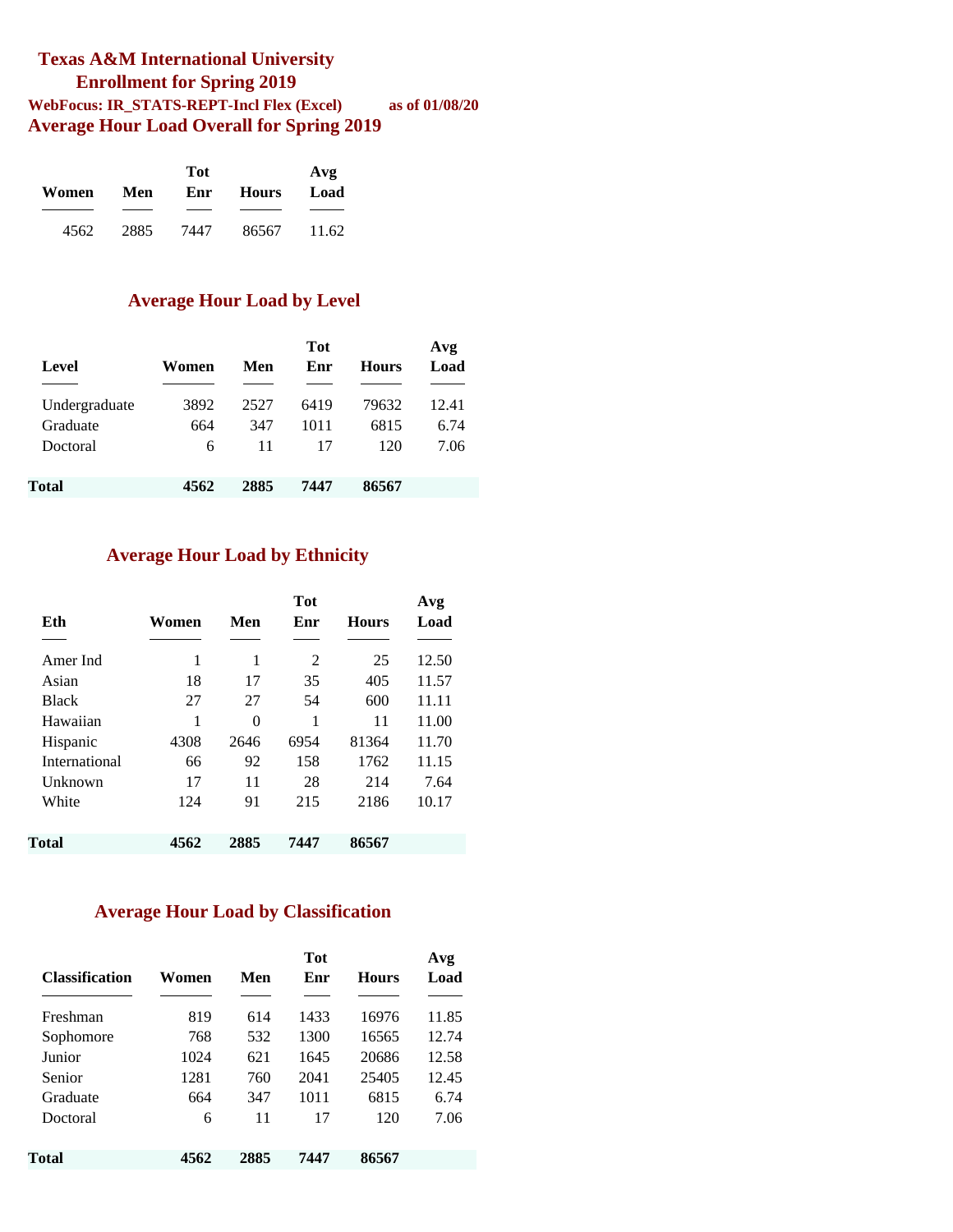### **Total Hours by Student College and Level**

| College                       | <b>Total</b><br><b>Students</b> | <b>Undergrad</b><br><b>Hours</b> | <b>Graduate</b><br><b>Hours</b> | <b>Doctoral</b><br><b>Hours</b> | Total<br><b>Hours</b> |
|-------------------------------|---------------------------------|----------------------------------|---------------------------------|---------------------------------|-----------------------|
| College of Arts & Sciences    | 3825                            | 44651                            | 2326                            | 6                               | 46983                 |
| College of Education          | 967                             | 8440                             | 2155                            | $\Omega$                        | 10595                 |
| College of Nursing&Health Sci | 790                             | 9331                             | 338                             | $\Omega$                        | 9669                  |
| Sanchez School of Business    | 1349                            | 12740                            | 1996                            | 114                             | 14850                 |
| University College            | 516                             | 4470                             | $\Omega$                        | $\Omega$                        | 4470                  |
| Total                         | 7447                            | 79632                            | 6815                            | 120                             | 86567                 |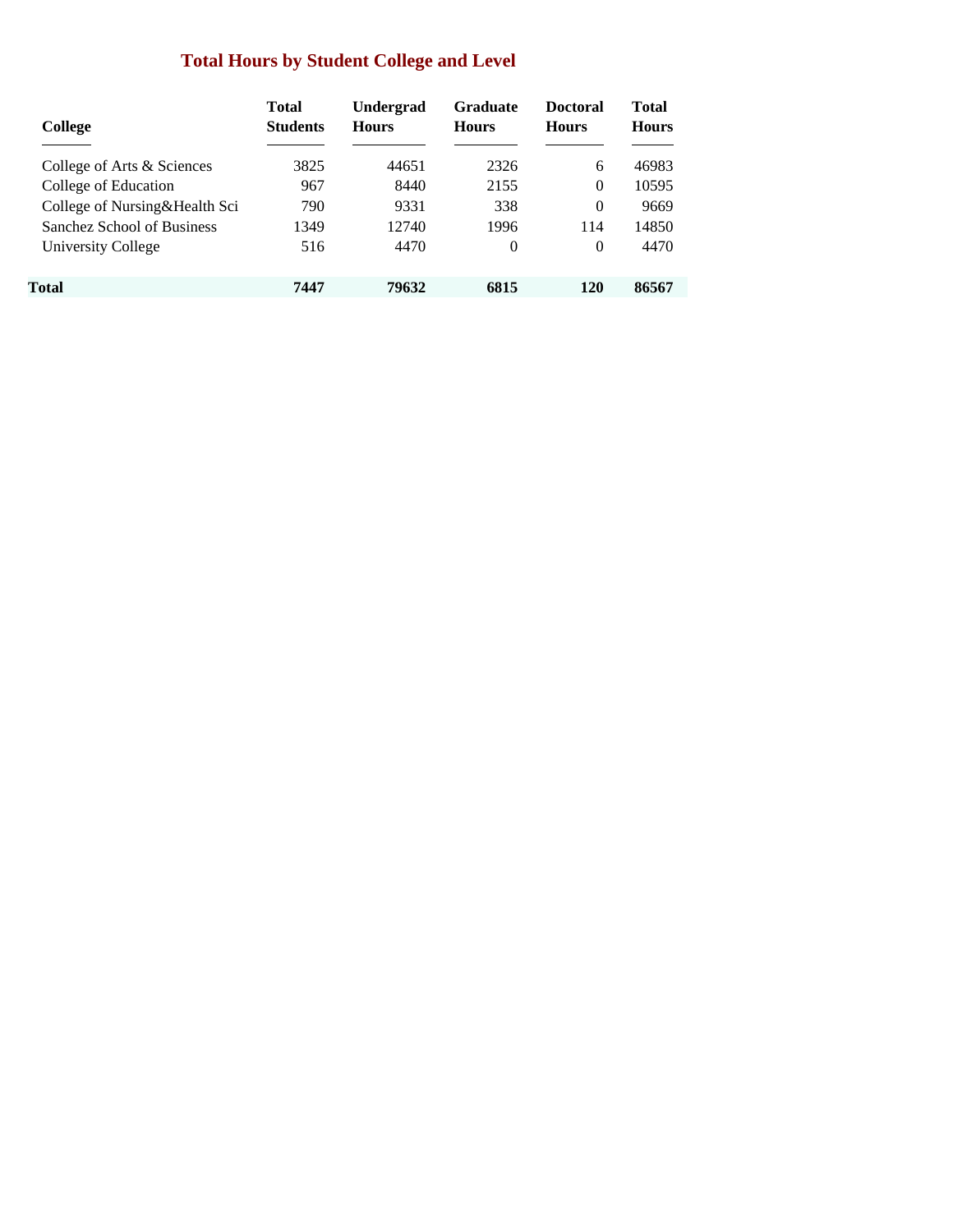#### **Texas A&M International University CBM001 Enrollment for Spring 2019 WebFocus: IR\_CB-STATS as of 01/08/20 Average Hour Load by Level and Ethnicity**

|               |              |                  | <b>Tot</b>     |              | Avg   |
|---------------|--------------|------------------|----------------|--------------|-------|
| Eth           | Women        | Men              | Enr            | <b>Hours</b> | Load  |
|               |              |                  |                |              |       |
| Amer Ind      | $\mathbf{1}$ | $\mathbf{1}$     | 2              | 25           | 12.50 |
| Asian         | 16           | 13               | 29             | 375          | 12.93 |
| <b>Black</b>  | 12           | 20               | 32             | 435          | 13.59 |
| Hawaiian      | $\mathbf{1}$ | $\mathbf{0}$     | 1              | 11           | 11.00 |
| Hispanic      | 3730         | 2376             | 6106           | 75600        | 12.38 |
| International | 44           | 51               | 95             | 1354         | 14.25 |
| Unknown       | 12           | 7                | 19             | 156          | 8.21  |
| White         | 76           | 59               | 135            | 1676         | 12.41 |
| Asian         | $\mathbf{1}$ | 4                | 5              | 27           | 5.40  |
| <b>Black</b>  | 14           | 6                | 20             | 144          | 7.20  |
| Hispanic      | 575          | 267              | 842            | 5722         | 6.80  |
| International | 21           | 36               | 57             | 360          | 6.32  |
| Unknown       | 5            | 4                | 9              | 58           | 6.44  |
| White         | 48           | 30               | 78             | 504          | 6.46  |
| Asian         | $\mathbf{1}$ | $\boldsymbol{0}$ | $\mathbf{1}$   | 3            | 3.00  |
| <b>Black</b>  | 1            | 1                | $\overline{2}$ | 21           | 10.50 |
| Hispanic      | 3            | 3                | 6              | 42           | 7.00  |
| International | $\mathbf{1}$ | 5                | 6              | 48           | 8.00  |
| White         | $\theta$     | $\overline{2}$   | $\overline{2}$ | 6            | 3.00  |
|               | 4562         | 2885             | 7447           | 86567        |       |
|               |              |                  |                |              |       |

#### **Semester Credit Hours by Level and Ethnicity**

| Level                         | Eth           | <b>Part-Time</b><br>Women | <b>Full-Time</b><br>Women | <b>Part-Time</b><br>Men | <b>Full-Time</b><br>Men | Women<br><b>Hours</b> | Men<br><b>Hours</b> | <b>Total</b><br><b>Hours</b> |
|-------------------------------|---------------|---------------------------|---------------------------|-------------------------|-------------------------|-----------------------|---------------------|------------------------------|
| A. Undergraduate              | Amer Ind      | $\theta$                  | 14                        | 11                      | $\theta$                | 14                    | 11                  | 25                           |
|                               | Asian         | 18                        | 201                       | 51                      | 105                     | 219                   | 156                 | 375                          |
|                               | <b>Black</b>  | 16                        | 152                       | 5                       | 262                     | 168                   | 267                 | 435                          |
|                               | Hawaiian      | 11                        | $\theta$                  | $\mathbf{0}$            | $\theta$                | 11                    | $\theta$            | 11                           |
|                               | Hispanic      | 6388                      | 40070                     | 4180                    | 24962                   | 46458                 | 29142               | 75600                        |
|                               | International | 15                        | 588                       | $\mathbf{0}$            | 751                     | 603                   | 751                 | 1354                         |
|                               | Unknown       | 22                        | 62                        | 14                      | 58                      | 84                    | 72                  | 156                          |
|                               | White         | 160                       | 712                       | 61                      | 743                     | 872                   | 804                 | 1676                         |
| <b>Total A. Undergraduate</b> |               | 6630                      | 41799                     | 4322                    | 26881                   | 48429                 | 31203               | 79632                        |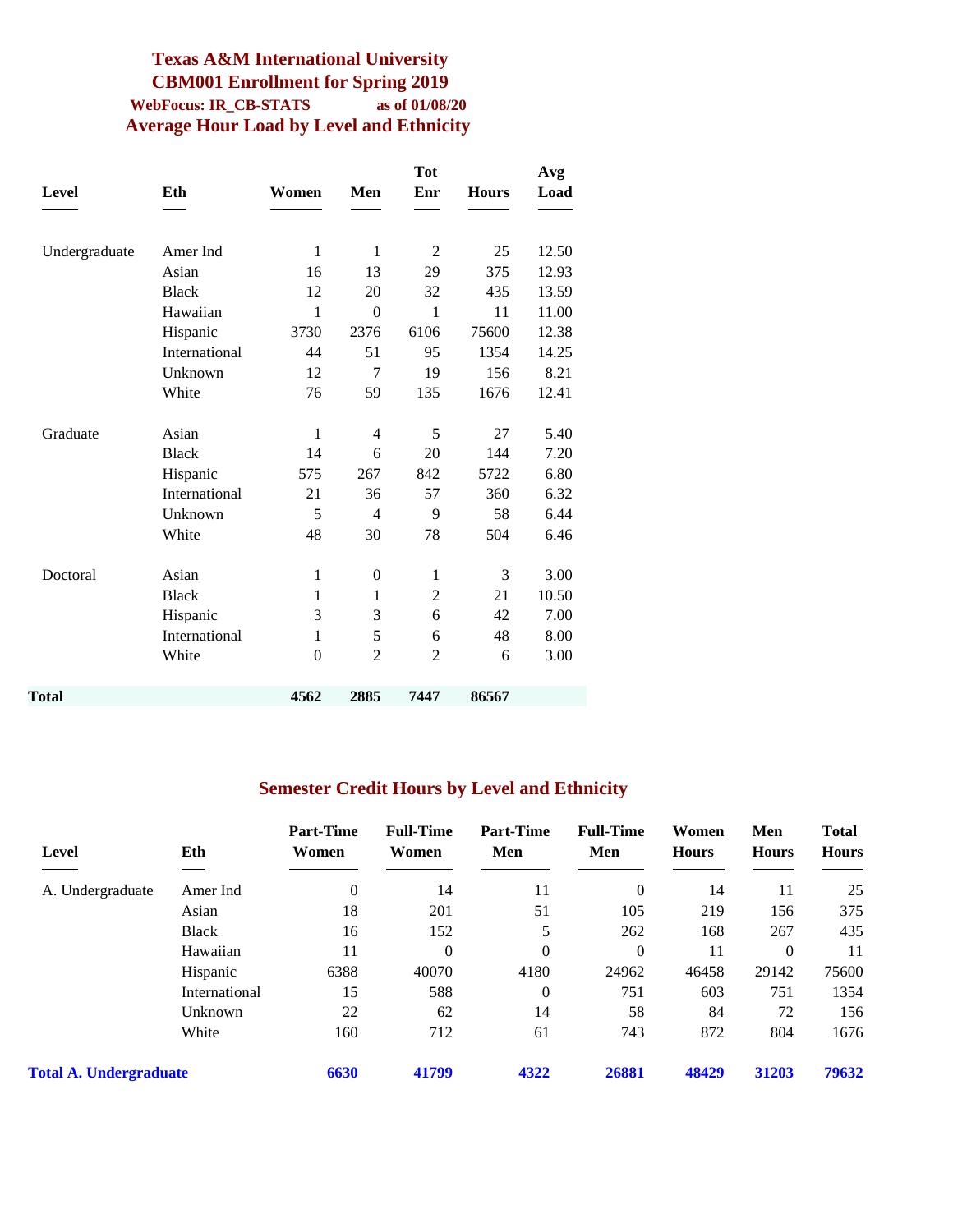| <b>Level</b>             | Eth           | <b>Part-Time</b><br>Women | <b>Full-Time</b><br>Women | <b>Part-Time</b><br>Men | <b>Full-Time</b><br>Men | Women<br><b>Hours</b> | Men<br><b>Hours</b> | <b>Total</b><br><b>Hours</b> |
|--------------------------|---------------|---------------------------|---------------------------|-------------------------|-------------------------|-----------------------|---------------------|------------------------------|
| <b>B.</b> Graduate       | Asian         | 6                         | $\theta$                  | 21                      | $\boldsymbol{0}$        | 6                     | 21                  | 27                           |
|                          | <b>Black</b>  | 48                        | 54                        | 30                      | 12                      | 102                   | 42                  | 144                          |
|                          | Hispanic      | 1950                      | 2026                      | 1027                    | 719                     | 3976                  | 1746                | 5722                         |
|                          | International | 93                        | 36                        | 135                     | 96                      | 129                   | 231                 | 360                          |
|                          | Unknown       | 22                        | 12                        | 24                      | $\boldsymbol{0}$        | 34                    | 24                  | 58                           |
|                          | White         | 151                       | 165                       | 124                     | 64                      | 316                   | 188                 | 504                          |
| <b>Total B. Graduate</b> |               | 2270                      | 2293                      | 1361                    | 891                     | 4563                  | 2252                | 6815                         |
| C. Doctoral              | Asian         | 3                         | $\boldsymbol{0}$          | $\boldsymbol{0}$        | $\boldsymbol{0}$        | 3                     | $\boldsymbol{0}$    | 3                            |
|                          | <b>Black</b>  | $\boldsymbol{0}$          | 12                        | $\boldsymbol{0}$        | 9                       | 12                    | 9                   | 21                           |
|                          | Hispanic      | 6                         | 12                        | 3                       | 21                      | 18                    | 24                  | 42                           |
|                          | International | $\overline{0}$            | 9                         | 9                       | 30                      | 9                     | 39                  | 48                           |
|                          | White         | $\mathbf{0}$              | $\boldsymbol{0}$          | 6                       | $\boldsymbol{0}$        | $\boldsymbol{0}$      | 6                   | 6                            |
| <b>Total C. Doctoral</b> |               | 9                         | 33                        | 18                      | 60                      | 42                    | 78                  | <b>120</b>                   |
| Total                    |               | 8909                      | 44125                     | 5701                    | 27832                   | 53034                 | 33533               | 86567                        |

# **Semester Credit Hours by Level and Ethnicity**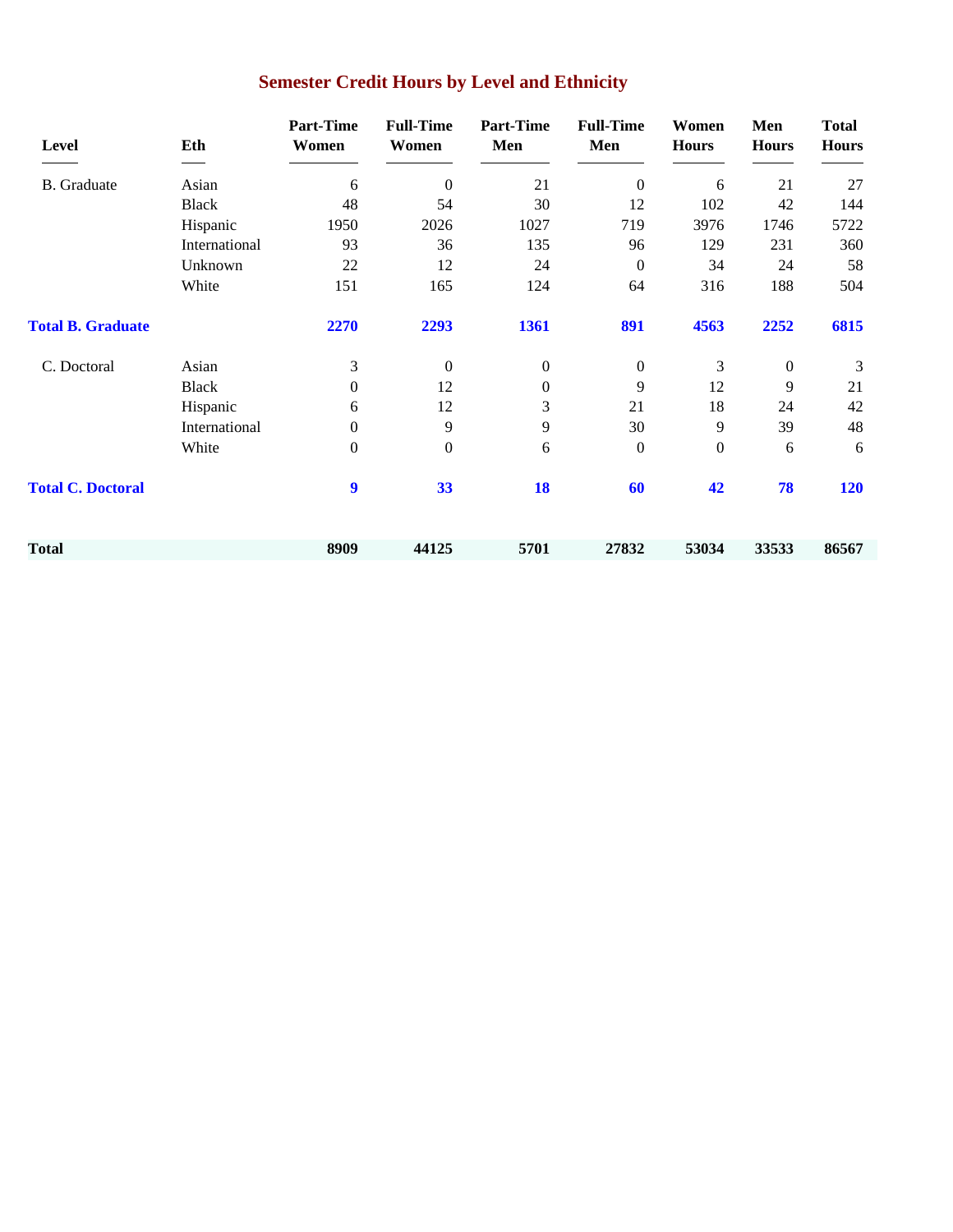## **Enrollment by Credit Hour Load for Spring 2019**

| <b>Semester</b><br><b>Hours</b> | Women          | Men              | <b>UG</b>      | GR               | DR               | <b>Tot</b><br>Enr | <b>UG</b><br><b>Hrs</b> | GR<br><b>Hrs</b> | <b>DR</b><br><b>Hrs</b> | <b>Total</b><br><b>Hours</b> |
|---------------------------------|----------------|------------------|----------------|------------------|------------------|-------------------|-------------------------|------------------|-------------------------|------------------------------|
| $\mathbf{1}$                    | 62             | 39               | 100            | $\mathbf{1}$     | $\boldsymbol{0}$ | 101               | 100                     | $\mathbf{1}$     | $\boldsymbol{0}$        | 101                          |
| $\overline{c}$                  | 19             | 6                | 9              | 16               | $\boldsymbol{0}$ | 25                | 18                      | 32               | $\boldsymbol{0}$        | 50                           |
| 3                               | 212            | 132              | 203            | 134              | 7                | 344               | 609                     | 402              | 21                      | 1032                         |
| $\overline{\mathcal{L}}$        | 40             | 28               | 36             | 32               | $\boldsymbol{0}$ | 68                | 144                     | 128              | $\mathbf{0}$            | 272                          |
| 5                               | $\,8\,$        | $\tau$           | 10             | 5                | $\boldsymbol{0}$ | 15                | 50                      | 25               | $\boldsymbol{0}$        | 75                           |
| 6                               | 516            | 297              | 329            | 483              | 1                | 813               | 1974                    | 2898             | 6                       | 4878                         |
| 7                               | 61             | 40               | 86             | 15               | $\boldsymbol{0}$ | 101               | 602                     | 105              | $\boldsymbol{0}$        | 707                          |
| 8                               | 48             | $28\,$           | 71             | 5                | $\boldsymbol{0}$ | 76                | 568                     | 40               | $\theta$                | 608                          |
| 9                               | 413            | 245              | 436            | 217              | 5                | 658               | 3924                    | 1953             | 45                      | 5922                         |
| 10                              | 106            | 80               | 183            | 3                | $\boldsymbol{0}$ | 186               | 1830                    | 30               | $\theta$                | 1860                         |
| 11                              | 65             | 41               | 103            | 3                | $\boldsymbol{0}$ | 106               | 1133                    | 33               | $\boldsymbol{0}$        | 1166                         |
| 12                              | 796            | 554              | 1251           | 95               | 4                | 1350              | 15012                   | 1140             | 48                      | 16200                        |
| 13                              | 526            | 363              | 888            | $\mathbf{1}$     | $\boldsymbol{0}$ | 889               | 11544                   | 13               | $\boldsymbol{0}$        | 11557                        |
| 14                              | 439            | 247              | 686            | $\boldsymbol{0}$ | $\boldsymbol{0}$ | 686               | 9604                    | $\boldsymbol{0}$ | $\boldsymbol{0}$        | 9604                         |
| 15                              | 564            | 407              | 970            | 1                | $\mathbf{0}$     | 971               | 14550                   | 15               | $\mathbf{0}$            | 14565                        |
| 16                              | 313            | 192              | 505            | $\theta$         | $\boldsymbol{0}$ | 505               | 8080                    | $\boldsymbol{0}$ | $\boldsymbol{0}$        | 8080                         |
| 17                              | 137            | 74               | 211            | $\mathbf{0}$     | $\boldsymbol{0}$ | 211               | 3587                    | $\boldsymbol{0}$ | $\boldsymbol{0}$        | 3587                         |
| 18                              | 189            | 79               | 268            | $\theta$         | $\boldsymbol{0}$ | 268               | 4824                    | $\boldsymbol{0}$ | $\boldsymbol{0}$        | 4824                         |
| 19                              | 22             | 13               | 35             | $\theta$         | $\boldsymbol{0}$ | 35                | 665                     | $\boldsymbol{0}$ | $\boldsymbol{0}$        | 665                          |
| 20                              | 6              | 5                | 11             | $\Omega$         | $\boldsymbol{0}$ | 11                | 220                     | $\boldsymbol{0}$ | $\mathbf{0}$            | 220                          |
| 21                              | 18             | $8\,$            | 26             | $\mathbf{0}$     | $\boldsymbol{0}$ | 26                | 546                     | $\boldsymbol{0}$ | $\theta$                | 546                          |
| 24                              | $\overline{2}$ | $\boldsymbol{0}$ | $\overline{2}$ | $\mathbf{0}$     | $\boldsymbol{0}$ | $\overline{2}$    | 48                      | $\boldsymbol{0}$ | $\boldsymbol{0}$        | 48                           |
| <b>Total</b>                    | 4562           | 2885             | 6419           | 1011             | 17               | 7447              | 79632                   | 6815             | 120                     | 86567                        |

#### **Enrollment and Credit Hour Load**

|                                | <b>Semester</b> |                  |                  | <b>UG</b>        | GR               | DR               | Tot            | <b>UG</b>      | GR               | DR               | <b>Total</b> |
|--------------------------------|-----------------|------------------|------------------|------------------|------------------|------------------|----------------|----------------|------------------|------------------|--------------|
| Load                           | <b>Hours</b>    | Women            | Men              | $\mathbf{Cnt}$   | $\mathbf{Cnt}$   | $\mathbf{Cnt}$   | Enr            | <b>Hrs</b>     | <b>Hrs</b>       | <b>Hrs</b>       | <b>Hours</b> |
| Full-Time                      | 9               | 156              | 66               | $\boldsymbol{0}$ | 217              | 5                | 222            | $\overline{0}$ | 1953             | 45               | 1998         |
|                                | 10              | $\boldsymbol{0}$ | 3                | 0                | 3                | $\boldsymbol{0}$ | 3              | $\mathbf{0}$   | 30               | $\theta$         | 30           |
|                                | 11              | $\overline{2}$   | 1                | 0                | 3                | $\boldsymbol{0}$ | 3              | $\theta$       | 33               | $\overline{0}$   | 33           |
|                                | 12              | 796              | 554              | 1251             | 95               | $\overline{4}$   | 1350           | 15012          | 1140             | 48               | 16200        |
|                                | 13              | 526              | 363              | 888              |                  | $\boldsymbol{0}$ | 889            | 11544          | 13               | $\mathbf{0}$     | 11557        |
|                                | 14              | 439              | 247              | 686              | $\boldsymbol{0}$ | $\mathbf{0}$     | 686            | 9604           | $\boldsymbol{0}$ | $\theta$         | 9604         |
|                                | 15              | 564              | 407              | 970              |                  | $\theta$         | 971            | 14550          | 15               | $\mathbf{0}$     | 14565        |
|                                | 16              | 313              | 192              | 505              | $\boldsymbol{0}$ | $\mathbf{0}$     | 505            | 8080           | $\boldsymbol{0}$ | $\theta$         | 8080         |
|                                | 17              | 137              | 74               | 211              | $\boldsymbol{0}$ | $\mathbf{0}$     | 211            | 3587           | $\boldsymbol{0}$ | $\theta$         | 3587         |
|                                | 18              | 189              | 79               | 268              | $\boldsymbol{0}$ | $\mathbf{0}$     | 268            | 4824           | $\boldsymbol{0}$ | $\theta$         | 4824         |
|                                | 19              | 22               | 13               | 35               | $\boldsymbol{0}$ | $\mathbf{0}$     | 35             | 665            | $\boldsymbol{0}$ | $\boldsymbol{0}$ | 665          |
|                                | 20              | 6                | 5                | 11               | $\boldsymbol{0}$ | $\boldsymbol{0}$ | 11             | 220            | $\boldsymbol{0}$ | $\boldsymbol{0}$ | 220          |
|                                | 21              | 18               | 8                | 26               | $\boldsymbol{0}$ | $\boldsymbol{0}$ | 26             | 546            | $\boldsymbol{0}$ | $\boldsymbol{0}$ | 546          |
|                                | 24              | $\overline{2}$   | $\boldsymbol{0}$ | $\mathfrak{2}$   | $\boldsymbol{0}$ | $\boldsymbol{0}$ | $\overline{c}$ | 48             | $\boldsymbol{0}$ | $\boldsymbol{0}$ | 48           |
| <i><b>*TOTAL Full-Time</b></i> |                 | 3170             | 2012             | 4853             | 320              | 9                | 5182           | 68680          | 3184             | 93               | 71957        |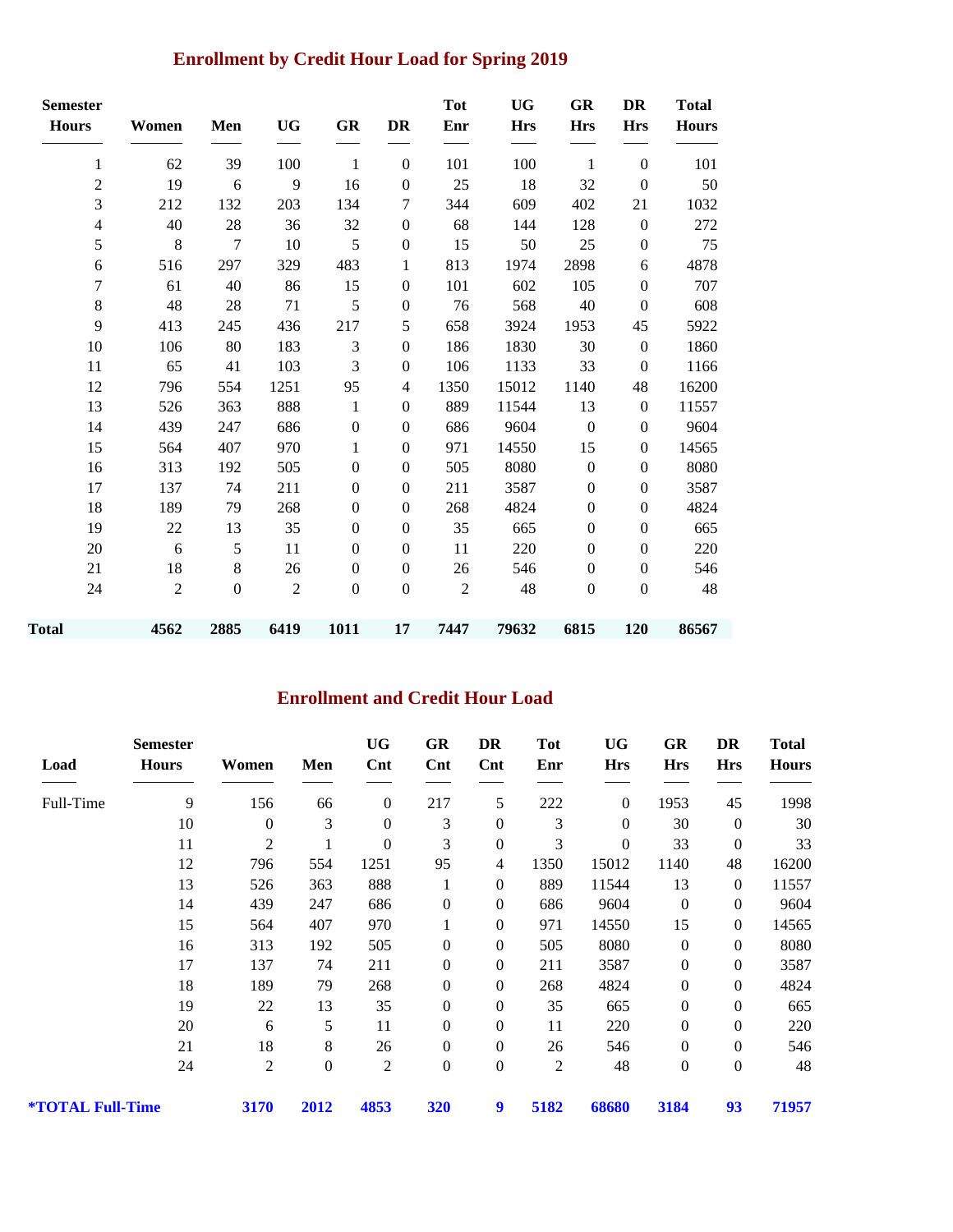#### **Enrollment and Credit Hour Load**

| Load                           | <b>Semester</b><br><b>Hours</b> | Women | Men  | UG<br>$\mathbf{Cnt}$ | GR<br>Cnt        | DR<br>$\mathbf{Cnt}$ | Tot<br>Enr | UG<br><b>Hrs</b> | GR<br><b>Hrs</b> | DR<br><b>Hrs</b> | <b>Total</b><br><b>Hours</b> |
|--------------------------------|---------------------------------|-------|------|----------------------|------------------|----------------------|------------|------------------|------------------|------------------|------------------------------|
| Part-Time                      | 1                               | 62    | 39   | 100                  | 1                | $\boldsymbol{0}$     | 101        | 100              |                  | $\boldsymbol{0}$ | 101                          |
|                                | $\overline{c}$                  | 19    | 6    | 9                    | 16               | $\boldsymbol{0}$     | 25         | 18               | 32               | $\boldsymbol{0}$ | 50                           |
|                                | 3                               | 212   | 132  | 203                  | 134              | 7                    | 344        | 609              | 402              | 21               | 1032                         |
|                                | 4                               | 40    | 28   | 36                   | 32               | $\boldsymbol{0}$     | 68         | 144              | 128              | $\mathbf{0}$     | 272                          |
|                                | 5                               | 8     | 7    | 10                   | 5                | $\boldsymbol{0}$     | 15         | 50               | 25               | $\boldsymbol{0}$ | 75                           |
|                                | 6                               | 516   | 297  | 329                  | 483              | 1                    | 813        | 1974             | 2898             | 6                | 4878                         |
|                                | 7                               | 61    | 40   | 86                   | 15               | $\boldsymbol{0}$     | 101        | 602              | 105              | $\boldsymbol{0}$ | 707                          |
|                                | 8                               | 48    | 28   | 71                   | 5                | $\boldsymbol{0}$     | 76         | 568              | 40               | $\boldsymbol{0}$ | 608                          |
|                                | 9                               | 257   | 179  | 436                  | $\boldsymbol{0}$ | $\boldsymbol{0}$     | 436        | 3924             | $\boldsymbol{0}$ | $\boldsymbol{0}$ | 3924                         |
|                                | 10                              | 106   | 77   | 183                  | $\boldsymbol{0}$ | $\overline{0}$       | 183        | 1830             | $\boldsymbol{0}$ | $\boldsymbol{0}$ | 1830                         |
|                                | 11                              | 63    | 40   | 103                  | $\boldsymbol{0}$ | $\boldsymbol{0}$     | 103        | 1133             | $\boldsymbol{0}$ | $\boldsymbol{0}$ | 1133                         |
| <i><b>*TOTAL Part-Time</b></i> |                                 | 1392  | 873  | 1566                 | 691              | 8                    | 2265       | 10952            | 3631             | 27               | 14610                        |
| Total                          |                                 | 4562  | 2885 | 6419                 | 1011             | 17                   | 7447       | 79632            | 6815             | <b>120</b>       | 86567                        |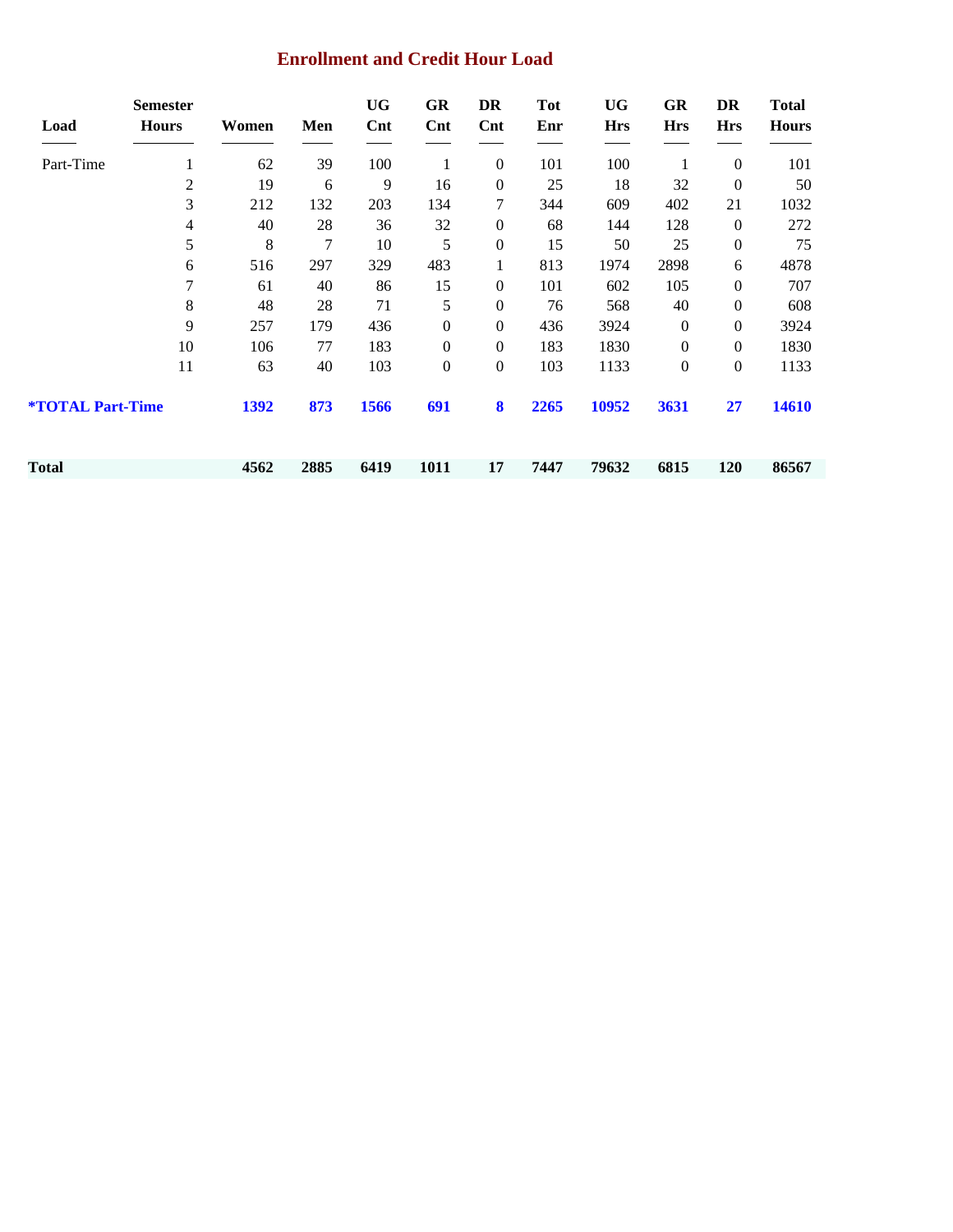### **Enrollment and Credit Hour Load Across Ethnicity for Spring 2019**

| Load                          | <b>Semester</b><br><b>Hours</b> | White                       | <b>Black</b>                         | <b>Hisp</b>                | <b>Asian</b>                         | Amer<br>Ind                          | <b>Non</b><br><b>Res</b>             | Unk                                  | <b>Tot</b><br>Enr              | <b>Total</b><br><b>Hours</b> |
|-------------------------------|---------------------------------|-----------------------------|--------------------------------------|----------------------------|--------------------------------------|--------------------------------------|--------------------------------------|--------------------------------------|--------------------------------|------------------------------|
|                               |                                 |                             |                                      |                            |                                      |                                      |                                      |                                      |                                |                              |
| FT-Men                        | 9                               | $\sqrt{2}$                  | $\,1$                                | 53                         | $\boldsymbol{0}$                     | $\boldsymbol{0}$                     | 10                                   | $\boldsymbol{0}$                     | 66                             | 594                          |
|                               | 10<br>11                        | $\,1$<br>$\boldsymbol{0}$   | $\boldsymbol{0}$<br>$\boldsymbol{0}$ | $\sqrt{2}$<br>$\mathbf{1}$ | $\boldsymbol{0}$<br>$\boldsymbol{0}$ | $\boldsymbol{0}$                     | $\boldsymbol{0}$<br>$\boldsymbol{0}$ | $\boldsymbol{0}$<br>$\boldsymbol{0}$ | $\mathfrak{Z}$<br>$\mathbf{1}$ | 30<br>11                     |
|                               | 12                              | 14                          |                                      | 517                        | 1                                    | $\boldsymbol{0}$<br>$\boldsymbol{0}$ | 16                                   | $\boldsymbol{0}$                     | 554                            | 6648                         |
|                               | 13                              | $\,8\,$                     | 6<br>$\mathbf{1}$                    | 348                        | $\boldsymbol{0}$                     | $\boldsymbol{0}$                     | 5                                    | $\mathbf{1}$                         | 363                            | 4719                         |
|                               | 14                              | 6                           | $\boldsymbol{0}$                     | 233                        | $\overline{c}$                       | $\boldsymbol{0}$                     | 5                                    | $\mathbf{1}$                         | 247                            | 3458                         |
|                               | 15                              | 13                          | $\epsilon$                           | 377                        | $\overline{2}$                       | $\boldsymbol{0}$                     | 8                                    | $\mathbf{1}$                         | 407                            | 6105                         |
|                               | 16                              | $11\,$                      | 4                                    | 168                        | $\boldsymbol{0}$                     | $\boldsymbol{0}$                     | 8                                    | $\mathbf{1}$                         | 192                            | 3072                         |
|                               | 17                              | $\sqrt{2}$                  | $\mathbf{1}$                         | 64                         | $\mathbf{1}$                         | $\boldsymbol{0}$                     | 6                                    | $\boldsymbol{0}$                     | 74                             | 1258                         |
|                               | 18                              | $\mathbf{1}$                | $\mathbf{1}$                         | 71                         | $\mathbf{1}$                         | $\boldsymbol{0}$                     | 5                                    | $\boldsymbol{0}$                     | 79                             | 1422                         |
|                               | 19                              | $\boldsymbol{0}$            | $\boldsymbol{0}$                     | 13                         | $\boldsymbol{0}$                     | $\boldsymbol{0}$                     | $\boldsymbol{0}$                     | $\boldsymbol{0}$                     | 13                             | 247                          |
|                               | $20\,$                          | $\boldsymbol{0}$            | $\boldsymbol{0}$                     | $\overline{4}$             | $\boldsymbol{0}$                     | $\boldsymbol{0}$                     | 1                                    | $\boldsymbol{0}$                     | $\sqrt{5}$                     | 100                          |
|                               | 21                              | $\boldsymbol{0}$            | $\boldsymbol{0}$                     | $\,8\,$                    | $\boldsymbol{0}$                     | $\boldsymbol{0}$                     | $\boldsymbol{0}$                     | $\boldsymbol{0}$                     | $\,8\,$                        | 168                          |
| *TOTAL FT-Men                 |                                 | 58                          | 20                                   | 1859                       | $\overline{\mathbf{7}}$              | $\boldsymbol{0}$                     | 64                                   | $\overline{\mathbf{4}}$              | 2012                           | 27832                        |
| FT-Women                      | 9                               | $\mathbf{9}$                | $\sqrt{2}$                           | 140                        | $\boldsymbol{0}$                     | $\boldsymbol{0}$                     | 5                                    | $\boldsymbol{0}$                     | 156                            | 1404                         |
|                               | 11                              | $\boldsymbol{0}$            | $\boldsymbol{0}$                     | $\overline{2}$             | $\boldsymbol{0}$                     | $\boldsymbol{0}$                     | $\boldsymbol{0}$                     | $\boldsymbol{0}$                     | $\overline{2}$                 | $22\,$                       |
|                               | 12                              | 17                          | 5                                    | 765                        | $\overline{c}$                       | $\boldsymbol{0}$                     | 6                                    | $\mathbf{1}$                         | 796                            | 9552                         |
|                               | 13                              | $\sqrt{6}$                  | $\mathbf{1}$                         | 514                        | 3                                    | $\boldsymbol{0}$                     | $\overline{c}$                       | $\boldsymbol{0}$                     | 526                            | 6838                         |
|                               | 14                              | $\sqrt{5}$                  | $\mathbf{1}$                         | 422                        | $\overline{c}$                       | $\mathbf{1}$                         | $\overline{7}$                       | $\mathbf{1}$                         | 439                            | 6146                         |
|                               | 15                              | 14                          | 4                                    | 524                        | $\overline{c}$                       | $\boldsymbol{0}$                     | 18                                   | $\sqrt{2}$                           | 564                            | 8460                         |
|                               | 16                              | $\overline{9}$              | $\boldsymbol{2}$                     | 294                        | 5                                    | $\boldsymbol{0}$                     | 3                                    | $\boldsymbol{0}$                     | 313                            | 5008                         |
|                               | 17                              | $\mathbf{1}$                | $\boldsymbol{0}$                     | 136                        | $\boldsymbol{0}$                     | $\boldsymbol{0}$                     | $\boldsymbol{0}$                     | $\boldsymbol{0}$                     | 137                            | 2329                         |
|                               | 18                              | 3                           | $\boldsymbol{0}$                     | 182                        | $\boldsymbol{0}$                     | $\boldsymbol{0}$                     | 3                                    | 1                                    | 189                            | 3402                         |
|                               | 19                              | $\mathbf{1}$                | $\boldsymbol{0}$                     | 21                         | $\boldsymbol{0}$                     | $\boldsymbol{0}$                     | $\boldsymbol{0}$                     | $\boldsymbol{0}$                     | 22                             | 418                          |
|                               | 20                              | $\boldsymbol{0}$            | $\boldsymbol{0}$                     | $\sqrt{5}$                 | $\boldsymbol{0}$                     | $\boldsymbol{0}$                     | $\mathbf{1}$                         | $\boldsymbol{0}$                     | 6                              | 120                          |
|                               | 21                              | $\boldsymbol{0}$            | $\mathbf{1}$                         | 17                         | $\boldsymbol{0}$                     | $\boldsymbol{0}$                     | $\boldsymbol{0}$                     | $\boldsymbol{0}$                     | 18                             | 378                          |
|                               | 24                              | $\boldsymbol{0}$            | $\boldsymbol{0}$                     | $\sqrt{2}$                 | $\boldsymbol{0}$                     | $\boldsymbol{0}$                     | $\boldsymbol{0}$                     | $\boldsymbol{0}$                     | $\sqrt{2}$                     | $\sqrt{48}$                  |
| <b><i>*TOTAL FT-Women</i></b> |                                 | 65                          | 16                                   | 3024                       | 14                                   | $\mathbf{1}$                         | 45                                   | 5                                    | 3170                           | 44125                        |
| PT-Men                        | $\mathbf{1}$                    | $\boldsymbol{0}$            | $\boldsymbol{0}$                     | 38                         | $\boldsymbol{0}$                     | $\boldsymbol{0}$                     | $\boldsymbol{0}$                     | $\mathbf{1}$                         | 39                             | 39                           |
|                               | $\sqrt{2}$                      | $\overline{c}$              | $\mathbf{1}$                         | 3                          | $\boldsymbol{0}$                     | $\boldsymbol{0}$                     | $\boldsymbol{0}$                     | $\boldsymbol{0}$                     | 6                              | 12                           |
|                               | 3                               | $\ensuremath{\mathfrak{Z}}$ | $\mathbf{1}$                         | 120                        | $\boldsymbol{0}$                     | $\boldsymbol{0}$                     | 8                                    | $\boldsymbol{0}$                     | 132                            | 396                          |
|                               | $\overline{4}$                  | $\sqrt{5}$                  | $\boldsymbol{0}$                     | 22                         | 1                                    | $\boldsymbol{0}$                     | $\boldsymbol{0}$                     | $\boldsymbol{0}$                     | $28\,$                         | 112                          |
|                               | 5                               | $\mathbf{1}$                | $\boldsymbol{0}$                     | 5                          | $\mathbf{1}$                         | $\boldsymbol{0}$                     | $\boldsymbol{0}$                     | $\boldsymbol{0}$                     | $\overline{7}$                 | 35                           |
|                               | 6                               | 16                          | 5                                    | 248                        | 3                                    | $\boldsymbol{0}$                     | $20\,$                               | $\mathfrak s$                        | 297                            | 1782                         |
|                               | 7                               | $\boldsymbol{0}$            | $\boldsymbol{0}$                     | 38                         | $\mathbf{1}$                         | $\boldsymbol{0}$                     | $\boldsymbol{0}$                     | $\mathbf{1}$                         | 40                             | 280                          |
|                               | $\,8\,$                         | $\boldsymbol{0}$            | $\boldsymbol{0}$                     | 28                         | $\boldsymbol{0}$                     | $\boldsymbol{0}$                     | $\boldsymbol{0}$                     | $\boldsymbol{0}$                     | $28\,$                         | 224                          |
|                               | 9                               | 4                           | $\boldsymbol{0}$                     | 172                        | 3                                    | $\boldsymbol{0}$                     | $\boldsymbol{0}$                     | $\boldsymbol{0}$                     | 179                            | 1611                         |
|                               | 10                              | $\mathbf{1}$                | $\boldsymbol{0}$                     | 76                         | $\boldsymbol{0}$                     | $\boldsymbol{0}$                     | $\boldsymbol{0}$                     | $\boldsymbol{0}$                     | $77 \,$                        | 770                          |
|                               | 11                              | 1                           | $\boldsymbol{0}$                     | 37                         | 1                                    | 1                                    | $\boldsymbol{0}$                     | $\boldsymbol{0}$                     | 40                             | 440                          |
| *TOTAL PT-Men                 |                                 | 33                          | $\overline{\mathbf{7}}$              | 787                        | 10                                   | $\mathbf{1}$                         | 28                                   | $\overline{7}$                       | 873                            | 5701                         |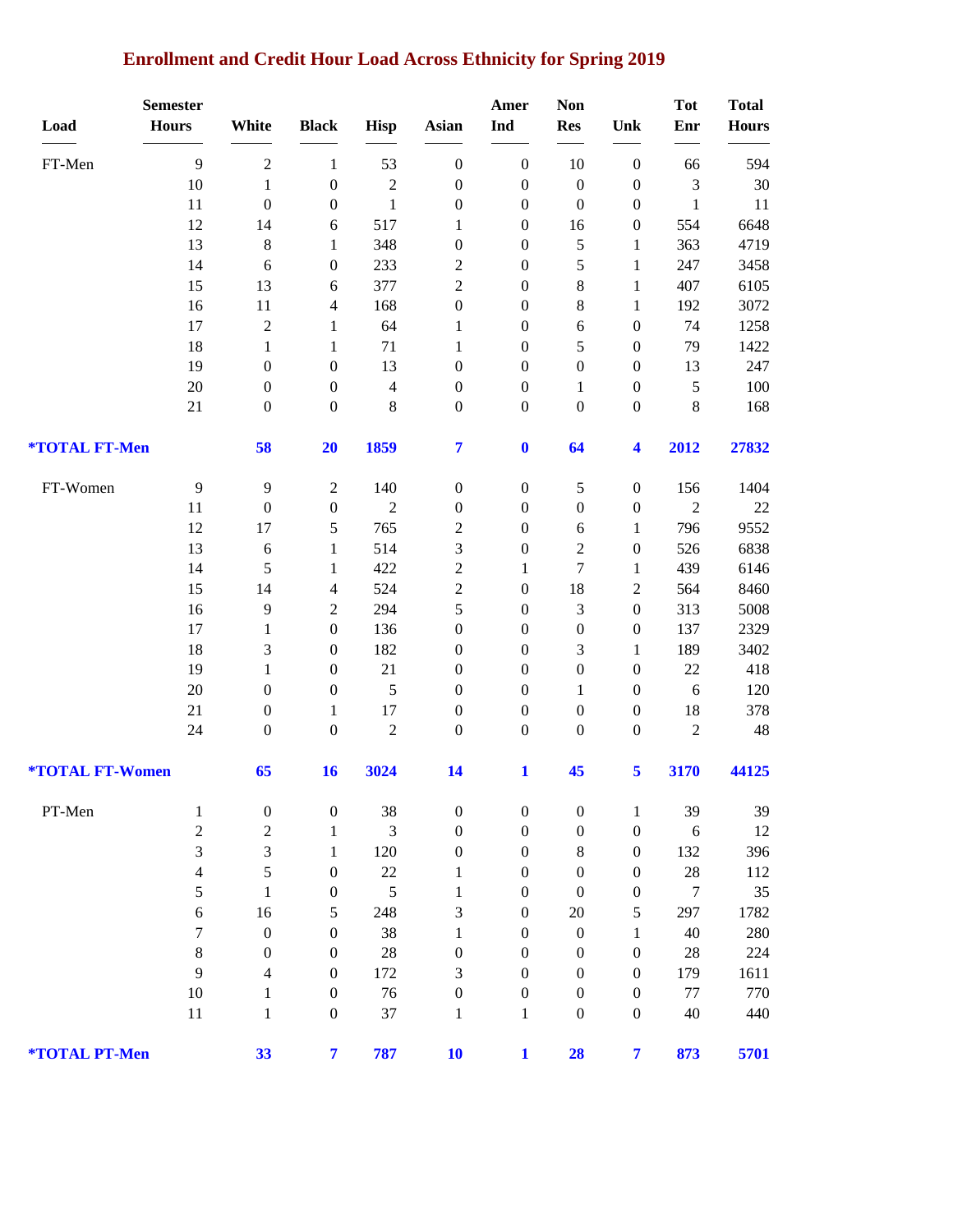| <b>Enrollment and Credit Hour Load Across Ethnicity for Spring 2019</b> |  |  |
|-------------------------------------------------------------------------|--|--|
|                                                                         |  |  |

| Load                   | <b>Semester</b><br><b>Hours</b> | White          | <b>Black</b>     | <b>Hisp</b> | <b>Asian</b>         | Amer<br>Ind      | <b>Non</b><br><b>Res</b> | Unk              | <b>Tot</b><br>Enr | <b>Total</b><br><b>Hours</b> |
|------------------------|---------------------------------|----------------|------------------|-------------|----------------------|------------------|--------------------------|------------------|-------------------|------------------------------|
| PT-Women               | $\mathbf{1}$                    | $\sqrt{5}$     | $\boldsymbol{0}$ | 53          | $\boldsymbol{0}$     | $\boldsymbol{0}$ | $\boldsymbol{0}$         | $\overline{4}$   | 62                | 62                           |
|                        | 2                               | 4              | 1                | 14          | $\boldsymbol{0}$     | $\boldsymbol{0}$ | $\boldsymbol{0}$         | $\boldsymbol{0}$ | 19                | 38                           |
|                        | 3                               | 8              | $\mathbf{0}$     | 195         |                      | $\boldsymbol{0}$ | 6                        | $\overline{2}$   | 212               | 636                          |
|                        | $\overline{\mathcal{A}}$        | 8              |                  | 30          | $\mathbf{0}$         | $\overline{0}$   | $\boldsymbol{0}$         | 1                | 40                | 160                          |
|                        | 5                               |                | $\boldsymbol{0}$ | $\tau$      | $\mathbf{0}$         | $\overline{0}$   | $\mathbf{0}$             | $\overline{0}$   | 8                 | 40                           |
|                        | 6                               | 19             | 8                | 468         | 1                    | $\boldsymbol{0}$ | 15                       | 5                | 516               | 3096                         |
|                        | $\overline{7}$                  | $\mathbf{2}$   | $\boldsymbol{0}$ | 59          | $\mathbf{0}$         | $\boldsymbol{0}$ | $\boldsymbol{0}$         | $\boldsymbol{0}$ | 61                | 427                          |
|                        | 8                               | 3              | $\overline{0}$   | 44          | $\bf{I}$             | $\boldsymbol{0}$ | $\overline{0}$           | $\overline{0}$   | 48                | 384                          |
|                        | 9                               | 6              | $\boldsymbol{0}$ | 251         | $\boldsymbol{0}$     | $\boldsymbol{0}$ | $\boldsymbol{0}$         | $\boldsymbol{0}$ | 257               | 2313                         |
|                        | 10                              | $\overline{2}$ | 1                | 102         | 1                    | $\boldsymbol{0}$ | $\boldsymbol{0}$         | $\boldsymbol{0}$ | 106               | 1060                         |
|                        | 11                              | 1              | $\boldsymbol{0}$ | 61          | $\boldsymbol{0}$     | $\overline{0}$   | $\boldsymbol{0}$         | $\boldsymbol{0}$ | 62                | 693                          |
| <b>*TOTAL PT-Women</b> |                                 | 59             | 11               | 1284        | $\blacktriangleleft$ | $\mathbf 0$      | 21                       | 12               | 1391              | 8909                         |
| <b>Total</b>           |                                 | 215            | 54               | 6954        | 35                   | $\overline{2}$   | 158                      | 28               | 7446              | 86567                        |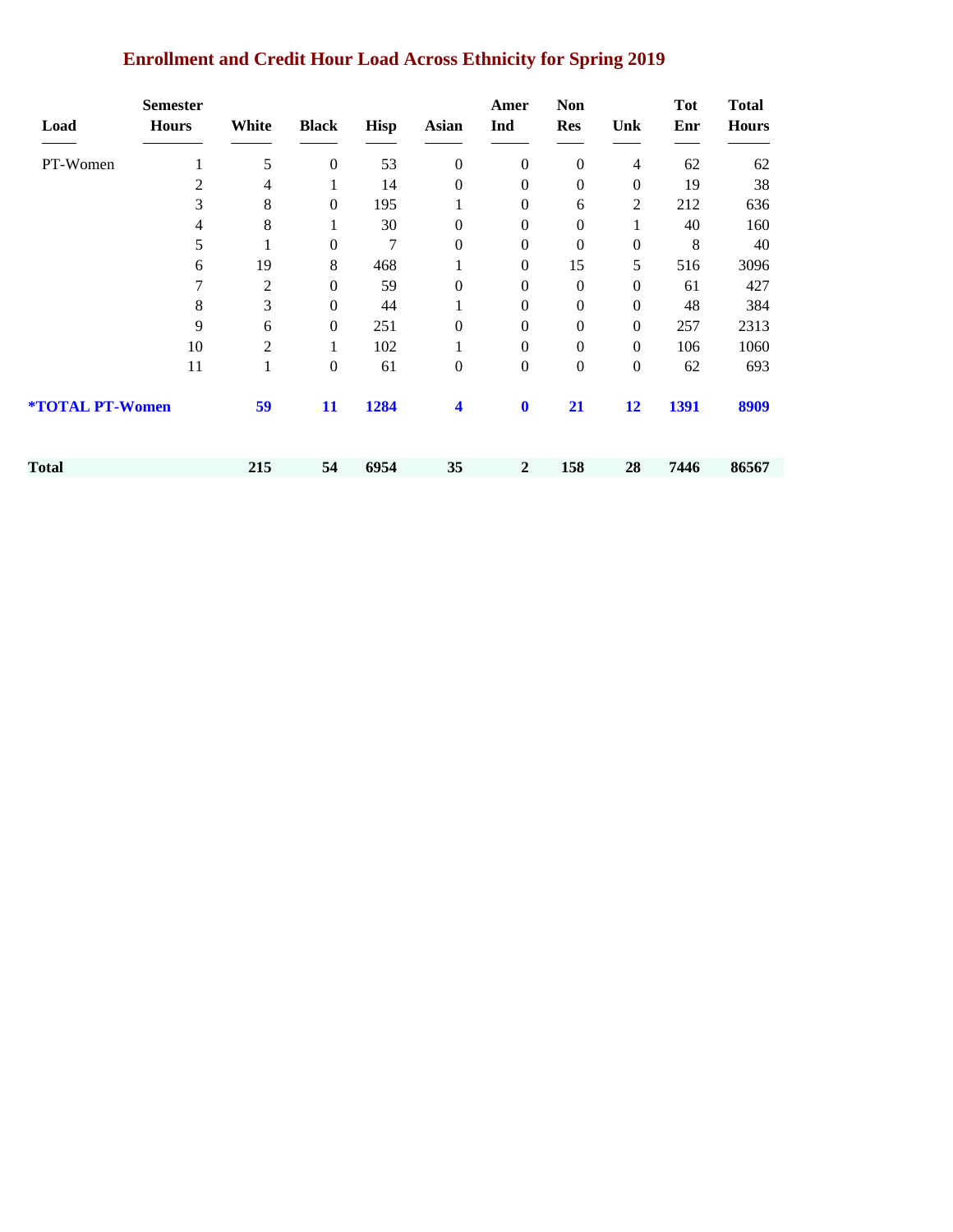## **Enrollment and Credit Hour Load - Excluding Student Type 'H' for Spring 2019**

| <b>Semester</b><br><b>Hours</b> | Women          | Men              | <b>UG</b><br>Cnt | <b>GR</b><br>Cnt | <b>DR</b><br>Cnt | <b>Tot</b><br>Enr | <b>UG</b><br><b>Hrs</b> | <b>GR</b><br><b>Hrs</b> | DR<br><b>Hrs</b> | <b>Total</b><br><b>Hours</b> |
|---------------------------------|----------------|------------------|------------------|------------------|------------------|-------------------|-------------------------|-------------------------|------------------|------------------------------|
|                                 | $\overline{2}$ | $\sqrt{2}$       | 3                | $\mathbf{1}$     | $\boldsymbol{0}$ | $\overline{4}$    | 3                       | 1                       | $\boldsymbol{0}$ | $\overline{4}$               |
| 1                               |                |                  |                  |                  |                  |                   |                         |                         |                  |                              |
| $\overline{c}$                  | 19             | 6                | 9                | 16               | $\boldsymbol{0}$ | 25                | 18                      | 32                      | $\mathbf{0}$     | 50                           |
| 3                               | 173            | 94               | 126              | 134              | 7                | 267               | 378                     | 402                     | 21               | 801                          |
| $\overline{4}$                  | 40             | 27               | 35               | 32               | $\boldsymbol{0}$ | 67                | 140                     | 128                     | $\boldsymbol{0}$ | 268                          |
| 5                               | 8              | $\overline{7}$   | 10               | 5                | $\boldsymbol{0}$ | 15                | 50                      | 25                      | $\boldsymbol{0}$ | 75                           |
| 6                               | 488            | 275              | 279              | 483              | 1                | 763               | 1674                    | 2898                    | 6                | 4578                         |
| 7                               | 55             | 35               | 75               | 15               | $\mathbf{0}$     | 90                | 525                     | 105                     | $\overline{0}$   | 630                          |
| $\,8\,$                         | 44             | 24               | 63               | 5                | $\boldsymbol{0}$ | 68                | 504                     | 40                      | $\mathbf{0}$     | 544                          |
| 9                               | 361            | 206              | 345              | 217              | 5                | 567               | 3105                    | 1953                    | 45               | 5103                         |
| 10                              | 73             | 55               | 125              | 3                | $\boldsymbol{0}$ | 128               | 1250                    | 30                      | $\boldsymbol{0}$ | 1280                         |
| 11                              | 55             | 35               | 87               | 3                | $\boldsymbol{0}$ | 90                | 957                     | 33                      | $\mathbf{0}$     | 990                          |
| 12                              | 780            | 536              | 1217             | 95               | 4                | 1316              | 14604                   | 1140                    | 48               | 15792                        |
| 13                              | 516            | 359              | 874              | 1                | $\boldsymbol{0}$ | 875               | 11362                   | 13                      | $\mathbf{0}$     | 11375                        |
| 14                              | 431            | 239              | 670              | $\boldsymbol{0}$ | $\boldsymbol{0}$ | 670               | 9380                    | $\boldsymbol{0}$        | $\boldsymbol{0}$ | 9380                         |
| 15                              | 555            | 401              | 955              | 1                | $\boldsymbol{0}$ | 956               | 14325                   | 15                      | $\boldsymbol{0}$ | 14340                        |
| 16                              | 303            | 188              | 491              | $\theta$         | $\mathbf{0}$     | 491               | 7856                    | $\boldsymbol{0}$        | $\mathbf{0}$     | 7856                         |
| 17                              | 120            | 68               | 188              | $\theta$         | $\mathbf{0}$     | 188               | 3196                    | $\boldsymbol{0}$        | $\overline{0}$   | 3196                         |
| 18                              | 188            | 79               | 267              | $\theta$         | $\mathbf{0}$     | 267               | 4806                    | $\overline{0}$          | $\overline{0}$   | 4806                         |
| 19                              | 22             | 13               | 35               | $\boldsymbol{0}$ | $\boldsymbol{0}$ | 35                | 665                     | $\boldsymbol{0}$        | $\boldsymbol{0}$ | 665                          |
| 20                              | 5              | 5                | 10               | $\theta$         | $\theta$         | 10                | 200                     | $\overline{0}$          | $\mathbf{0}$     | 200                          |
| 21                              | 18             | 7                | 25               | $\overline{0}$   | $\boldsymbol{0}$ | 25                | 525                     | $\boldsymbol{0}$        | $\boldsymbol{0}$ | 525                          |
| 24                              | $\overline{2}$ | $\boldsymbol{0}$ | $\overline{2}$   | $\boldsymbol{0}$ | $\mathbf{0}$     | $\overline{2}$    | 48                      | $\boldsymbol{0}$        | $\mathbf{0}$     | 48                           |
| Total                           | 4258           | 2661             | 5891             | 1011             | 17               | 6919              | 75571                   | 6815                    | 120              | 82506                        |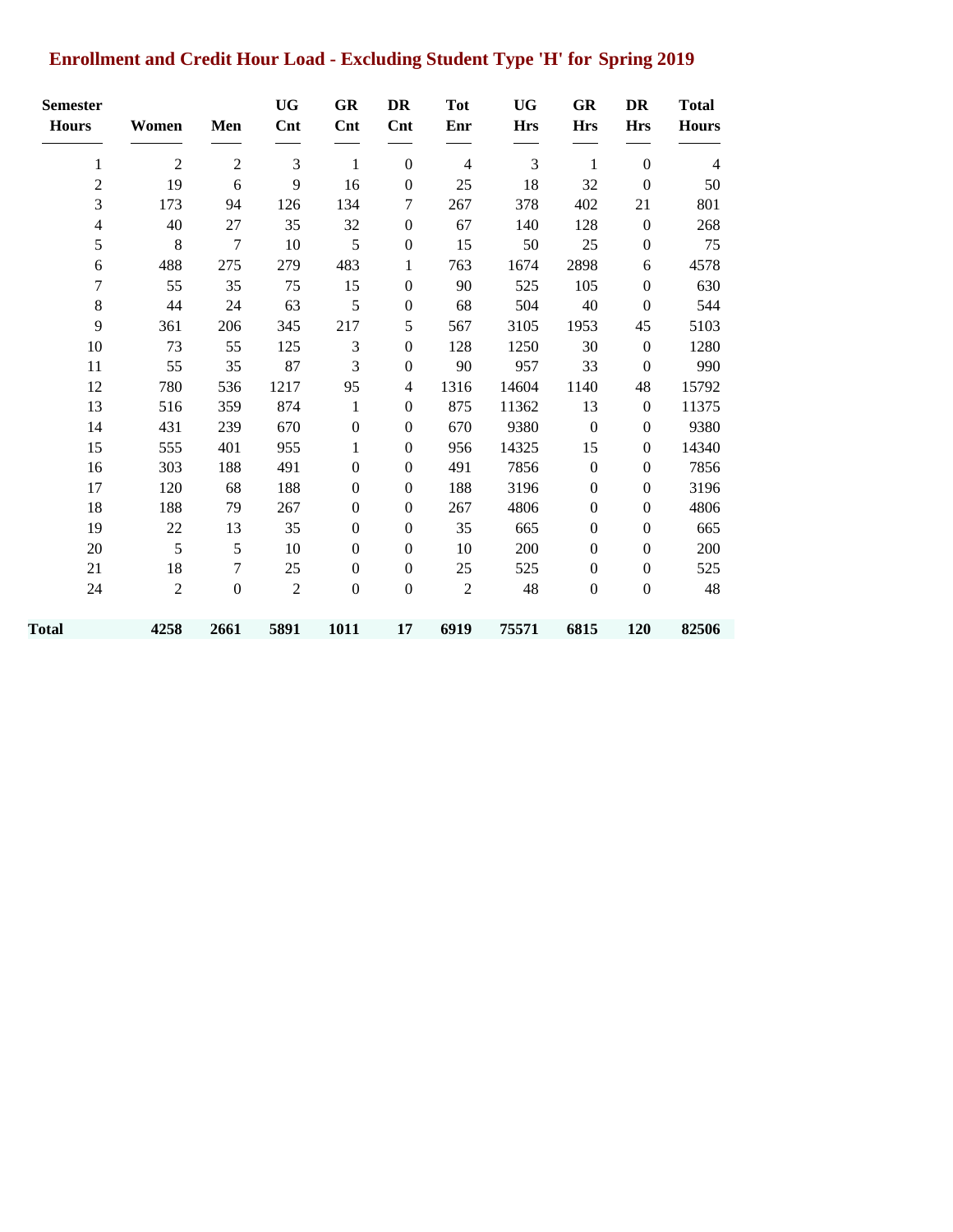#### **Texas A&M International University Student Enrollment for Spring 2019 WebFocus: IR\_STATS-REPT-Incl Flex (Excel) as of 01/08/20**

**Enrollment by College Across Level for Spring 2019**

| College                       | FR   | SO.  | .IR  | SR   | GR   | <b>PHD</b> | <b>Total</b><br><b>Students</b> |
|-------------------------------|------|------|------|------|------|------------|---------------------------------|
| College of Arts & Sciences    | 690  | 778  | 880  | 1122 | 353  | 2          | 3825                            |
| College of Education          | 74   | 105  | 211  | 293  | 284  | $\Omega$   | 967                             |
| College of Nursing&Health Sci | 180  | 153  | 217  | 192  | 48   | $\theta$   | 790                             |
| Sanchez School of Business    | 163  | 198  | 297  | 350  | 326  | 15         | 1349                            |
| University College            | 326  | 66   | 40   | 84   | 0    | 0          | 516                             |
| Total                         | 1433 | 1300 | 1645 | 2041 | 1011 | 17         | 7447                            |

#### **Enrollment by College Across Level**

| College                       | UG   | GR       | PHD      | <b>Total</b><br><b>Students</b> |
|-------------------------------|------|----------|----------|---------------------------------|
| College of Arts & Sciences    | 3470 | 353      | 2        | 3825                            |
| College of Education          | 683  | 284      | 0        | 967                             |
| College of Nursing&Health Sci | 742  | 48       | 0        | 790                             |
| Sanchez School of Business    | 1008 | 326      | 15       | 1349                            |
| University College            | 516  | $\theta$ | $\theta$ | 516                             |
| Total                         | 6419 | 1011     | 17       | 7447                            |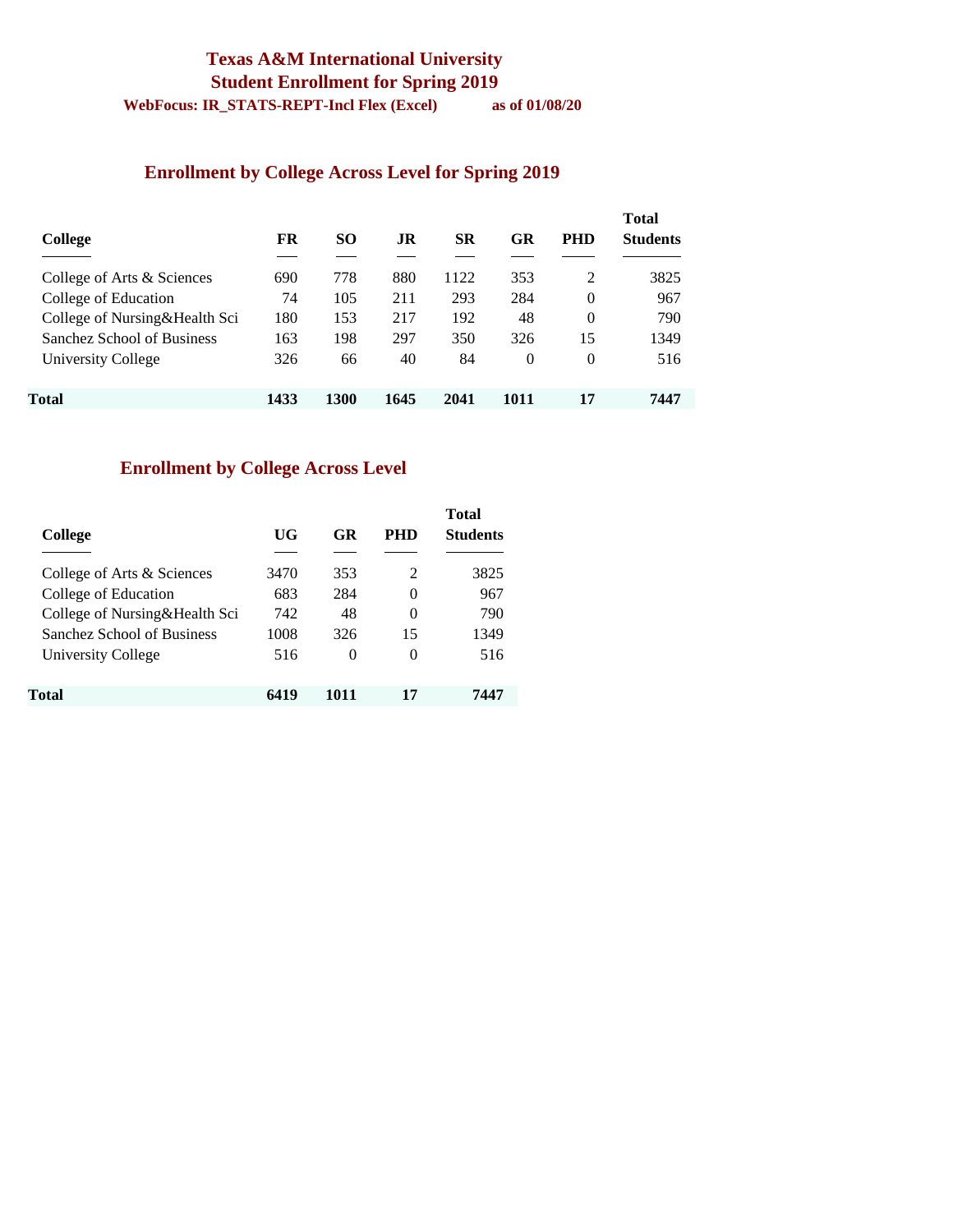### **Enrollment by College and Major Across Load and Gender for Spring 2019**

#### **Level: Undergraduate**

| <b>College</b>  | Major                                 | PT<br>Women      | FT<br>Women      | Women            | PT<br>Men        | <b>FT</b><br>Men | Men            | <b>Total</b><br><b>Count</b> | <b>Total</b><br><b>Hours</b> |
|-----------------|---------------------------------------|------------------|------------------|------------------|------------------|------------------|----------------|------------------------------|------------------------------|
| AS              | Art                                   | 16               | 41               | 57               | 10               | 27               | 37             | 94                           | 1134                         |
|                 | <b>Biology</b>                        | 62               | 365              | 427              | 40               | 173              | 213            | 640                          | 8644                         |
|                 | Chemistry                             | 3                | 21               | 24               | 5                | 22               | 27             | 51                           | 665                          |
|                 | Communication                         | 15               | 64               | 79               | 5                | 40               | 45             | 124                          | 1577                         |
|                 | Composite                             | 11               | 10               | 21               | 8                | 10               | 18             | 39                           | 391                          |
|                 | <b>Criminal Justice</b>               | 44               | 329              | 373              | 48               | 277              | 325            | 698                          | 9203                         |
|                 | English                               | 14               | 88               | 102              | 5                | 26               | 31             | 133                          | 1719                         |
|                 | <b>Exchange Program</b>               | $\mathbf{0}$     | $\boldsymbol{2}$ | $\sqrt{2}$       | $\mathbf{0}$     | $\overline{c}$   | $\mathfrak 2$  | $\overline{4}$               | 51                           |
|                 | Guitar                                | 1                | $\boldsymbol{0}$ | 1                | $\overline{c}$   | $\overline{4}$   | $\sqrt{6}$     | 7                            | 74                           |
|                 | History                               | 5                | 42               | 47               | 12               | 50               | 62             | 109                          | 1413                         |
|                 | Keyboard                              | $\mathbf{1}$     | $\mathbf{0}$     | -1               | $\mathbf{0}$     | $\mathbf{1}$     | $\mathbf{1}$   | $\overline{2}$               | 21                           |
|                 | Mathematics                           | 15               | 63               | 78               | 15               | 44               | 59             | 137                          | 1728                         |
|                 | Music                                 | $\boldsymbol{0}$ | $\sqrt{2}$       | $\mathbf{2}$     | $\boldsymbol{0}$ | $\mathbf{1}$     | 1              | 3                            | 48                           |
|                 | Music All Level Certification         | $\mathfrak{2}$   | $\boldsymbol{2}$ | 4                | 6                | 6                | 12             | 16                           | 178                          |
|                 | Music Performance                     | $\boldsymbol{0}$ | $\overline{4}$   | 4                | 6                | 6                | 12             | 16                           | 173                          |
|                 | <b>Political Science</b>              | 6                | 48               | 54               | 9                | 52               | 61             | 115                          | 1566                         |
|                 | Pre-Engineering                       | 5                | 16               | 21               | 8                | 72               | 80             | 101                          | 1345                         |
|                 | Pre-Engineering-Kingsville            | $\overline{0}$   | $\boldsymbol{0}$ | $\boldsymbol{0}$ | $\boldsymbol{0}$ | 3                | 3              | 3                            | 38                           |
|                 | Psychology                            | 84               | 354              | 438              | 23               | 110              | 133            | 571                          | 7405                         |
|                 | Science                               | 1                | 6                | $\tau$           | $\overline{2}$   | 11               | 13             | $20\,$                       | 262                          |
|                 | Sociology                             | 14               | 42               | 56               | 1                | 11               | 12             | 68                           | 876                          |
|                 | Spanish                               | 8                | 23               | 31               | 2                | 13               | 15             | 46                           | 546                          |
|                 | <b>Systems Engineering</b>            | 1                | 38               | 39               | 15               | 162              | 177            | 216                          | 3062                         |
|                 | Undeclared                            | 8                | 1                | 9                | $\mathbf{1}$     | $\overline{2}$   | 3              | 12                           | 77                           |
|                 | Undeclared-Dual Credit                | 105              | 10               | 115              | 78               | 12               | 90             | 205                          | 1963                         |
|                 | Violin, Viola, Cello, Bass            | $\boldsymbol{0}$ | 1                | 1                | $\boldsymbol{0}$ | 1                | 1              | $\mathfrak{2}$               | 34                           |
|                 | Vocal                                 | $\mathfrak{2}$   | $\mathbf{2}$     | 4                | $\boldsymbol{0}$ | $\overline{2}$   | $\mathfrak 2$  | $\sqrt{6}$                   | 65                           |
|                 | Woodwinds, Brass, Percussion          | 3                | 4                | $\overline{7}$   | 6                | 19               | 25             | 32                           | 393                          |
| <b>Total AS</b> |                                       | 426              | 1578             | 2004             | 307              | 1159             | 1466           | 3470                         | 44651                        |
| <b>BA</b>       | Accounting                            | $27\,$           | 100              | 127              | 28               | 104              | 132            | 259                          | 3214                         |
|                 | <b>Business Administration</b>        | 47               | 264              | 311              | 76               | 298              | 374            | 685                          | 8740                         |
|                 | <b>Exchange Program</b>               | $\mathbf{0}$     | 2                | $\overline{c}$   | $\boldsymbol{0}$ | 1                | 1              | 3                            | 48                           |
|                 | <b>Management Information Systems</b> | $\Omega$         | 1                | 1                | 3                | 4                | 7              | $8\,$                        | 86                           |
|                 | Mgt Info Sys & Data Analytics         | 0                | 5                | 5                | 11               | 35               | 46             | 51                           | 646                          |
|                 | Undeclared                            | 2                | $\mathbf{0}$     | $\overline{2}$   | $\boldsymbol{0}$ | $\mathbf{0}$     | $\mathbf{0}$   | $\overline{c}$               | 6                            |
| <b>Total BA</b> |                                       | 76               | 372              | 448              | <b>118</b>       | 442              | 560            | 1008                         | 12740                        |
| ${\rm ED}$      | <b>Communication Disorders</b>        | 16               | 52               | 68               | 1                | 4                | 5              | 73                           | 955                          |
|                 | Elem Ed-Bilingual Emphasis            | 58               | 147              | 205              | $\boldsymbol{0}$ | 5                | 5              | 210                          | 2577                         |
|                 | Elem Ed-ESL Emphasis                  | 11               | 16               | 27               | $\overline{c}$   | $\overline{2}$   | $\overline{4}$ | 31                           | 350                          |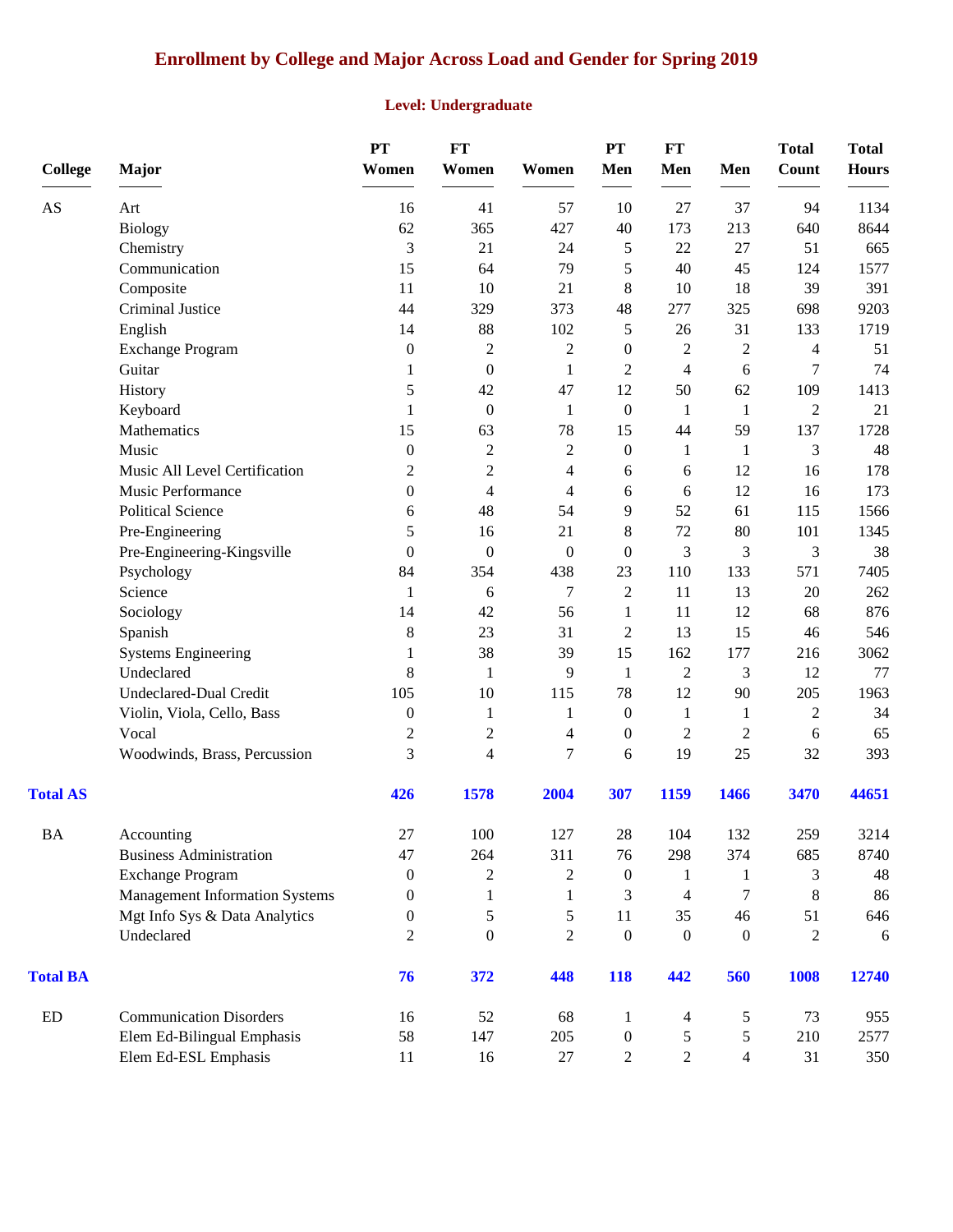## **Enrollment by College and Major Across Load and Gender for Spring 2019**

#### **Level: Undergraduate**

| <b>College</b>  | Major                          | PT<br>Women      | <b>FT</b><br>Women | Women          | <b>PT</b><br>Men | <b>FT</b><br>Men | Men              | <b>Total</b><br>Count | <b>Total</b><br><b>Hours</b> |
|-----------------|--------------------------------|------------------|--------------------|----------------|------------------|------------------|------------------|-----------------------|------------------------------|
| ED              | Elem Ed-Early Lrning Emphasis  | 18               | 39                 | 57             | $\overline{c}$   | 3                | 5                | 62                    | 708                          |
|                 | Elem Ed-Spec Ed Emphasis       | 9                | 18                 | 27             | $\mathbf{0}$     | $\overline{2}$   | $\overline{2}$   | 29                    | 362                          |
|                 | Kinesiology                    | 24               | 95                 | 119            | 35               | 78               | 113              | 232                   | 2953                         |
|                 | Special Ed-EC6 & All Lvl Cert  | 16               | 27                 | 43             | $\overline{2}$   | 1                | 3                | 46                    | 535                          |
| <b>Total ED</b> |                                | 152              | 394                | 546            | 42               | 95               | 137              | 683                   | 8440                         |
| <b>NH</b>       | <b>Communication Disorders</b> | 4                | 21                 | 25             | $\theta$         | $\overline{0}$   | $\overline{0}$   | 25                    | 334                          |
|                 | Kinesiology                    | 6                | 30                 | 36             | 3                | 22               | 25               | 61                    | 788                          |
|                 | Nursing                        | 12               | 156                | 168            | $\theta$         | 43               | 43               | 211                   | 2937                         |
|                 | <b>Online Nursing</b>          | 3                | 6                  | 9              | 3                | 3                | 6                | 15                    | 155                          |
|                 | Pre-Nursing                    | 106              | 233                | 339            | 25               | 66               | 91               | 430                   | 5117                         |
| <b>Total NH</b> |                                | 131              | 446                | 577            | 31               | 134              | 165              | 742                   | 9331                         |
| <b>UC</b>       | Ethical Leader. in Business    | $\theta$         | 1                  | 1              | $\Omega$         | $\mathbf{0}$     | $\boldsymbol{0}$ | $\mathbf{1}$          | 14                           |
|                 | Ethical Leader. in Pol. & Law  | $\overline{0}$   | 1                  | 1              | $\Omega$         | $\boldsymbol{0}$ | $\boldsymbol{0}$ | 1                     | 13                           |
|                 | <b>Health Administration</b>   | 0                | $\mathfrak s$      | 5              | $\theta$         | $\overline{c}$   | 2                | 7                     | 102                          |
|                 | Multdisc. Studies-Art&Business | $\boldsymbol{0}$ | 5                  | 5              | 1                | $\overline{2}$   | 3                | 8                     | 112                          |
|                 | Multidisc. Studies-PreLaw      | 1                | $\overline{2}$     | 3              | 1                | $\mathbf{1}$     | $\overline{2}$   | 5                     | 68                           |
|                 | Multidisciplinary Studies      | 36               | 57                 | 93             | 7                | 20               | 27               | 120                   | 1438                         |
|                 | Org. Psych. & Business         | $\overline{c}$   | $\boldsymbol{0}$   | $\overline{2}$ | $\theta$         | -1               | 1                | 3                     | 27                           |
|                 | Undeclared                     | 4                | 14                 | 18             | 5                | 25               | 30               | 48                    | 598                          |
|                 | <b>Undeclared-Dual Credit</b>  | 127              | 62                 | 189            | 99               | 35               | 134              | 323                   | 2098                         |
| <b>Total UC</b> |                                | <b>170</b>       | 147                | 317            | 113              | 86               | 199              | 516                   | 4470                         |
| Total           |                                | 955              | 2937               | 3892           | 611              | 1916             | 2527             | 6419                  | 79632                        |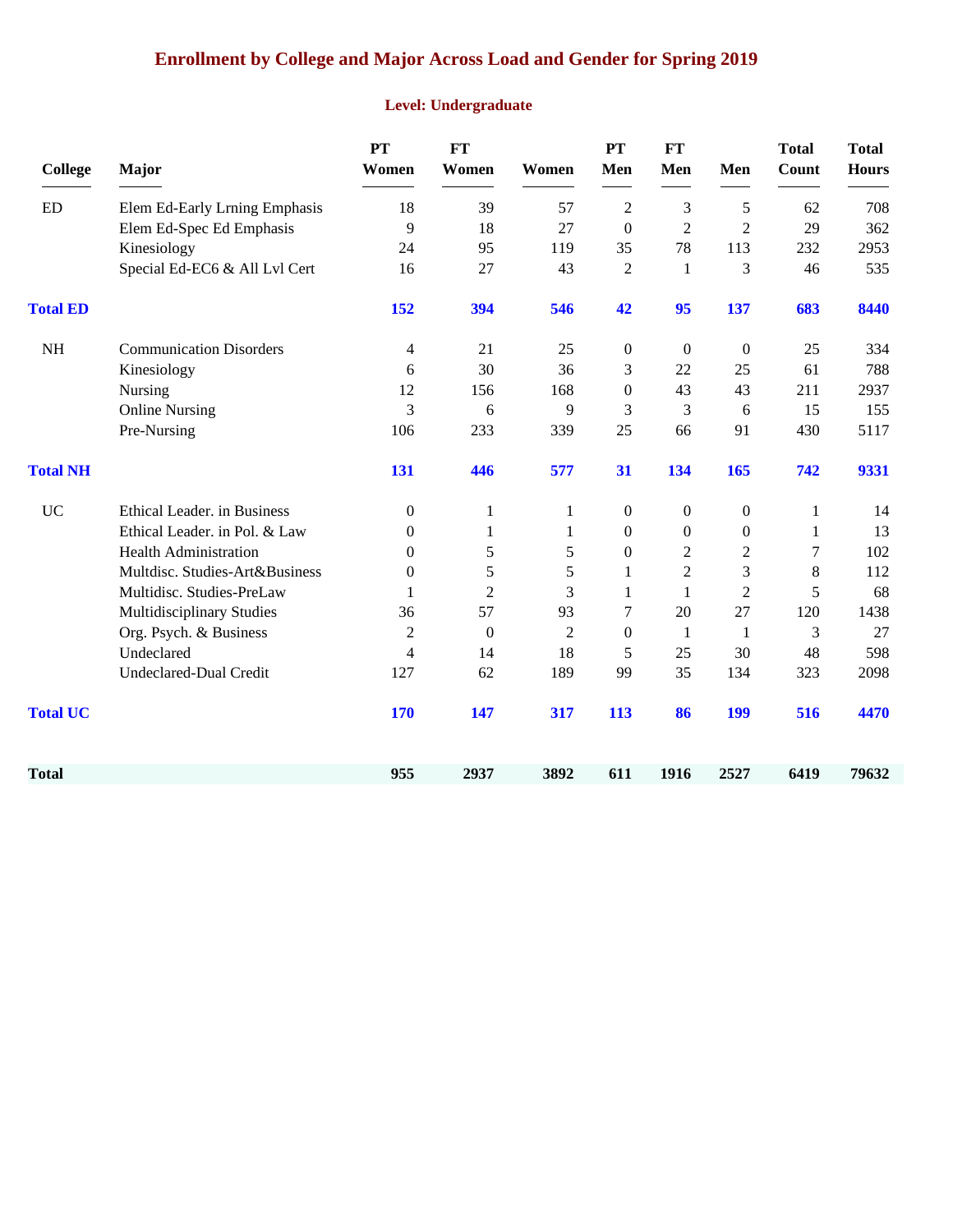## **Enrollment by College and Major Across Load and Gender for Spring 2019**

#### **Level: Graduate**

| <b>College</b>  | Major                                 | <b>PT</b><br>Women | <b>FT</b><br>Women       | Women            | PT<br>Men        | <b>FT</b><br>Men        | Men              | <b>Total</b><br>Count | <b>Total</b><br><b>Hours</b> |
|-----------------|---------------------------------------|--------------------|--------------------------|------------------|------------------|-------------------------|------------------|-----------------------|------------------------------|
|                 |                                       |                    |                          |                  |                  |                         |                  |                       |                              |
| AS              | <b>Biology</b>                        | 11                 | 4                        | 15               | 8                | 5                       | 13               | 28                    | 184                          |
|                 | Communication                         | 6                  | $\overline{2}$           | 8                | 3                | $\boldsymbol{0}$        | 3                | 11                    | 66                           |
|                 | <b>Counseling Psychology</b>          | $\mathbf{1}$       | 23                       | 24               | 3                | $\overline{c}$          | 5                | 29                    | 255                          |
|                 | Criminal Justice                      | 15                 | 3                        | 18               | 11               | $\overline{c}$          | 13               | 31                    | 180                          |
|                 | English                               | 19                 | $\mathbf{1}$             | 20               | 7                | $\overline{c}$          | 9                | 29                    | 141                          |
|                 | History and Political Thought         | 9                  | $\mathfrak{2}$           | 11               | 9                | 4                       | 13               | 24                    | 144                          |
|                 | Lang, Lit & Translation               | 10                 | 1                        | 11               | $\overline{c}$   | $\overline{0}$          | $\overline{2}$   | 13                    | 69                           |
|                 | Mathematics                           | 8                  | 5                        | 13               | 8                | 9                       | 17               | 30                    | 207                          |
|                 | <b>Online Criminal Justice</b>        | 22                 | 10                       | 32               | 9                | 7                       | 16               | 48                    | 357                          |
|                 | Psychology                            | 19                 | 7                        | 26               | 4                | 3                       | 7                | 33                    | 219                          |
|                 | Public Administration                 | 27                 | 13                       | 40               | 16               | $\overline{4}$          | 20               | 60                    | 405                          |
|                 | Sociology                             | 11                 | $\overline{2}$           | 13               | 3                | $\overline{0}$          | 3                | 16                    | 96                           |
|                 | Undeclared                            | $\boldsymbol{0}$   | $\boldsymbol{0}$         | $\boldsymbol{0}$ | 1                | $\mathbf{0}$            | 1                | 1                     | 3                            |
| <b>Total AS</b> |                                       | 158                | 73                       | 231              | 84               | 38                      | 122              | 353                   | 2326                         |
| <b>BA</b>       | Accounting                            | 17                 | $\mathbf{1}$             | 18               | 16               | 6                       | 22               | 40                    | 234                          |
|                 | <b>Business Administration</b>        | 55                 | 14                       | 69               | 73               | 22                      | 95               | 164                   | 1051                         |
|                 | <b>Information Science</b>            | 4                  | $\overline{\mathcal{A}}$ | 8                | 9                | 4                       | 13               | 21                    | 137                          |
|                 | <b>Online Business Administration</b> | 41                 | 11                       | 52               | 43               | 5                       | 48               | 100                   | 571                          |
|                 | Undeclared                            | $\boldsymbol{0}$   | $\boldsymbol{0}$         | $\boldsymbol{0}$ | 1                | $\theta$                | 1                | 1                     | 3                            |
| <b>Total BA</b> |                                       | 117                | 30                       | 147              | 142              | 37                      | 179              | 326                   | 1996                         |
| ED              | Administration                        | 4                  | $\overline{c}$           | 6                | $\overline{c}$   | $\boldsymbol{0}$        | 2                | 8                     | 45                           |
|                 | <b>Bilingual Education</b>            | 8                  | $\mathfrak{2}$           | 10               | $\theta$         | 1                       | 1                | 11                    | 78                           |
|                 | Curriculum and Instruction            | 30                 | 12                       | 42               | 6                | 3                       | 9                | 51                    | 337                          |
|                 | Education                             | 7                  | $\boldsymbol{0}$         | $\tau$           | $\theta$         | $\boldsymbol{0}$        | $\boldsymbol{0}$ | 7                     | 36                           |
|                 | <b>Educational Administration</b>     | 10                 | 9                        | 19               | 4                | 2                       | 6                | 25                    | 186                          |
|                 | <b>Educational Diagnostics</b>        | 1                  | $\boldsymbol{0}$         | 1                | 1                | $\boldsymbol{0}$        | 1                | $\overline{2}$        | 12                           |
|                 | Online Curriculum & Inst              | 19                 | 25                       | 44               | 5                | 3                       | 8                | 52                    | 456                          |
|                 | <b>Online Educational Admin</b>       | 8                  | 11                       | 19               | $\mathbf{1}$     | 3                       | $\Delta$         | 23                    | $222\,$                      |
|                 | School Counselor                      | 21                 | 36                       | 57               | 3                | 1                       | 4                | 61                    | 474                          |
|                 | <b>Special Education</b>              | 24                 | 18                       | 42               | $\mathbf{1}$     | $\boldsymbol{0}$        | 1                | 43                    | 306                          |
|                 | Undeclared                            | $\mathbf{1}$       | $\boldsymbol{0}$         | $\mathbf{1}$     | $\boldsymbol{0}$ | $\boldsymbol{0}$        | $\boldsymbol{0}$ | $\mathbf{1}$          | 3                            |
| <b>Total ED</b> |                                       | 133                | 115                      | 248              | 23               | 13                      | 36               | 284                   | 2155                         |
| $\rm NH$        | <b>Nurse Practitioner</b>             | 18                 | $\boldsymbol{0}$         | 18               | 7                | $\boldsymbol{0}$        | 7                | 25                    | 126                          |
|                 | Nursing Administration                | $\overline{c}$     | $\overline{4}$           | 6                | $\mathbf{1}$     | 1                       | $\overline{c}$   | $\,8\,$               | 74                           |
|                 | <b>Online Nursing Administration</b>  | 6                  | $\,8\,$                  | 14               | $\boldsymbol{0}$ | $\mathbf{1}$            | $\mathbf{1}$     | 15                    | 138                          |
| <b>Total NH</b> |                                       | 26                 | 12                       | 38               | 8                | $\overline{\mathbf{2}}$ | <b>10</b>        | 48                    | 338                          |
| <b>Total</b>    |                                       | 434                | 230                      | 664              | 257              | 90                      | 347              | 1011                  | 6815                         |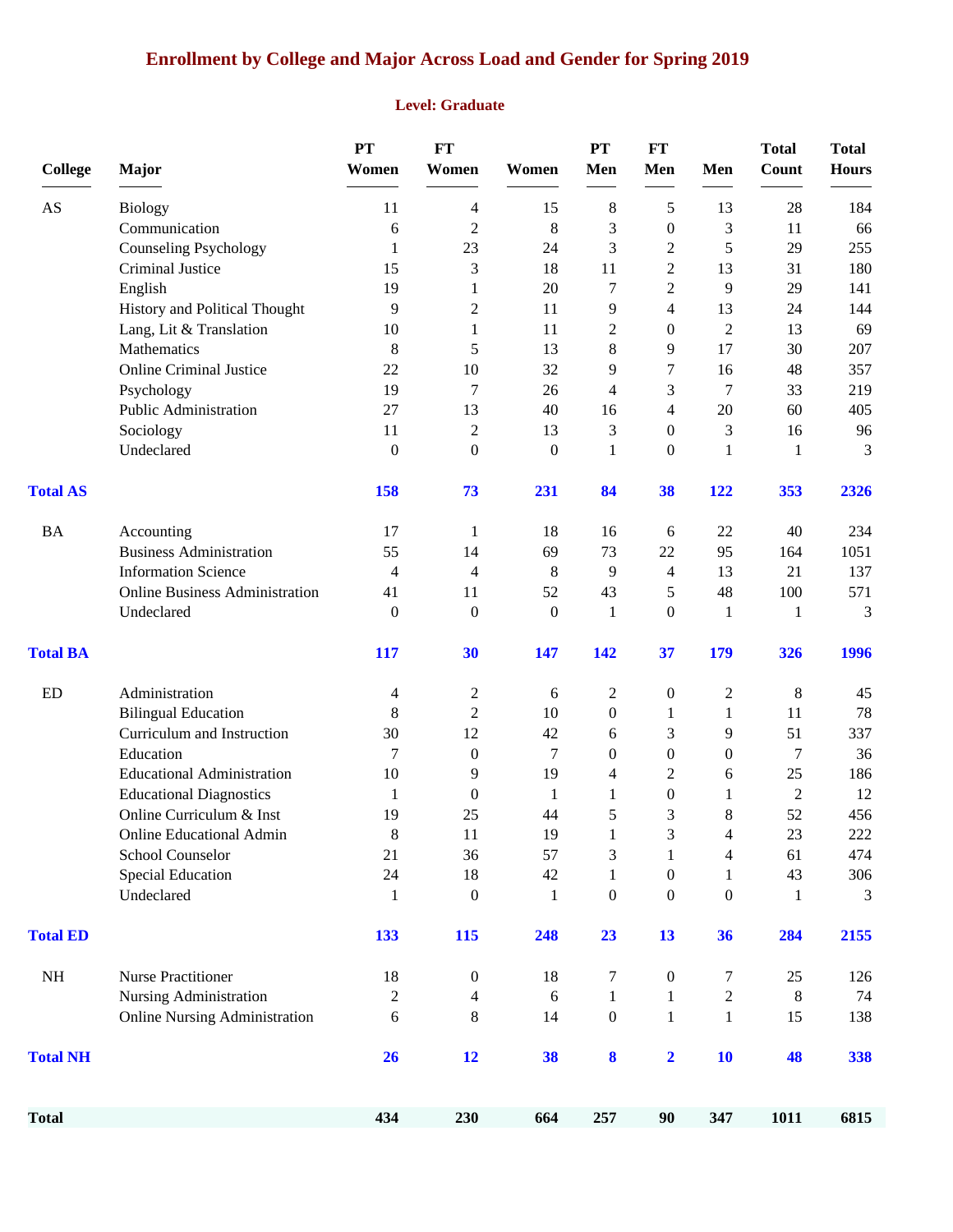## **Enrollment by Student College and Major Across Load and Gender for Spring 2019**

#### **Level: Doctoral**

| College         | <b>Major</b>                        | PT<br>Women    | <b>FT</b><br>Women | Women                   | <b>PT</b><br>Men        | <b>FT</b><br>Men | Men              | <b>Total</b><br>Count | <b>Total</b><br><b>Hours</b> |
|-----------------|-------------------------------------|----------------|--------------------|-------------------------|-------------------------|------------------|------------------|-----------------------|------------------------------|
| AS              | <b>Hispanic Studies</b>             | $\overline{2}$ | $\boldsymbol{0}$   | 2                       | $\mathbf{0}$            | $\boldsymbol{0}$ | $\boldsymbol{0}$ | 2                     | 6                            |
| <b>Total AS</b> |                                     | $\overline{2}$ | $\mathbf 0$        | $\overline{2}$          | $\mathbf 0$             | $\mathbf 0$      | $\mathbf 0$      | $\overline{2}$        | $\mathbf{6}$                 |
| BA              | <b>International Business Admin</b> | $\mathbf{1}$   | 3                  | $\overline{4}$          | $5\overline{)}$         | 6                | 11               | 15                    | 114                          |
| <b>Total BA</b> |                                     | 1              | $\mathbf{3}$       | $\overline{\mathbf{4}}$ | $\overline{\mathbf{5}}$ | $\boldsymbol{6}$ | <b>11</b>        | 15                    | 114                          |
| <b>Total</b>    |                                     | 3              | $\mathbf{3}$       | 6                       | 5                       | 6                | 11               | 17                    | 120                          |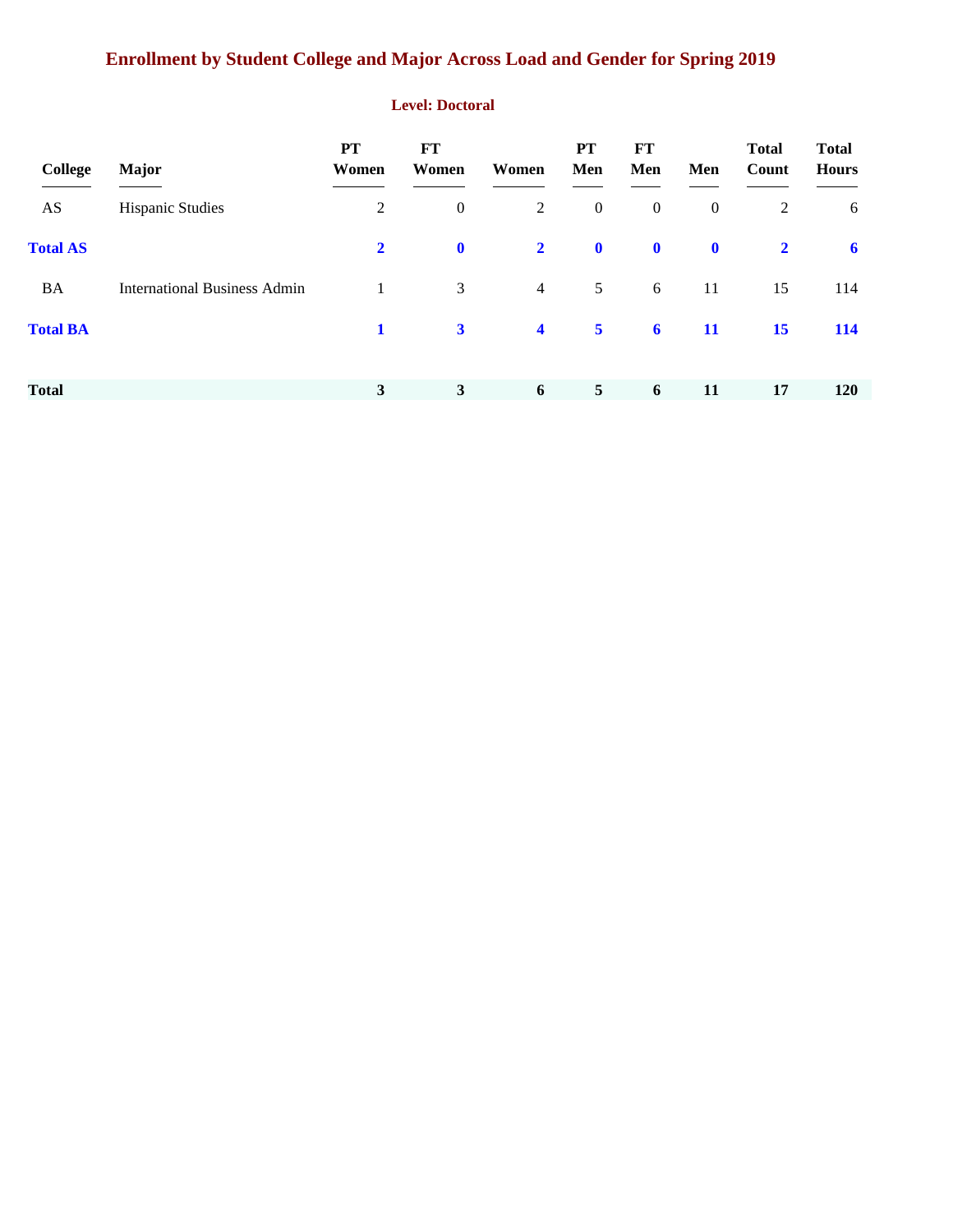## **Enrollment by College and Major Across Ethnicity for Spring 2019**

#### **Level: Undergraduate**

| <b>College</b>             | Major                                 | Wht              | <b>Blck</b>      | <b>Hisp</b>      | Asn                     | Amr<br>Ind       | <b>Non</b><br><b>Res</b> | Haw              | <b>Multi</b>     | Unk              | <b>Tot</b><br>Cnt |
|----------------------------|---------------------------------------|------------------|------------------|------------------|-------------------------|------------------|--------------------------|------------------|------------------|------------------|-------------------|
| $\mathbf{A}\mathbf{S}$     | Art                                   | $\overline{2}$   | $\boldsymbol{0}$ | 87               | $\mathfrak 2$           | $\boldsymbol{0}$ | 3                        | $\boldsymbol{0}$ | $\boldsymbol{0}$ | $\boldsymbol{0}$ | 94                |
|                            | Biology                               | 22               | $\mathbf{1}$     | 608              | 5                       | 1                | $\overline{c}$           | $\boldsymbol{0}$ | $\boldsymbol{0}$ | $\mathbf{1}$     | 640               |
|                            | Chemistry                             | 1                | $\boldsymbol{0}$ | 45               | 1                       | $\boldsymbol{0}$ | 4                        | $\mathbf{0}$     | $\boldsymbol{0}$ | $\mathbf{0}$     | 51                |
|                            | Communication                         | 1                | 1                | 121              | $\boldsymbol{0}$        | $\boldsymbol{0}$ | 1                        | $\boldsymbol{0}$ | $\boldsymbol{0}$ | $\mathbf{0}$     | 124               |
|                            | Composite                             | 1                | $\boldsymbol{0}$ | 38               | $\boldsymbol{0}$        | $\theta$         | 0                        | $\theta$         | $\boldsymbol{0}$ | $\theta$         | 39                |
|                            | Criminal Justice                      | 15               | $\overline{c}$   | 678              | $\overline{c}$          | $\theta$         | 1                        | $\mathbf{0}$     | $\theta$         | $\theta$         | 698               |
|                            | English                               | $\overline{2}$   | $\mathbf{1}$     | 129              | $\boldsymbol{0}$        | $\theta$         | 1                        | $\boldsymbol{0}$ | $\theta$         | $\theta$         | 133               |
|                            | <b>Exchange Program</b>               | $\overline{0}$   | $\boldsymbol{0}$ | 1                | $\boldsymbol{0}$        | $\theta$         | 3                        | $\boldsymbol{0}$ | $\boldsymbol{0}$ | $\mathbf{0}$     | 4                 |
|                            | Guitar                                | $\boldsymbol{0}$ | $\boldsymbol{0}$ | 7                | $\boldsymbol{0}$        | $\boldsymbol{0}$ | $\boldsymbol{0}$         | $\boldsymbol{0}$ | $\boldsymbol{0}$ | $\mathbf{0}$     | 7                 |
|                            | History                               | 2                | $\boldsymbol{0}$ | 106              | $\boldsymbol{0}$        | $\theta$         | 1                        | $\boldsymbol{0}$ | $\boldsymbol{0}$ | $\overline{0}$   | 109               |
|                            | Keyboard                              | $\overline{0}$   | $\boldsymbol{0}$ | 2                | $\boldsymbol{0}$        | $\theta$         | 0                        | $\theta$         | $\theta$         | $\theta$         | 2                 |
|                            | Mathematics                           | $\overline{2}$   | $\mathbf{0}$     | 133              | $\boldsymbol{0}$        | $\theta$         | 1                        | $\theta$         | $\theta$         | 1                | 137               |
|                            | Music                                 | $\overline{0}$   | $\mathbf{0}$     | 3                | $\boldsymbol{0}$        | $\theta$         | $\boldsymbol{0}$         | $\boldsymbol{0}$ | $\theta$         | $\mathbf{0}$     | 3                 |
|                            | Music All Level Certification         | $\overline{0}$   | $\boldsymbol{0}$ | 16               | $\boldsymbol{0}$        | $\overline{0}$   | $\boldsymbol{0}$         | $\boldsymbol{0}$ | $\boldsymbol{0}$ | $\theta$         | 16                |
|                            | Music Performance                     | 1                | $\boldsymbol{0}$ | 15               | $\boldsymbol{0}$        | $\boldsymbol{0}$ | $\boldsymbol{0}$         | $\boldsymbol{0}$ | $\boldsymbol{0}$ | $\theta$         | 16                |
|                            | <b>Political Science</b>              | $\overline{2}$   | 1                | 108              | 1                       | $\boldsymbol{0}$ | $\overline{c}$           | $\boldsymbol{0}$ | $\boldsymbol{0}$ | 1                | 115               |
|                            | Pre-Engineering                       | 1                | 1                | 95               | 1                       | $\theta$         | 3                        | $\mathbf{0}$     | $\theta$         | $\theta$         | 101               |
|                            | Pre-Engineering-Kingsville            | $\mathbf{0}$     | $\boldsymbol{0}$ | 3                | $\boldsymbol{0}$        | $\overline{0}$   | $\boldsymbol{0}$         | $\boldsymbol{0}$ | $\theta$         | $\theta$         | 3                 |
|                            | Psychology                            | 12               | 4                | 549              | $\boldsymbol{0}$        | $\theta$         | 6                        | $\boldsymbol{0}$ | $\theta$         | $\mathbf{0}$     | 571               |
|                            | Science                               | $\theta$         | $\boldsymbol{0}$ | 20               | $\boldsymbol{0}$        | $\theta$         | $\boldsymbol{0}$         | $\boldsymbol{0}$ | $\boldsymbol{0}$ | $\theta$         | 20                |
|                            | Sociology                             | 1                | $\boldsymbol{0}$ | 65               | 1                       | $\boldsymbol{0}$ | 1                        | $\boldsymbol{0}$ | $\boldsymbol{0}$ | $\mathbf{0}$     | 68                |
|                            | Spanish                               | $\boldsymbol{0}$ | $\boldsymbol{0}$ | 46               | $\boldsymbol{0}$        | $\theta$         | $\boldsymbol{0}$         | $\boldsymbol{0}$ | $\boldsymbol{0}$ | $\overline{0}$   | 46                |
|                            | <b>Systems Engineering</b>            | 5                | $\mathbf{0}$     | 199              | 1                       | $\theta$         | 10                       | $\theta$         | $\theta$         | 1                | 216               |
|                            | Undeclared                            | $\theta$         | $\mathbf{0}$     | 12               | $\boldsymbol{0}$        | $\theta$         | $\mathbf{0}$             | $\mathbf{0}$     | $\theta$         | $\theta$         | 12                |
|                            | <b>Undeclared-Dual Credit</b>         | $\overline{c}$   | $\mathbf{0}$     | 203              | $\boldsymbol{0}$        | $\theta$         | 0                        | $\boldsymbol{0}$ | $\theta$         | $\theta$         | 205               |
|                            | Violin, Viola, Cello, Bass            | $\boldsymbol{0}$ | $\boldsymbol{0}$ | $\overline{c}$   | $\boldsymbol{0}$        | $\theta$         | $\boldsymbol{0}$         | $\mathbf{0}$     | $\boldsymbol{0}$ | $\theta$         | $\mathfrak 2$     |
|                            | Vocal                                 | $\boldsymbol{0}$ | 1                | 5                | $\boldsymbol{0}$        | $\boldsymbol{0}$ | $\boldsymbol{0}$         | $\boldsymbol{0}$ | $\boldsymbol{0}$ | $\boldsymbol{0}$ | 6                 |
|                            | Woodwinds, Brass, Percussion          | 1                | $\mathbf{1}$     | 30               | $\boldsymbol{0}$        | $\boldsymbol{0}$ | $\boldsymbol{0}$         | $\boldsymbol{0}$ | $\boldsymbol{0}$ | $\overline{0}$   | 32                |
| <b>Total AS</b>            |                                       | 73               | 13               | 3326             | 14                      | $\mathbf{1}$     | 39                       | $\mathbf 0$      | $\bf{0}$         | 4                | 3470              |
| <b>BA</b>                  | Accounting                            | 5                | $\overline{c}$   | 247              | $\mathbf{1}$            | $\boldsymbol{0}$ | $\Delta$                 | $\boldsymbol{0}$ | 0                | 0                | 259               |
|                            | <b>Business Administration</b>        | 9                | 3                | 644              | 3                       | $\boldsymbol{0}$ | 25                       | $\boldsymbol{0}$ | $\boldsymbol{0}$ | 1                | 685               |
|                            | <b>Exchange Program</b>               | $\boldsymbol{0}$ | $\boldsymbol{0}$ | $\boldsymbol{0}$ | $\boldsymbol{0}$        | $\overline{0}$   | $\overline{2}$           | $\boldsymbol{0}$ | $\boldsymbol{0}$ | 1                | 3                 |
|                            | <b>Management Information Systems</b> | $\theta$         | $\boldsymbol{0}$ | 8                | $\boldsymbol{0}$        | $\theta$         | 0                        | $\overline{0}$   | $\theta$         | $\theta$         | $\,8\,$           |
|                            | Mgt Info Sys & Data Analytics         | $\theta$         | $\boldsymbol{0}$ | 48               | $\boldsymbol{0}$        | $\overline{0}$   | 3                        | $\boldsymbol{0}$ | $\theta$         | $\overline{0}$   | 51                |
|                            | Undeclared                            | $\theta$         | $\boldsymbol{0}$ | $\overline{2}$   | $\boldsymbol{0}$        | $\boldsymbol{0}$ | $\boldsymbol{0}$         | $\boldsymbol{0}$ | $\boldsymbol{0}$ | $\overline{0}$   | $\overline{2}$    |
| <b>Total BA</b>            |                                       | 14               | 5                | 949              | $\overline{\mathbf{4}}$ | $\bf{0}$         | 34                       | $\mathbf{0}$     | $\mathbf{0}$     | $\overline{2}$   | 1008              |
| $\mathop{\rm ED}\nolimits$ | <b>Communication Disorders</b>        | 1                | $\boldsymbol{0}$ | 72               | $\boldsymbol{0}$        | $\boldsymbol{0}$ | 0                        | $\boldsymbol{0}$ | $\theta$         | $\overline{0}$   | 73                |
|                            | Elem Ed-Bilingual Emphasis            | $\overline{c}$   | $\boldsymbol{0}$ | 207              | $\boldsymbol{0}$        | $\boldsymbol{0}$ | 1                        | $\boldsymbol{0}$ | $\boldsymbol{0}$ | $\overline{0}$   | 210               |
|                            | Elem Ed-ESL Emphasis                  | $\mathbf{1}$     | $\mathbf{0}$     | 30               | $\boldsymbol{0}$        | $\boldsymbol{0}$ | $\boldsymbol{0}$         | $\boldsymbol{0}$ | $\boldsymbol{0}$ | $\boldsymbol{0}$ | 31                |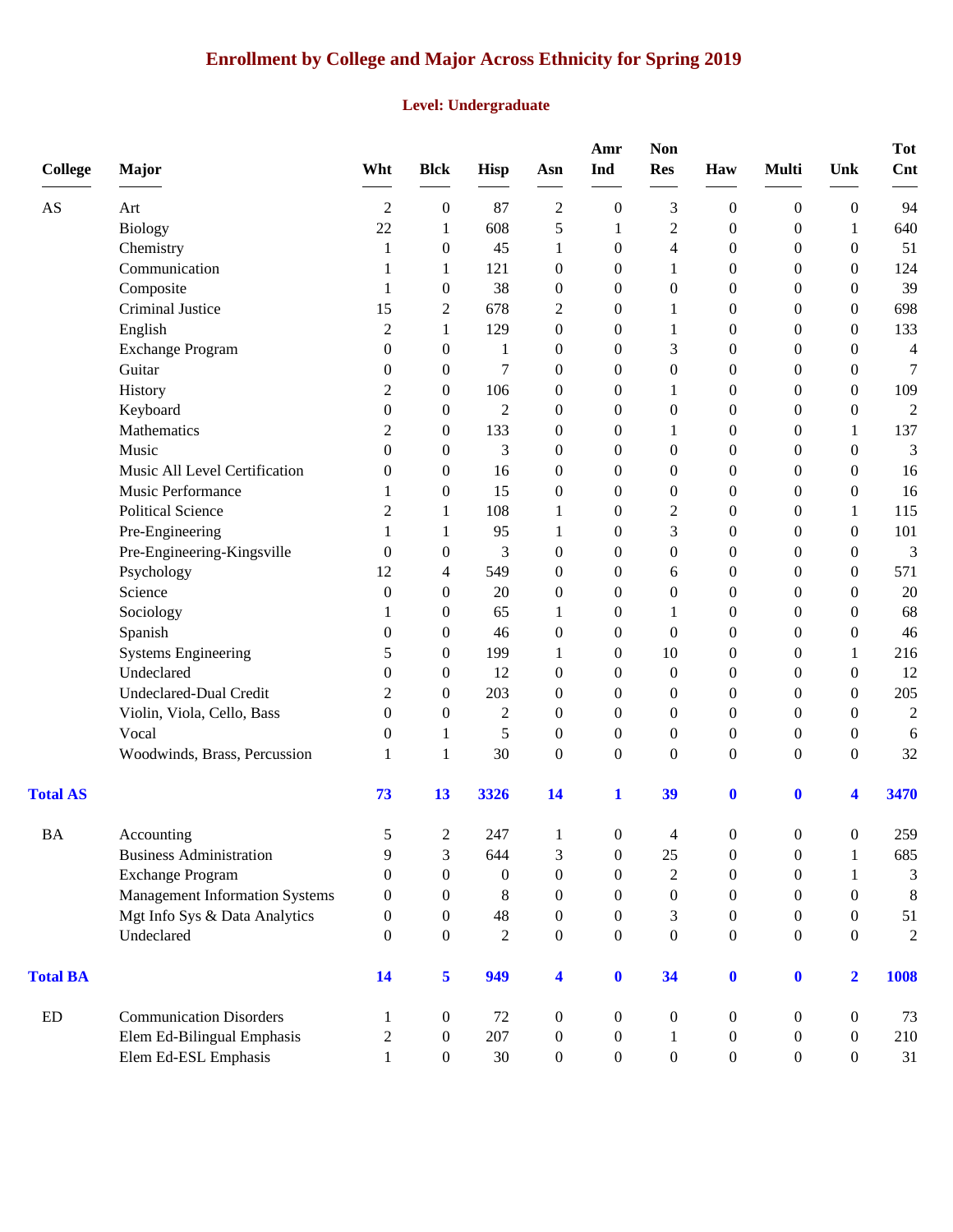| <b>Total</b><br>${\bf Hours}$ |
|-------------------------------|
|                               |
| 1134                          |
| 8644                          |
| 665                           |
| 1577                          |
| 391                           |
| 9203                          |
| 1719<br>$51\,$                |
| $74\,$                        |
| 1413                          |
| $21\,$                        |
| 1728                          |
| $\sqrt{48}$                   |
| $178\,$                       |
| 173                           |
| 1566                          |
| 1345                          |
| $38\,$                        |
| 7405                          |
| $262\,$                       |
| $876\,$                       |
| 546                           |
| 3062<br>$77\,$                |
| 1963                          |
| $34\,$                        |
| 65                            |
| 393                           |
|                               |
| 44651                         |
|                               |
| 3214                          |
| 8740                          |
| $\sqrt{48}$<br>86             |
| 646                           |
| $\sqrt{6}$                    |
|                               |
| 12740                         |
|                               |
| 955                           |
| 2577                          |
| 350                           |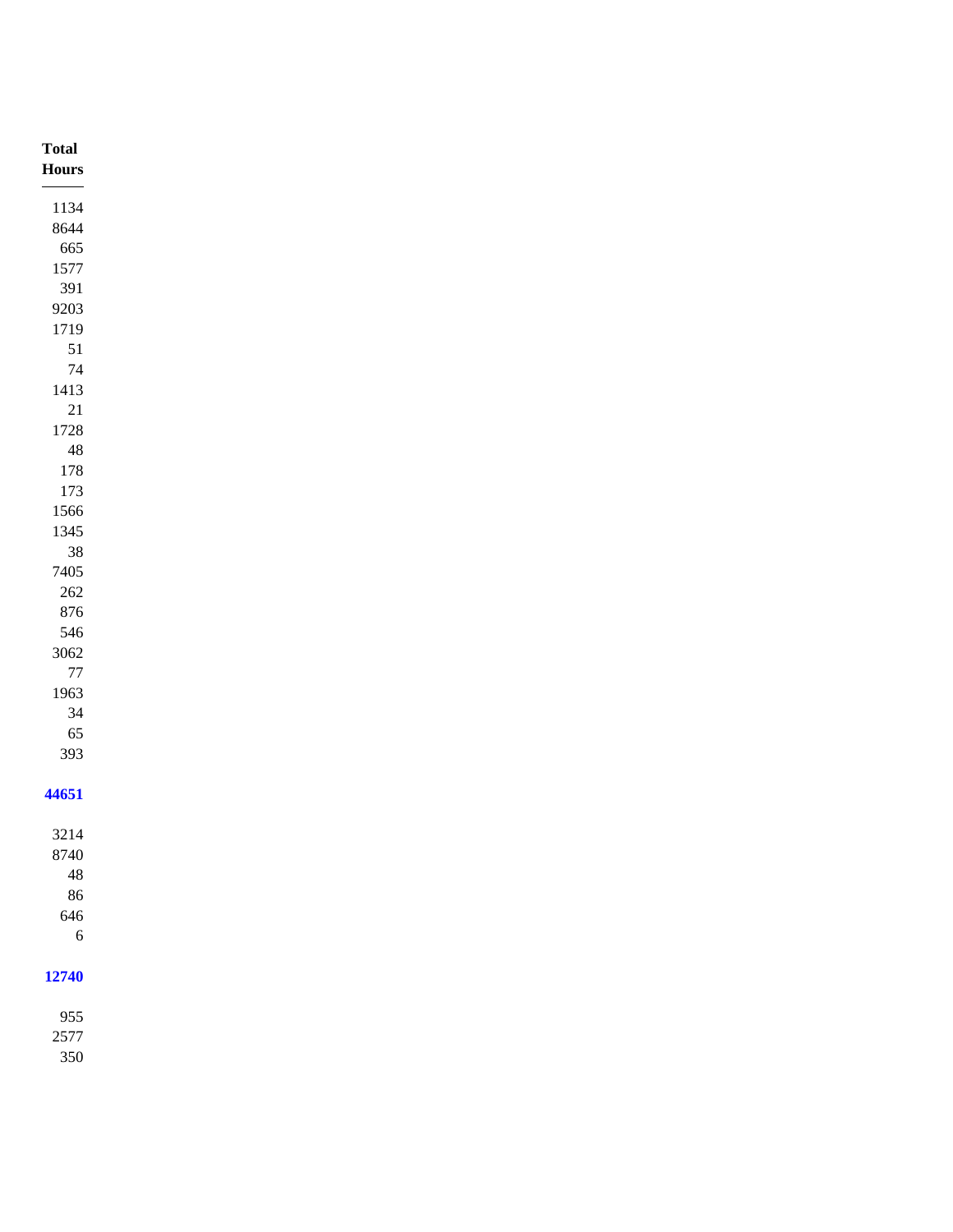## **Enrollment by College and Major Across Ethnicity for Spring 2019**

#### **Level: Undergraduate**

| <b>College</b>  | <b>Major</b>                   | Wht              | <b>Blck</b>          | Hisp | Asn              | Amr<br>Ind       | <b>Non</b><br><b>Res</b> | Haw              | Multi            | Unk              | <b>Tot</b><br>Cnt |
|-----------------|--------------------------------|------------------|----------------------|------|------------------|------------------|--------------------------|------------------|------------------|------------------|-------------------|
| ED              | Elem Ed-Early Lrning Emphasis  | $\overline{2}$   | $\boldsymbol{0}$     | 59   | $\boldsymbol{0}$ | 1                | $\overline{0}$           | $\boldsymbol{0}$ | $\boldsymbol{0}$ | $\boldsymbol{0}$ | 62                |
|                 | Elem Ed-Spec Ed Emphasis       | $\boldsymbol{0}$ | $\overline{0}$       | 28   | $\boldsymbol{0}$ | $\boldsymbol{0}$ | 1                        | $\boldsymbol{0}$ | $\theta$         | $\overline{0}$   | 29                |
|                 | Kinesiology                    | 4                | 5                    | 218  | 1                | $\theta$         | 3                        | 1                | $\theta$         | $\boldsymbol{0}$ | 232               |
|                 | Special Ed-EC6 & All Lvl Cert  | 1                | $\boldsymbol{0}$     | 42   | $\boldsymbol{0}$ | $\boldsymbol{0}$ | $\overline{2}$           | $\boldsymbol{0}$ | $\boldsymbol{0}$ | 1                | 46                |
| <b>Total ED</b> |                                | 11               | 5                    | 656  | 1                | 1                | 7                        | $\mathbf 1$      | $\bf{0}$         | 1                | 683               |
| <b>NH</b>       | <b>Communication Disorders</b> | $\boldsymbol{0}$ | $\boldsymbol{0}$     | 25   | $\boldsymbol{0}$ | $\boldsymbol{0}$ | $\boldsymbol{0}$         | $\boldsymbol{0}$ | 0                | $\boldsymbol{0}$ | 25                |
|                 | Kinesiology                    | 2                | 1                    | 53   | 2                | $\theta$         | $\overline{c}$           | $\mathbf{0}$     | $\theta$         | 1                | 61                |
|                 | Nursing                        | 5                | $\theta$             | 196  | 5                | $\boldsymbol{0}$ | $\overline{4}$           | $\overline{0}$   | $\theta$         | 1                | 211               |
|                 | <b>Online Nursing</b>          | 5                | $\overline{c}$       | 8    | $\boldsymbol{0}$ | $\Omega$         | $\overline{0}$           | $\mathbf{0}$     | $\theta$         | $\overline{0}$   | 15                |
|                 | Pre-Nursing                    | 3                | $\mathbf{1}$         | 420  | $\mathbf{1}$     | $\overline{0}$   | 5                        | $\boldsymbol{0}$ | $\boldsymbol{0}$ | $\overline{0}$   | 430               |
| <b>Total NH</b> |                                | 15               | $\blacktriangleleft$ | 702  | 8                | $\mathbf 0$      | 11                       | $\bf{0}$         | $\bf{0}$         | $\overline{2}$   | 742               |
| <b>UC</b>       | Ethical Leader. in Business    | $\theta$         | $\boldsymbol{0}$     | 1    | $\boldsymbol{0}$ | $\theta$         | $\overline{0}$           | $\boldsymbol{0}$ | $\theta$         | $\boldsymbol{0}$ | 1                 |
|                 | Ethical Leader. in Pol. & Law  | $\mathbf{0}$     | $\theta$             | 1    | $\boldsymbol{0}$ | $\theta$         | $\overline{0}$           | $\mathbf{0}$     | $\theta$         | $\Omega$         | 1                 |
|                 | <b>Health Administration</b>   | 1                | $\theta$             | 6    | $\boldsymbol{0}$ | $\Omega$         | $\theta$                 | $\overline{0}$   | $\theta$         | $\mathbf{0}$     | 7                 |
|                 | Multdisc. Studies-Art&Business | $\Omega$         | $\theta$             | 7    | $\mathbf{0}$     | $\Omega$         | 1                        | $\overline{0}$   | $\Omega$         | $\mathbf{0}$     | $\,8\,$           |
|                 | Multidisc. Studies-PreLaw      | $\mathbf{0}$     | $\theta$             | 5    | $\mathbf{0}$     | $\Omega$         | $\Omega$                 | $\overline{0}$   | $\Omega$         | $\overline{0}$   | 5                 |
|                 | Multidisciplinary Studies      | 7                | 3                    | 106  | $\boldsymbol{0}$ | $\theta$         | 3                        | $\overline{0}$   | $\Omega$         | 1                | 120               |
|                 | Org. Psych. & Business         | $\Omega$         | $\boldsymbol{0}$     | 3    | $\mathbf{0}$     | $\Omega$         | $\mathbf{0}$             | $\overline{0}$   | $\Omega$         | $\Omega$         | 3                 |
|                 | Undeclared                     | 3                | $\mathbf{1}$         | 43   | $\mathbf{1}$     | $\Omega$         | $\mathbf{0}$             | $\mathbf{0}$     | $\theta$         | $\overline{0}$   | 48                |
|                 | Undeclared-Dual Credit         | 11               | $\mathbf{1}$         | 301  | $\mathbf{1}$     | $\boldsymbol{0}$ | $\mathbf{0}$             | $\boldsymbol{0}$ | $\boldsymbol{0}$ | 9                | 323               |
| <b>Total UC</b> |                                | 22               | 5                    | 473  | $\overline{2}$   | $\mathbf 0$      | $\blacktriangleleft$     | $\bf{0}$         | $\bf{0}$         | 10               | 516               |
| <b>Total</b>    |                                | 135              | 32                   | 6106 | 29               | $\boldsymbol{2}$ | 95                       | $\mathbf{1}$     | $\boldsymbol{0}$ | 19               | 6419              |
|                 |                                |                  |                      |      |                  |                  |                          |                  |                  |                  |                   |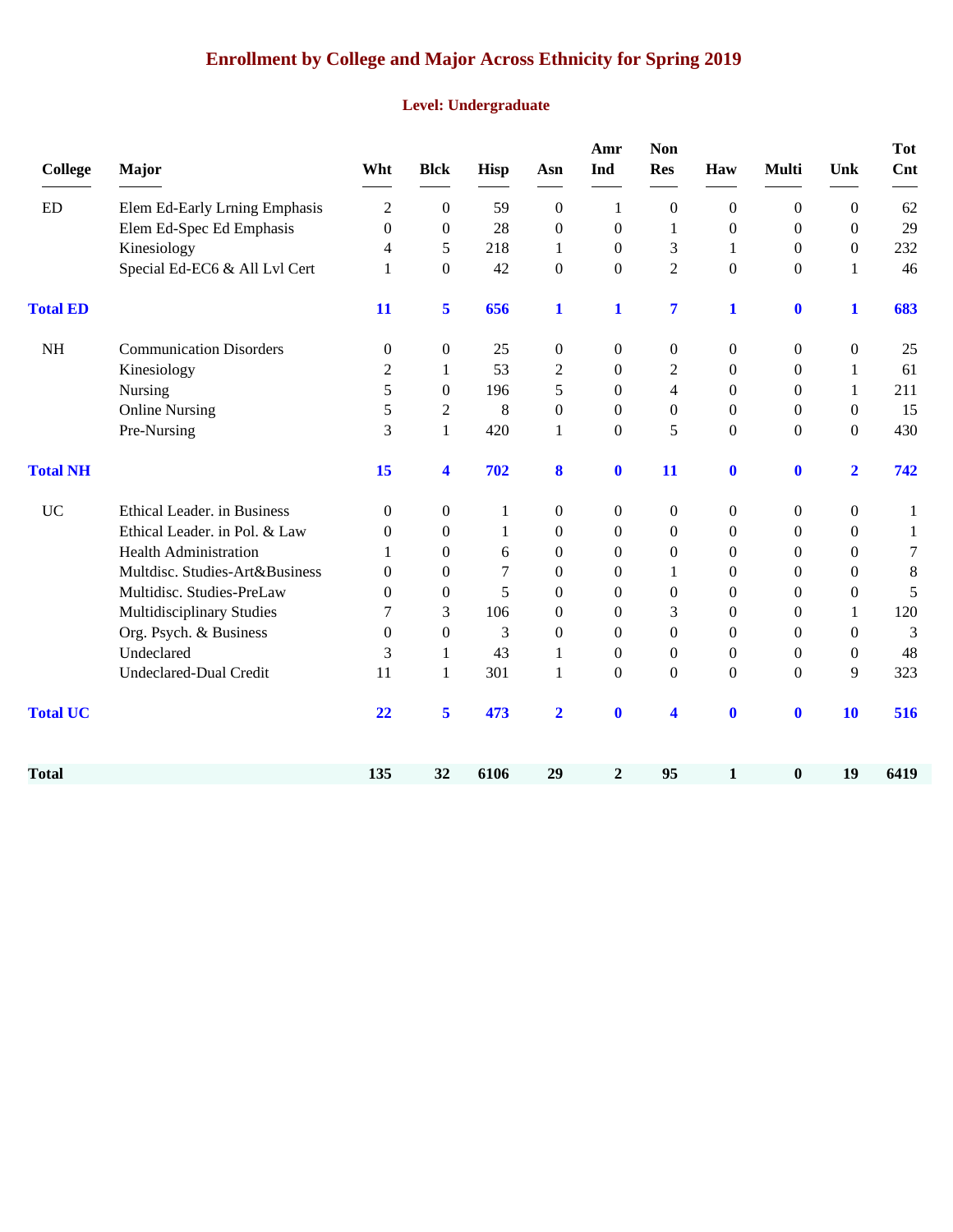| Total    |
|----------|
| Hours    |
|          |
| 708      |
| $362\,$  |
| 2953     |
| 535      |
| 8440     |
|          |
| 334      |
| 788      |
| 2937     |
| 155      |
| $5117\,$ |
|          |
| 9331     |
|          |
| $14\,$   |
| $13\,$   |
| $102\,$  |
| $112\,$  |
| $68\,$   |
| 1438     |
| $27\,$   |
| 598      |
| 2098     |
|          |
| 4470     |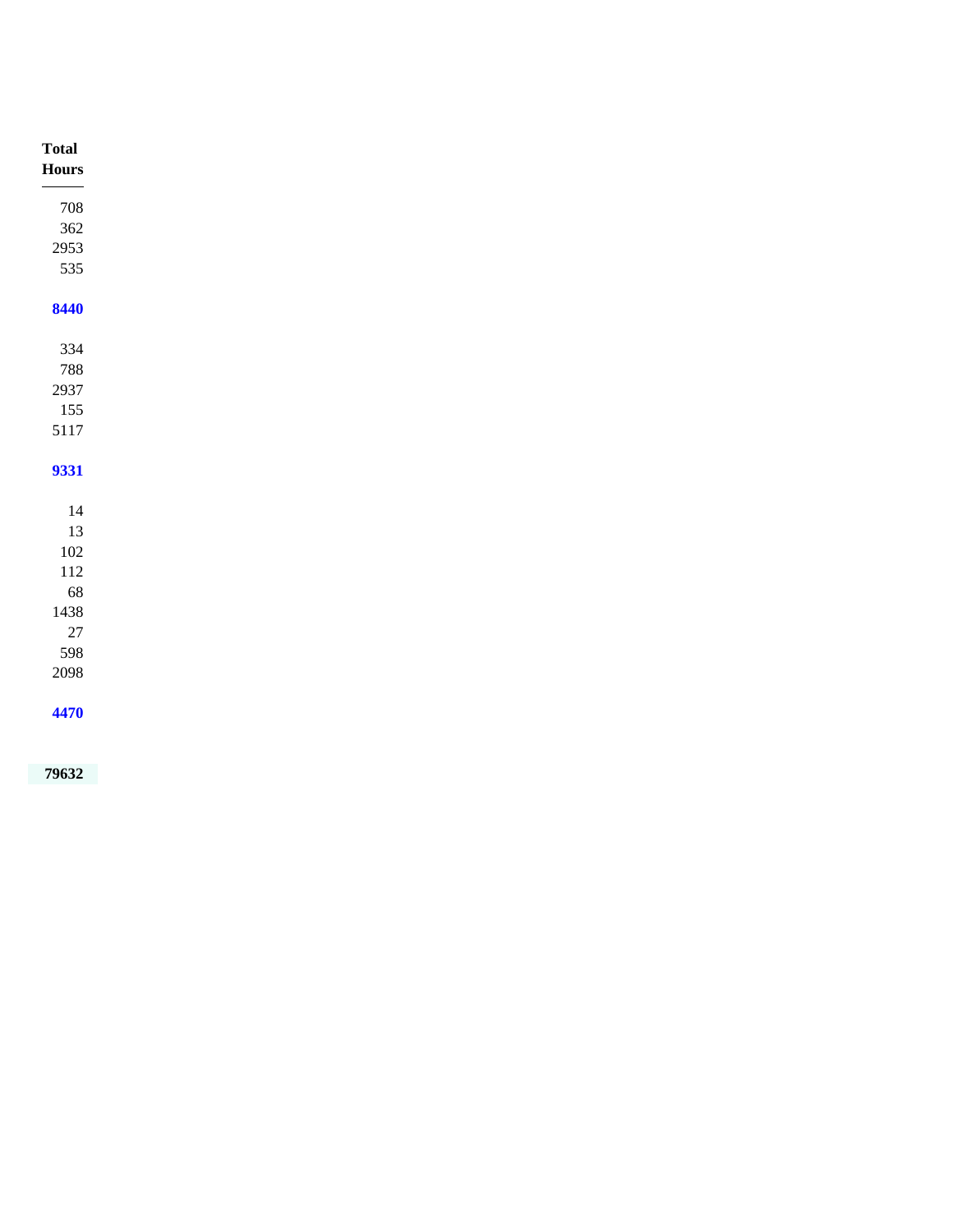## **Enrollment by College and Major Across Ethnicity for Spring 2019**

#### **Level: Graduate**

| <b>College</b>         | <b>Major</b>                          | Wht              | <b>Blck</b>             | <b>Hisp</b>      | Asn              | Amr<br>Ind       | <b>Non</b><br><b>Res</b> | Haw              | <b>Multi</b>     | Unk              | <b>Tot</b><br>Cnt                                            |
|------------------------|---------------------------------------|------------------|-------------------------|------------------|------------------|------------------|--------------------------|------------------|------------------|------------------|--------------------------------------------------------------|
| $\mathbf{A}\mathbf{S}$ | <b>Biology</b>                        | 2                | 0                       | 26               | $\overline{0}$   | $\boldsymbol{0}$ | $\boldsymbol{0}$         | $\boldsymbol{0}$ | 0                | $\mathbf{0}$     | 28                                                           |
|                        | Communication                         | $\theta$         | 0                       | 11               | $\boldsymbol{0}$ | $\boldsymbol{0}$ | $\theta$                 | $\boldsymbol{0}$ | 0                | $\theta$         | 11                                                           |
|                        | <b>Counseling Psychology</b>          | 0                | 0                       | 29               | $\theta$         | $\boldsymbol{0}$ | $\boldsymbol{0}$         | 0                | 0                | $\overline{0}$   | 29                                                           |
|                        | Criminal Justice                      | 1                | 0                       | 28               | $\mathbf{0}$     | $\boldsymbol{0}$ | 1                        | 0                | 0                | 1                | 31                                                           |
|                        | English                               | 3                | 0                       | 26               | $\theta$         | $\theta$         | $\theta$                 | 0                | 0                | 0                | 29                                                           |
|                        | History and Political Thought         | $\overline{2}$   | 0                       | 22               | $\mathbf{0}$     | $\theta$         | $\Omega$                 | $\theta$         | 0                | 0                | 24                                                           |
|                        | Lang, Lit & Translation               | $\overline{0}$   | 0                       | 13               | $\mathbf{0}$     | $\theta$         | $\theta$                 | 0                | 0                | 0                | 13                                                           |
|                        | Mathematics                           | 0                | 0                       | 26               | $\mathbf{0}$     | $\theta$         | 4                        | 0                | 0                | 0                | 30                                                           |
|                        | <b>Online Criminal Justice</b>        | 7                | 3                       | 38               | $\mathbf{0}$     | 0                | $\overline{0}$           | $\boldsymbol{0}$ | 0                | $\overline{0}$   | 48                                                           |
|                        | Psychology                            | $\overline{0}$   | $\boldsymbol{0}$        | 32               | $\boldsymbol{0}$ | 0                | $\overline{0}$           | 0                | 0                | 1                | 33                                                           |
|                        | Public Administration                 | 8                | 3                       | 47               | 1                | $\theta$         | 1                        | $\mathbf{0}$     | 0                | $\overline{0}$   | 60                                                           |
|                        | Sociology                             | $\theta$         | 0                       | 16               | $\mathbf{0}$     | $\theta$         | $\theta$                 | $\mathbf{0}$     | 0                | 0                | 16                                                           |
|                        | Undeclared                            | 1                | 0                       | $\boldsymbol{0}$ | $\mathbf{0}$     | $\overline{0}$   | $\mathbf{0}$             | $\mathbf{0}$     | 0                | $\overline{0}$   | $\mathbf{1}$                                                 |
| <b>Total AS</b>        |                                       | 24               | 6                       | 314              | 1                | $\mathbf{0}$     | 6                        | $\boldsymbol{0}$ | $\boldsymbol{0}$ | $\mathbf{2}$     | 353                                                          |
| <b>BA</b>              | Accounting                            | 2                | 0                       | 36               | $\mathbf{0}$     | $\boldsymbol{0}$ | $\overline{c}$           | $\boldsymbol{0}$ | 0                | $\boldsymbol{0}$ | 40                                                           |
|                        | <b>Business Administration</b>        | 5                | $\mathbf{1}$            | 113              | $\overline{0}$   | $\theta$         | 41                       | $\mathbf{0}$     | 0                | 4                | 164                                                          |
|                        | <b>Information Science</b>            | $\theta$         | 0                       | 14               | $\mathbf{0}$     | $\theta$         | 7                        | $\mathbf{0}$     | 0                | 0                | 21                                                           |
|                        | <b>Online Business Administration</b> | 34               | 6                       | 58               | 1                | $\boldsymbol{0}$ | 1                        | 0                | 0                | $\overline{0}$   | 100                                                          |
|                        | Undeclared                            | $\theta$         | 0                       | 1                | $\theta$         | $\overline{0}$   | $\mathbf{0}$             | $\mathbf{0}$     | $\overline{0}$   | $\overline{0}$   | 1                                                            |
| <b>Total BA</b>        |                                       | 41               | 7                       | 222              | $\mathbf{1}$     | $\mathbf 0$      | 51                       | $\bf{0}$         | $\boldsymbol{0}$ | 4                | 326                                                          |
| ED                     | Administration                        | 2                | 0                       | 6                | $\boldsymbol{0}$ | $\boldsymbol{0}$ | $\boldsymbol{0}$         | $\boldsymbol{0}$ | 0                | 0                | 8                                                            |
|                        | <b>Bilingual Education</b>            | $\theta$         | 0                       | 11               | $\boldsymbol{0}$ | $\boldsymbol{0}$ | $\theta$                 | 0                | 0                | $\overline{0}$   | 11                                                           |
|                        | Curriculum and Instruction            | 0                | 1                       | 49               | 1                | $\boldsymbol{0}$ | $\theta$                 | 0                | 0                | $\overline{0}$   | 51                                                           |
|                        | Education                             | 0                | 0                       | 7                | $\mathbf{0}$     | $\boldsymbol{0}$ | $\theta$                 | 0                | 0                | $\overline{0}$   | 7                                                            |
|                        | <b>Educational Administration</b>     | 1                | 0                       | 23               | $\theta$         | $\theta$         | $\theta$                 | 0                | 0                | 1                | 25                                                           |
|                        | <b>Educational Diagnostics</b>        | 0                | 0                       | 2                | $\theta$         | $\theta$         | $\theta$                 | 0                | 0                | $\theta$         | $\mathfrak{2}% =\mathfrak{2}\left( \mathfrak{2}\right) ^{2}$ |
|                        | Online Curriculum & Inst              | 2                | 4                       | 45               | $\theta$         | $\theta$         | $\theta$                 | $\overline{0}$   | 0                | 1                | 52                                                           |
|                        | <b>Online Educational Admin</b>       | 3                | 0                       | $20\,$           | $\boldsymbol{0}$ | $\boldsymbol{0}$ | $\boldsymbol{0}$         | $\boldsymbol{0}$ | 0                | $\boldsymbol{0}$ | 23                                                           |
|                        | School Counselor                      | $\boldsymbol{0}$ | $\boldsymbol{0}$        | 61               | $\boldsymbol{0}$ | $\boldsymbol{0}$ | $\boldsymbol{0}$         | $\boldsymbol{0}$ | $\boldsymbol{0}$ | $\boldsymbol{0}$ | 61                                                           |
|                        | Special Education                     | 1                | $\boldsymbol{0}$        | 42               | $\boldsymbol{0}$ | $\boldsymbol{0}$ | $\boldsymbol{0}$         | $\boldsymbol{0}$ | 0                | $\boldsymbol{0}$ | 43                                                           |
|                        | Undeclared                            | $\boldsymbol{0}$ | $\overline{0}$          | $\mathbf{1}$     | $\boldsymbol{0}$ | $\boldsymbol{0}$ | $\boldsymbol{0}$         | $\boldsymbol{0}$ | 0                | $\overline{0}$   | $\mathbf{1}$                                                 |
| <b>Total ED</b>        |                                       | 9                | 5                       | 267              | $\mathbf{1}$     | $\mathbf{0}$     | $\boldsymbol{0}$         | $\boldsymbol{0}$ | $\bf{0}$         | $\mathbf{2}$     | 284                                                          |
| $\rm NH$               | <b>Nurse Practitioner</b>             | 1                | 0                       | $22\,$           | 1                | $\boldsymbol{0}$ | $\boldsymbol{0}$         | $\boldsymbol{0}$ | 0                | 1                | 25                                                           |
|                        | Nursing Administration                | 0                | 0                       | $\tau$           | 1                | $\boldsymbol{0}$ | $\boldsymbol{0}$         | 0                | 0                | 0                | 8                                                            |
|                        | <b>Online Nursing Administration</b>  | 3                | $\overline{c}$          | 10               | $\boldsymbol{0}$ | $\boldsymbol{0}$ | $\boldsymbol{0}$         | $\mathbf{0}$     | 0                | $\mathbf{0}$     | 15                                                           |
| <b>Total NH</b>        |                                       | 4                | $\overline{\mathbf{2}}$ | 39               | $\overline{2}$   | $\mathbf{0}$     | $\bf{0}$                 | $\mathbf 0$      | $\bf{0}$         | $\mathbf{1}$     | 48                                                           |
| <b>Total</b>           |                                       | 78               | 20                      | 842              | 5                | $\pmb{0}$        | 57                       | $\pmb{0}$        | $\pmb{0}$        | $\boldsymbol{9}$ | 1011                                                         |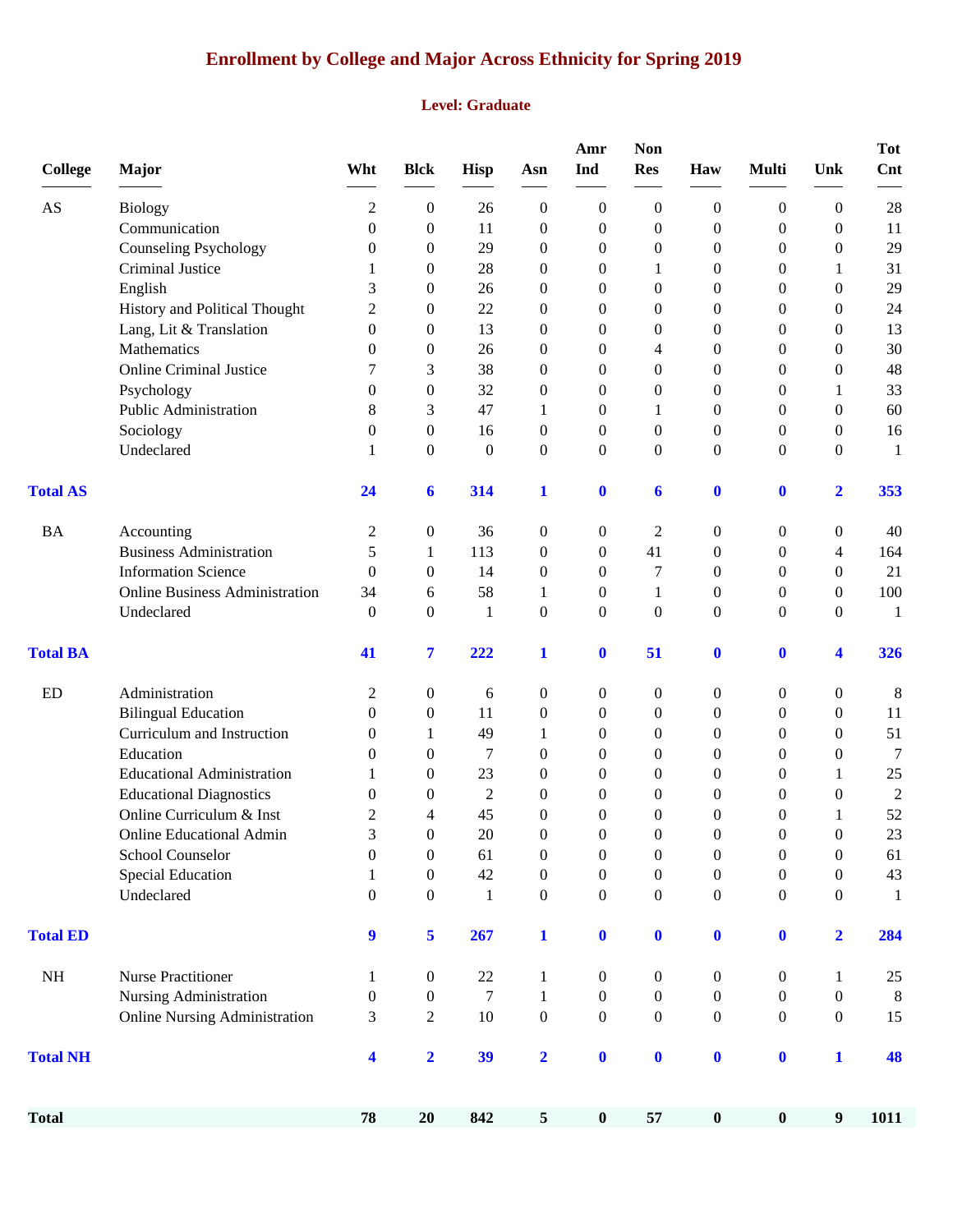| $\bold{Flours}$<br>184<br>66<br>$255\,$<br>$180\,$<br>$141\,$<br>$144\,$<br>69<br>$207\,$<br>357<br>$219\,$<br>$405\,$ |  |
|------------------------------------------------------------------------------------------------------------------------|--|
|                                                                                                                        |  |
|                                                                                                                        |  |
|                                                                                                                        |  |
|                                                                                                                        |  |
|                                                                                                                        |  |
|                                                                                                                        |  |
|                                                                                                                        |  |
|                                                                                                                        |  |
|                                                                                                                        |  |
|                                                                                                                        |  |
|                                                                                                                        |  |
| 96<br>$\sqrt{3}$                                                                                                       |  |
|                                                                                                                        |  |
| 2326                                                                                                                   |  |
|                                                                                                                        |  |
| $234\,$                                                                                                                |  |
| $1051\,$                                                                                                               |  |
| 137<br>571                                                                                                             |  |
| $\overline{3}$                                                                                                         |  |
|                                                                                                                        |  |
| <b>1996</b>                                                                                                            |  |
|                                                                                                                        |  |
| $45\,$                                                                                                                 |  |
| $78\,$                                                                                                                 |  |
| 337<br>$36\,$                                                                                                          |  |
| 186                                                                                                                    |  |
| $12\,$                                                                                                                 |  |
| 456                                                                                                                    |  |
| $222\,$                                                                                                                |  |
| 474                                                                                                                    |  |
| 306                                                                                                                    |  |
| $\mathfrak{Z}$                                                                                                         |  |
| 2155                                                                                                                   |  |
|                                                                                                                        |  |
| $126\,$                                                                                                                |  |
| $74\,$                                                                                                                 |  |
| 138                                                                                                                    |  |
|                                                                                                                        |  |
| 338                                                                                                                    |  |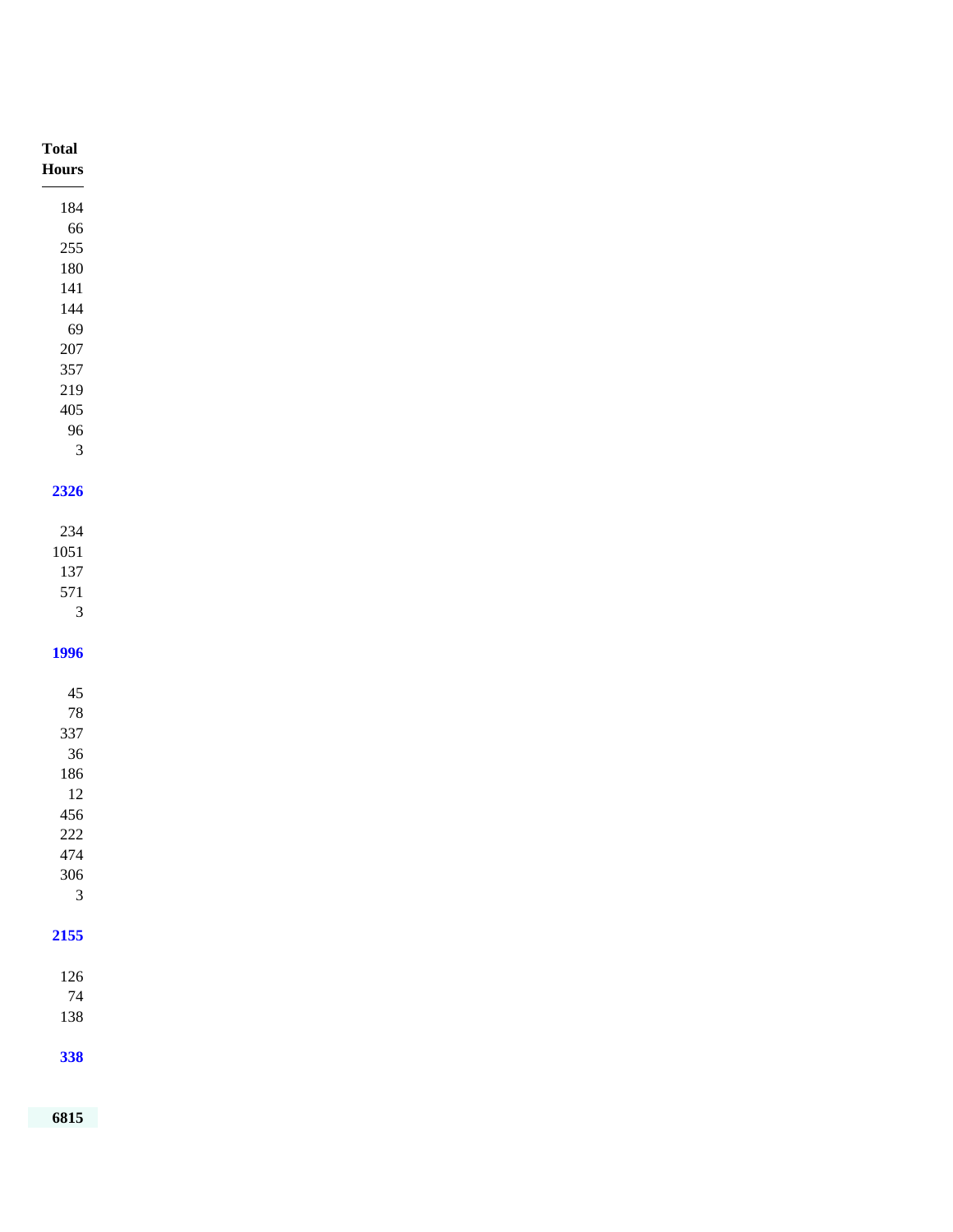## **Enrollment by Student College and Major Across Ethnicity for Spring 2019**

#### **Level: Doctoral**

| College         | <b>Major</b>                        | Wht            | <b>Blck</b>    | <b>Hisp</b>          | Asn              | Amr<br>Ind       | <b>Non</b><br><b>Res</b> | Haw              | Multi            | Unk              | <b>Tot</b><br>Cnt |
|-----------------|-------------------------------------|----------------|----------------|----------------------|------------------|------------------|--------------------------|------------------|------------------|------------------|-------------------|
| AS              | <b>Hispanic Studies</b>             | $\mathbf{0}$   | $\mathbf{0}$   | $\overline{2}$       | $\boldsymbol{0}$ | $\boldsymbol{0}$ | $\boldsymbol{0}$         | $\boldsymbol{0}$ | $\boldsymbol{0}$ | $\boldsymbol{0}$ | 2                 |
| <b>Total AS</b> |                                     | $\mathbf{0}$   | $\mathbf 0$    | $\overline{2}$       | $\mathbf 0$      | $\mathbf 0$      | $\mathbf 0$              | $\mathbf 0$      | $\mathbf 0$      | $\mathbf 0$      | $\mathbf{2}$      |
| <b>BA</b>       | <b>International Business Admin</b> | 2              | $\overline{2}$ | $\overline{4}$       | $\mathbf{1}$     | $\overline{0}$   | 6                        | $\boldsymbol{0}$ | $\mathbf{0}$     | $\mathbf{0}$     | 15                |
| <b>Total BA</b> |                                     | $\overline{2}$ | $\overline{2}$ | $\blacktriangleleft$ | $\mathbf{1}$     | $\mathbf 0$      | $\boldsymbol{6}$         | $\mathbf 0$      | $\mathbf 0$      | $\mathbf 0$      | 15                |
|                 |                                     |                |                |                      |                  |                  |                          |                  |                  |                  |                   |
| <b>Total</b>    |                                     | $\overline{2}$ | $\overline{2}$ | 6                    | 1                | $\bf{0}$         | 6                        | $\bf{0}$         | $\boldsymbol{0}$ | $\bf{0}$         | 17                |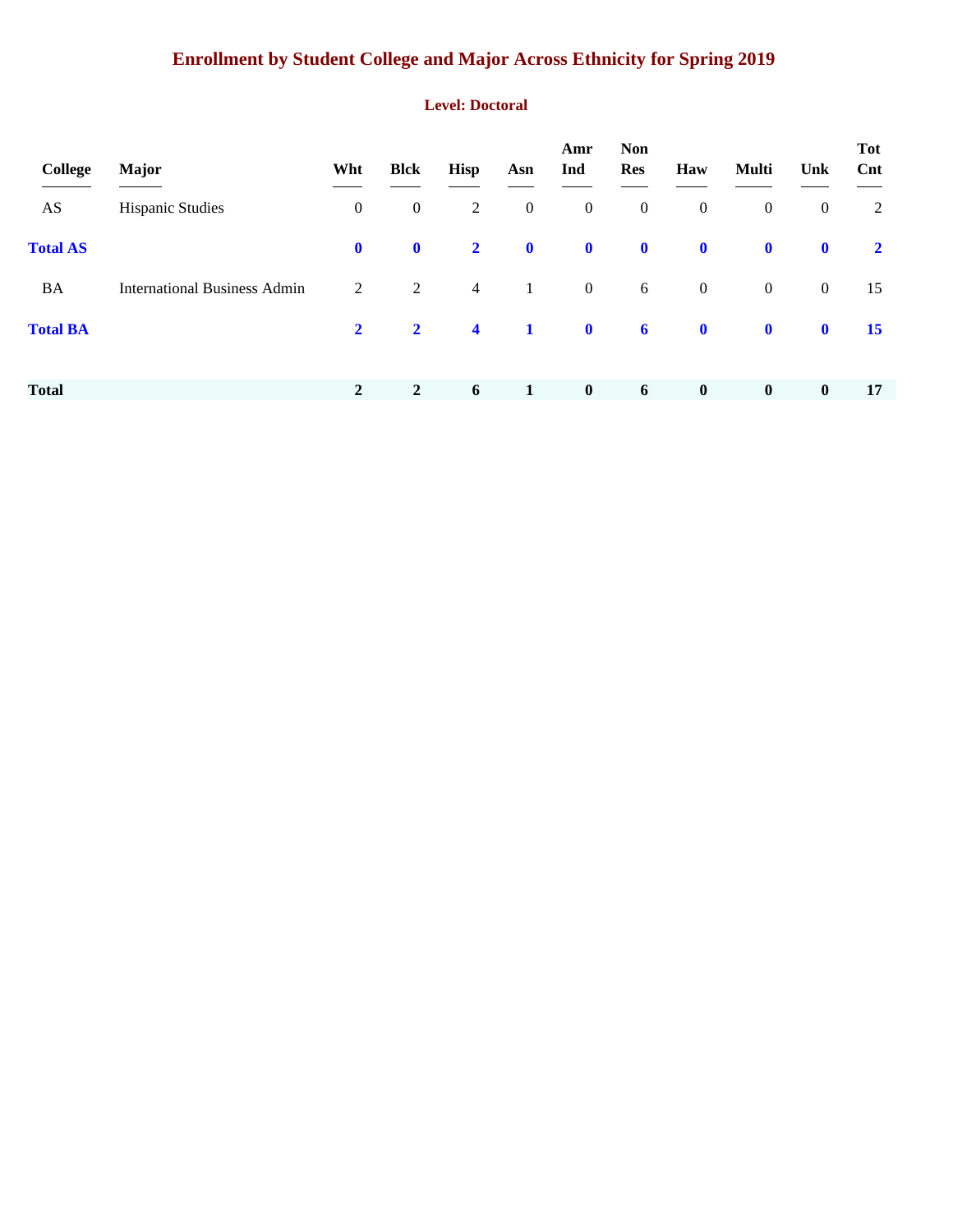| <b>Total</b><br>Hours |
|-----------------------|
| $\sqrt{6}$            |
| $\boldsymbol{6}$      |
| 114                   |
| 114                   |
|                       |
| 120                   |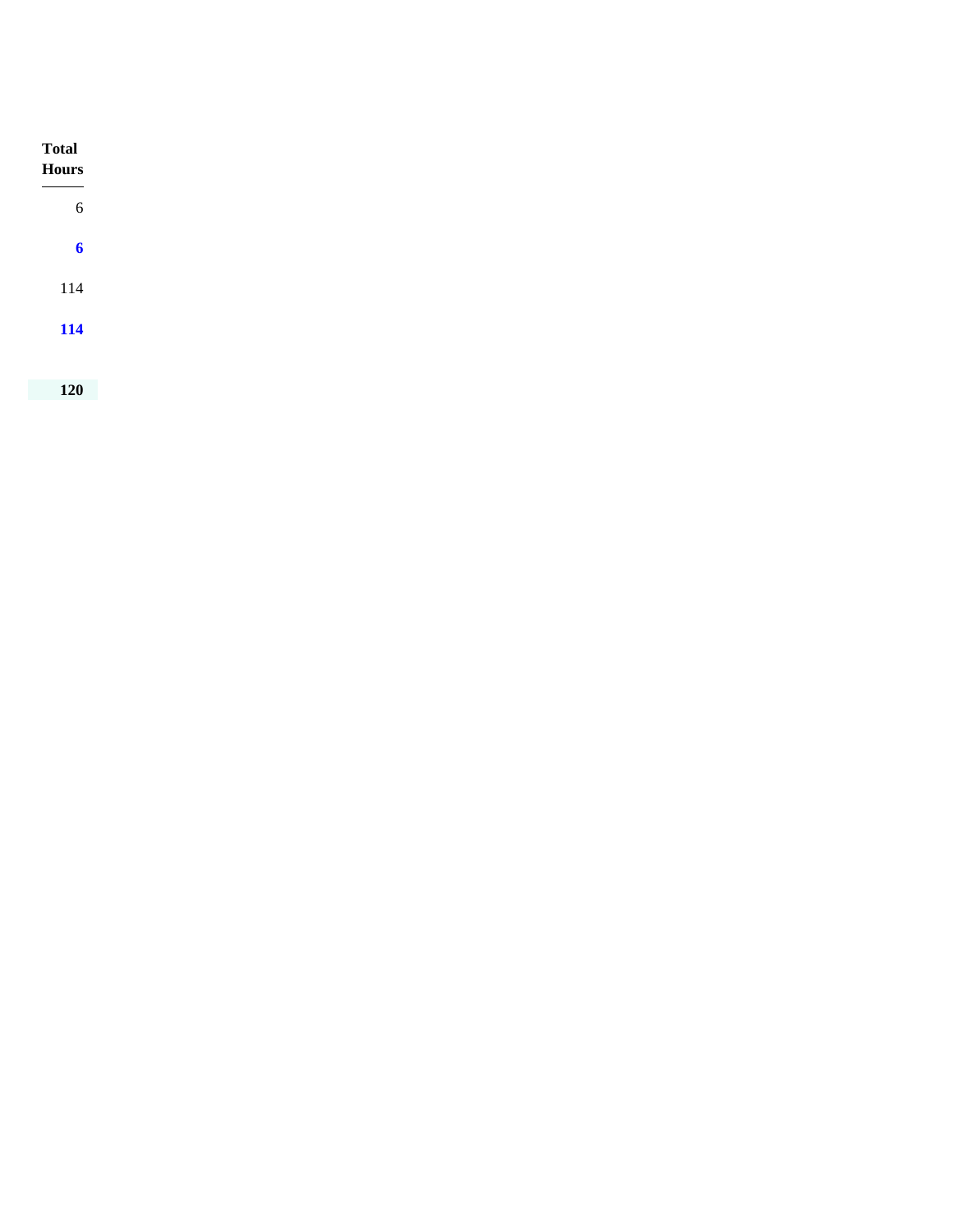## **Enrollment by College and Major Across Classification for Spring 2019**

|                |                                | Majr        |                  |                  |                          |                  |                  | <b>PHD</b>       | <b>Total</b><br><b>Students</b> |
|----------------|--------------------------------|-------------|------------------|------------------|--------------------------|------------------|------------------|------------------|---------------------------------|
| <b>College</b> | <b>Major</b>                   | Code        | $\mathbf{FR}$    | SO <sub>1</sub>  | $\mathbf{J}\mathbf{R}$   | ${\bf SR}$       | GR               |                  |                                 |
| AS             | Art                            | <b>ARTA</b> | 1                | 5                | $\overline{4}$           | 7                | $\mathbf{0}$     | $\boldsymbol{0}$ | 17                              |
|                |                                | <b>ARTS</b> | 15               | $\tau$           | 19                       | 36               | $\boldsymbol{0}$ | $\boldsymbol{0}$ | 77                              |
|                | <b>Biology</b>                 | <b>BIOL</b> | 133              | 135              | 163                      | 209              | 28               | $\boldsymbol{0}$ | 668                             |
|                | Chemistry                      | <b>CHEM</b> | 9                | 12               | 7                        | 23               | $\boldsymbol{0}$ | $\boldsymbol{0}$ | 51                              |
|                | Communication                  | <b>CMM</b>  | 1                | $\mathbf{1}$     | $\boldsymbol{0}$         | $\overline{c}$   | $\boldsymbol{0}$ | $\boldsymbol{0}$ | $\overline{4}$                  |
|                |                                | <b>CMMD</b> | 1                | $\overline{c}$   | $\overline{4}$           | 3                | $\boldsymbol{0}$ | $\boldsymbol{0}$ | 10                              |
|                |                                | <b>COMM</b> | 20               | 27               | 24                       | 39               | 11               | $\boldsymbol{0}$ | 121                             |
|                | Composite                      | <b>COMP</b> | 0                | $\boldsymbol{0}$ | 6                        | 33               | $\boldsymbol{0}$ | $\boldsymbol{0}$ | 39                              |
|                | <b>Counseling Psychology</b>   | <b>COUN</b> | $\overline{0}$   | $\boldsymbol{0}$ | $\mathbf{0}$             | $\boldsymbol{0}$ | 29               | $\boldsymbol{0}$ | 29                              |
|                | Criminal Justice               | CJ          | $\boldsymbol{0}$ | $\overline{c}$   | 4                        | 7                | $\boldsymbol{0}$ | $\boldsymbol{0}$ | 13                              |
|                |                                | <b>CRIJ</b> | 132              | 122              | 186                      | 195              | 31               | $\boldsymbol{0}$ | 666                             |
|                |                                | <b>CRJD</b> | 10               | 5                | 20                       | 15               | $\boldsymbol{0}$ | $\boldsymbol{0}$ | 50                              |
|                | English                        | <b>ENGD</b> | $\mathbf{1}$     | $\mathbf{1}$     | 3                        | 3                | $\boldsymbol{0}$ | $\boldsymbol{0}$ | 8                               |
|                |                                | <b>ENGL</b> | 11               | 20               | 21                       | 28               | 29               | $\boldsymbol{0}$ | 109                             |
|                |                                | <b>ENGS</b> | 4                | 14               | 19                       | 8                | $\boldsymbol{0}$ | $\boldsymbol{0}$ | 45                              |
|                | <b>Exchange Program</b>        | <b>EXCH</b> | 4                | $\boldsymbol{0}$ | $\boldsymbol{0}$         | $\boldsymbol{0}$ | $\boldsymbol{0}$ | $\boldsymbol{0}$ | 4                               |
|                | Guitar                         | <b>MUAG</b> | 3                | $\overline{c}$   | 1                        | 0                | 0                | $\boldsymbol{0}$ | 6                               |
|                |                                | <b>MUSG</b> | $\overline{0}$   | 1                | $\mathbf{0}$             | $\boldsymbol{0}$ | $\boldsymbol{0}$ | $\boldsymbol{0}$ | $\mathbf{1}$                    |
|                | Hispanic Studies               | <b>HISP</b> | 0                | $\boldsymbol{0}$ | $\boldsymbol{0}$         | $\boldsymbol{0}$ | 0                | $\overline{c}$   | $\sqrt{2}$                      |
|                | History                        | <b>HIST</b> | 6                | 10               | 17                       | 24               | 0                | $\boldsymbol{0}$ | 57                              |
|                |                                | <b>HST</b>  | $\overline{c}$   | $\mathbf{1}$     | $\overline{\mathcal{L}}$ | $\mathbf{2}$     | $\boldsymbol{0}$ | $\boldsymbol{0}$ | 9                               |
|                |                                | <b>HSTD</b> | $\overline{2}$   | $\overline{c}$   | $\overline{2}$           | 3                | $\boldsymbol{0}$ | $\boldsymbol{0}$ | 9                               |
|                |                                | <b>HSTS</b> | 8                | 9                | 14                       | 3                | $\boldsymbol{0}$ | $\boldsymbol{0}$ | 34                              |
|                | History and Political Thought  | <b>HSPT</b> | $\overline{0}$   | $\boldsymbol{0}$ | $\mathbf{0}$             | $\boldsymbol{0}$ | 24               | $\boldsymbol{0}$ | 24                              |
|                | Keyboard                       | <b>MUAK</b> | 1                | $\boldsymbol{0}$ | $\boldsymbol{0}$         | 0                | $\mathbf{0}$     | $\boldsymbol{0}$ | $\mathbf{1}$                    |
|                |                                | <b>MUSK</b> | 0                | $\boldsymbol{0}$ | 1                        | 0                | $\overline{0}$   | $\boldsymbol{0}$ | 1                               |
|                | Lang, Lit & Translation        | <b>LLT</b>  | $\overline{0}$   | $\boldsymbol{0}$ | $\mathbf{0}$             | $\boldsymbol{0}$ | 13               | $\boldsymbol{0}$ | 13                              |
|                | Mathematics                    | <b>MATH</b> | 7                | 13               | 14                       | 35               | 30               | $\boldsymbol{0}$ | 99                              |
|                |                                | <b>MTHD</b> | $\boldsymbol{0}$ | $\boldsymbol{0}$ | 1                        | $\boldsymbol{0}$ | $\boldsymbol{0}$ | $\boldsymbol{0}$ | 1                               |
|                |                                | <b>MTHS</b> | 10               | 13               | 18                       | 26               | $\boldsymbol{0}$ | $\boldsymbol{0}$ | 67                              |
|                | Music                          | <b>MUSD</b> | $\boldsymbol{0}$ | $\boldsymbol{0}$ | $\boldsymbol{0}$         | 3                | $\boldsymbol{0}$ | $\boldsymbol{0}$ | 3                               |
|                | Music All Level Certification  | <b>MUSA</b> | $\boldsymbol{0}$ | $\mathfrak{D}$   | 1                        | 13               | $\boldsymbol{0}$ | $\boldsymbol{0}$ | 16                              |
|                | Music Performance              | <b>MUSI</b> | 0                | $\boldsymbol{0}$ | 3                        | 13               | $\boldsymbol{0}$ | $\boldsymbol{0}$ | 16                              |
|                | <b>Online Criminal Justice</b> | <b>OCRJ</b> | $\boldsymbol{0}$ | $\boldsymbol{0}$ | $\boldsymbol{0}$         | $\boldsymbol{0}$ | 48               | $\boldsymbol{0}$ | $\sqrt{48}$                     |
|                | <b>Political Science</b>       | <b>PS</b>   | 0                | 1                | $\mathbf{0}$             | 1                | $\boldsymbol{0}$ | 0                | $\mathbf{2}$                    |
|                |                                | <b>PSCD</b> | 0                | 4                | 1                        | $\overline{2}$   | 0                | 0                | 7                               |
|                |                                | <b>PSCI</b> | 18               | 30               | $27\,$                   | 31               | 0                | $\boldsymbol{0}$ | 106                             |
|                | Pre-Engineering                | <b>PENG</b> | 38               | 45               | 15                       | 3                | 0                | $\boldsymbol{0}$ | 101                             |
|                | Pre-Engineering-Kingsville     | <b>PENK</b> | 2                | 1                | $\boldsymbol{0}$         | 0                | 0                | $\boldsymbol{0}$ | 3                               |
|                | Psychology                     | <b>PSYC</b> | 69               | 102              | 174                      | 188              | 33               | 0                | 566                             |
|                |                                | <b>PSYD</b> | 4                | 6                | 11                       | 17               | $\mathbf{0}$     | 0                | 38                              |
|                | Public Administration          | <b>PADM</b> | 0                | $\mathbf{0}$     | $\overline{0}$           | $\boldsymbol{0}$ | 60               | 0                | 60                              |
|                | Science                        | SCI         | 4                | 3                | 8                        | 5                | $\theta$         | 0                | $20\,$                          |
|                | Sociology                      | <b>SOCD</b> | 2                | 1                | 1                        | 7                | $\theta$         | $\boldsymbol{0}$ | 11                              |
|                |                                | <b>SOCI</b> | 8                | 10               | 15                       | 24               | 16               | $\boldsymbol{0}$ | 73                              |
|                | Spanish                        | <b>SPAN</b> | $\mathbf{1}$     | $\overline{c}$   | $11\,$                   | 14               | $\boldsymbol{0}$ | $\boldsymbol{0}$ | $28\,$                          |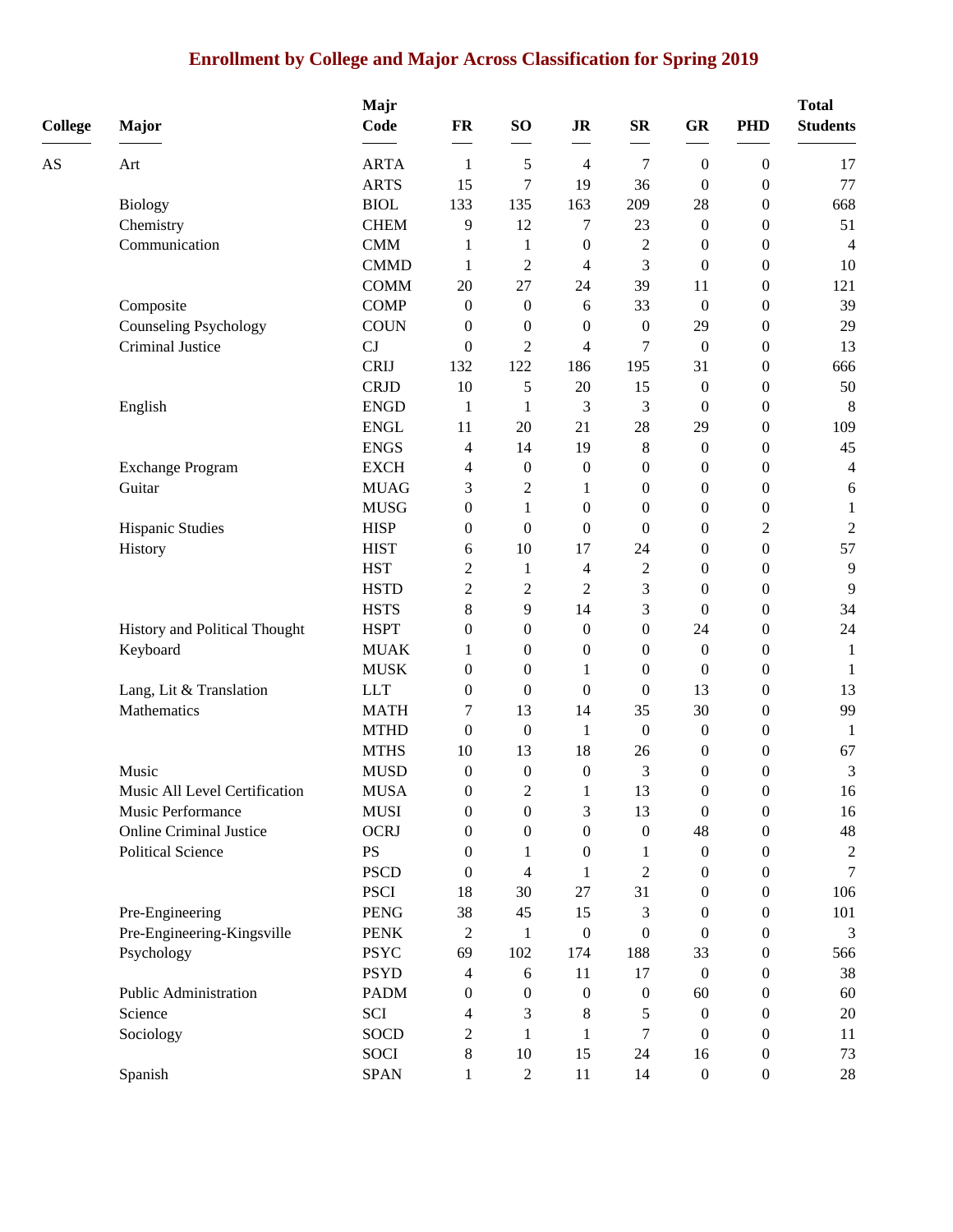| <b>Total</b><br><b>Hours</b> |
|------------------------------|
| $206\,$                      |
| 928                          |
| 8828                         |
| 665                          |
| $44\,$                       |
| 133                          |
| 1466                         |
| 391                          |
| $255\,$<br>$164$             |
| 8553                         |
| 666                          |
| $112\,$                      |
| 1190                         |
| 558                          |
| $51\,$                       |
| $71\,$                       |
| $\sqrt{3}$                   |
| $\sqrt{6}$                   |
| $745\,$                      |
| $111\,$                      |
| $141\,$                      |
| $416\,$                      |
| $144\,$                      |
| $16\,$                       |
| $\sqrt{5}$                   |
| 69                           |
| $1045\,$                     |
| $16\,$<br>874                |
| $48\,$                       |
| $178\,$                      |
| 173                          |
| 357                          |
| $27\,$                       |
| $100\,$                      |
| 1439                         |
| 1345                         |
| $38\,$                       |
| 7126                         |
| 498                          |
| $405\,$                      |
| $262\,$                      |
| $155\,$<br>$817\,$           |
| 325                          |
|                              |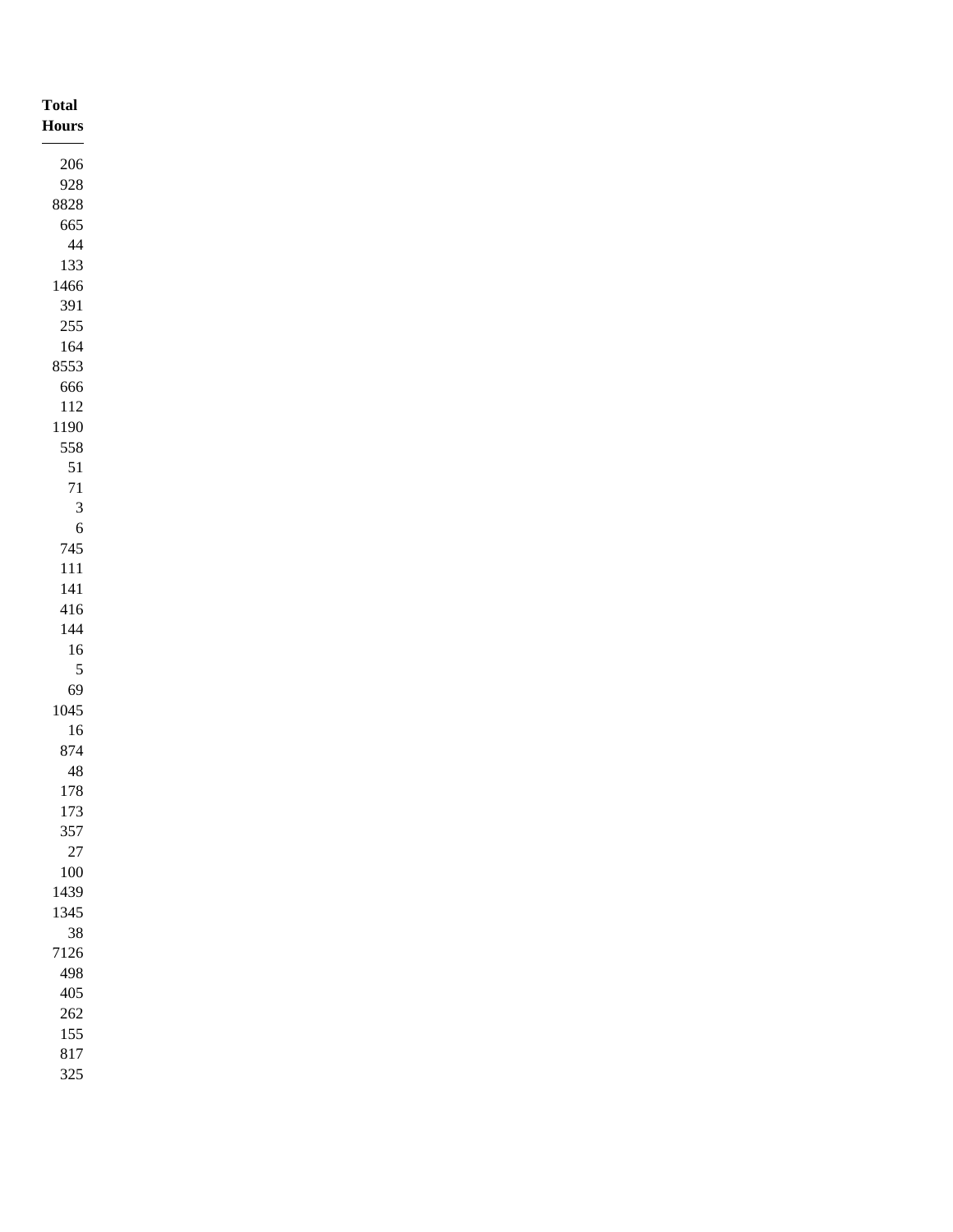## **Enrollment by College and Major Across Classification for Spring 2019**

| <b>College</b>  | Major                                 | Majr<br>Code                              | FR                                   | SO <sub>1</sub>                      | <b>JR</b>        | <b>SR</b>             | <b>GR</b>        | <b>PHD</b>                                                                                                                                                                                                                                                                                                                                                                                                                                                                                                                                       | <b>Total</b><br><b>Students</b> |
|-----------------|---------------------------------------|-------------------------------------------|--------------------------------------|--------------------------------------|------------------|-----------------------|------------------|--------------------------------------------------------------------------------------------------------------------------------------------------------------------------------------------------------------------------------------------------------------------------------------------------------------------------------------------------------------------------------------------------------------------------------------------------------------------------------------------------------------------------------------------------|---------------------------------|
| AS              | Spanish                               | <b>SPNA</b>                               | 5                                    | 6                                    | 3                | 3                     | $\boldsymbol{0}$ | $\boldsymbol{0}$                                                                                                                                                                                                                                                                                                                                                                                                                                                                                                                                 | 17                              |
|                 |                                       | <b>SPND</b>                               | $\theta$                             | $\Omega$                             | $\boldsymbol{0}$ | 1                     | $\overline{0}$   | $\mathbf{0}$                                                                                                                                                                                                                                                                                                                                                                                                                                                                                                                                     | 1                               |
|                 | <b>Systems Engineering</b>            | <b>SENG</b>                               | 45                                   | 39                                   | 49               | 83                    | $\theta$         | $\boldsymbol{0}$                                                                                                                                                                                                                                                                                                                                                                                                                                                                                                                                 | 216                             |
|                 | Undeclared                            | <b>UND</b>                                | $\overline{2}$                       | $\overline{c}$                       | $\boldsymbol{0}$ | 8                     | 1                | $\boldsymbol{0}$                                                                                                                                                                                                                                                                                                                                                                                                                                                                                                                                 | 13                              |
|                 | <b>Undeclared-Dual Credit</b>         | <b>UNDD</b>                               | 97                                   | 107                                  | 1                | $\boldsymbol{0}$      | $\boldsymbol{0}$ | $\boldsymbol{0}$                                                                                                                                                                                                                                                                                                                                                                                                                                                                                                                                 | 205                             |
|                 | Violin, Viola, Cello, Bass            | <b>MUAS</b>                               | 1                                    | 1                                    | 0                | 0                     | $\theta$         | $\mathbf{0}$                                                                                                                                                                                                                                                                                                                                                                                                                                                                                                                                     | $\mathbf{2}$                    |
|                 | Vocal                                 | <b>MUAV</b>                               | 1                                    | 2                                    | 1                | 1                     | $\overline{0}$   | $\mathbf{0}$                                                                                                                                                                                                                                                                                                                                                                                                                                                                                                                                     | $\sqrt{5}$                      |
|                 |                                       | <b>MUSV</b>                               | $\theta$                             | 1                                    | $\boldsymbol{0}$ | $\boldsymbol{0}$      | $\overline{0}$   | $\mathbf{0}$                                                                                                                                                                                                                                                                                                                                                                                                                                                                                                                                     | 1                               |
|                 | Woodwinds, Brass, Percussion          | <b>MUAW</b>                               | 11                                   | 5                                    | 7                | $\overline{c}$        | $\theta$         | $\boldsymbol{0}$                                                                                                                                                                                                                                                                                                                                                                                                                                                                                                                                 | $25\,$                          |
|                 |                                       | <b>MUSW</b>                               | 1                                    | 4                                    | $\boldsymbol{0}$ | $\overline{2}$        | $\mathbf{0}$     | $\boldsymbol{0}$                                                                                                                                                                                                                                                                                                                                                                                                                                                                                                                                 | 7                               |
| <b>Total AS</b> |                                       |                                           | 690                                  | 778                                  | 880              | 1122                  | 353              | $\overline{2}$                                                                                                                                                                                                                                                                                                                                                                                                                                                                                                                                   | 3825                            |
| BA              | Accounting                            | <b>ACC</b>                                | 44                                   | 50                                   | 73               | 92                    | 40               | $\boldsymbol{0}$<br>$\boldsymbol{0}$<br>$\boldsymbol{0}$<br>$\boldsymbol{0}$<br>15<br>$\boldsymbol{0}$<br>$\mathbf{0}$<br>$\boldsymbol{0}$<br>$\boldsymbol{0}$<br>15<br>$\boldsymbol{0}$<br>$\boldsymbol{0}$<br>$\boldsymbol{0}$<br>$\boldsymbol{0}$<br>$\mathbf{0}$<br>$\mathbf{0}$<br>$\Omega$<br>$\boldsymbol{0}$<br>$\boldsymbol{0}$<br>$\boldsymbol{0}$<br>$\boldsymbol{0}$<br>$\boldsymbol{0}$<br>$\boldsymbol{0}$<br>$\boldsymbol{0}$<br>$\boldsymbol{0}$<br>$\boldsymbol{0}$<br>$\boldsymbol{0}$<br>$\boldsymbol{0}$<br>$\boldsymbol{0}$ | 299                             |
|                 | <b>Business Administration</b>        | <b>BA</b>                                 | 110                                  | 134                                  | 207              | 234                   | 164              |                                                                                                                                                                                                                                                                                                                                                                                                                                                                                                                                                  | 849                             |
|                 | <b>Exchange Program</b>               | <b>EXCH</b>                               | 3                                    | $\boldsymbol{0}$                     | 0                | $\boldsymbol{0}$      | $\boldsymbol{0}$ |                                                                                                                                                                                                                                                                                                                                                                                                                                                                                                                                                  | 3                               |
|                 | <b>Information Science</b>            | <b>INFS</b>                               | $\boldsymbol{0}$                     | $\boldsymbol{0}$                     | 0                | $\boldsymbol{0}$      | 21               |                                                                                                                                                                                                                                                                                                                                                                                                                                                                                                                                                  | 21                              |
|                 | <b>International Business Admin</b>   | <b>IBA</b>                                | $\theta$                             | $\mathbf{0}$                         | $\mathbf{0}$     | 0                     | $\theta$         |                                                                                                                                                                                                                                                                                                                                                                                                                                                                                                                                                  | 15                              |
|                 | <b>Management Information Systems</b> | <b>MIS</b>                                | $\boldsymbol{0}$                     | 1                                    | 1                | 6                     | $\theta$         |                                                                                                                                                                                                                                                                                                                                                                                                                                                                                                                                                  | $8\phantom{1}$                  |
|                 | Mgt Info Sys & Data Analytics         | <b>MISD</b>                               | 5                                    | 13                                   | 16               | 17                    | $\Omega$         |                                                                                                                                                                                                                                                                                                                                                                                                                                                                                                                                                  | 51                              |
|                 | <b>Online Business Administration</b> | <b>OBA</b>                                | $\boldsymbol{0}$                     | $\boldsymbol{0}$                     | $\boldsymbol{0}$ | $\boldsymbol{0}$      | 100              |                                                                                                                                                                                                                                                                                                                                                                                                                                                                                                                                                  | 100                             |
|                 | Undeclared                            | <b>UND</b>                                | 1                                    | $\mathbf{0}$                         | $\boldsymbol{0}$ | 1                     | 1                |                                                                                                                                                                                                                                                                                                                                                                                                                                                                                                                                                  | 3                               |
| <b>Total BA</b> |                                       |                                           | 163                                  | <b>198</b>                           | 297              | 350                   | 326              |                                                                                                                                                                                                                                                                                                                                                                                                                                                                                                                                                  | 1349                            |
| ED              | Administration                        | <b>ADM</b>                                | $\boldsymbol{0}$                     | $\boldsymbol{0}$                     | 0                | $\boldsymbol{0}$      | 8                |                                                                                                                                                                                                                                                                                                                                                                                                                                                                                                                                                  | 8                               |
|                 | <b>Bilingual Education</b>            | <b>BIL</b>                                | $\theta$                             | $\mathbf{0}$                         | $\boldsymbol{0}$ | $\mathbf{0}$          | 11               |                                                                                                                                                                                                                                                                                                                                                                                                                                                                                                                                                  | 11                              |
|                 | <b>Communication Disorders</b>        | <b>COMD</b>                               | $\boldsymbol{0}$                     | 9                                    | 20               | 44                    | $\boldsymbol{0}$ |                                                                                                                                                                                                                                                                                                                                                                                                                                                                                                                                                  | 73                              |
|                 | Curriculum and Instruction            | <b>EDCI</b>                               | $\theta$                             | $\boldsymbol{0}$                     | $\mathbf{0}$     | $\boldsymbol{0}$      | 51               |                                                                                                                                                                                                                                                                                                                                                                                                                                                                                                                                                  | 51                              |
|                 | Education                             | <b>ED</b>                                 | $\theta$                             | $\mathbf{0}$                         | $\theta$         | 0                     | 7                |                                                                                                                                                                                                                                                                                                                                                                                                                                                                                                                                                  | 7                               |
|                 | <b>Educational Administration</b>     | <b>EDAM</b>                               | $\overline{0}$                       | $\mathbf{0}$                         | 0                | 0                     | 25               |                                                                                                                                                                                                                                                                                                                                                                                                                                                                                                                                                  | 25                              |
|                 | <b>Educational Diagnostics</b>        | <b>EDD</b>                                | $\mathbf{0}$                         | $\boldsymbol{0}$                     | 0                | $\boldsymbol{0}$      | $\mathfrak{D}$   |                                                                                                                                                                                                                                                                                                                                                                                                                                                                                                                                                  | $\mathfrak{D}$                  |
|                 | Elem Ed-Bilingual Emphasis            | <b>ELBE</b>                               | 20                                   | 38                                   | 67               | 85                    | $\boldsymbol{0}$ |                                                                                                                                                                                                                                                                                                                                                                                                                                                                                                                                                  | 210                             |
|                 | Elem Ed-ESL Emphasis                  | <b>EESL</b>                               | 3                                    | $\overline{c}$                       | 10               | 16                    | $\boldsymbol{0}$ |                                                                                                                                                                                                                                                                                                                                                                                                                                                                                                                                                  | 31                              |
|                 | Elem Ed-Early Lrning Emphasis         | <b>ELEL</b>                               | 21                                   | 11                                   | 23               | 7                     | $\boldsymbol{0}$ |                                                                                                                                                                                                                                                                                                                                                                                                                                                                                                                                                  | 62                              |
|                 | Elem Ed-Spec Ed Emphasis              | <b>ELSE</b>                               | 6                                    | $\overline{c}$                       | 16               | 5                     | $\overline{0}$   |                                                                                                                                                                                                                                                                                                                                                                                                                                                                                                                                                  | 29                              |
|                 | Kinesiology                           | <b>KINA</b><br>$\ensuremath{\text{KINE}}$ | 18                                   | 16<br>21                             | 23<br>46         | 33<br>71              | 0                |                                                                                                                                                                                                                                                                                                                                                                                                                                                                                                                                                  | 90<br>142                       |
|                 | Online Curriculum & Inst              | <b>OECI</b>                               | 4<br>$\theta$                        |                                      |                  |                       | $\overline{0}$   |                                                                                                                                                                                                                                                                                                                                                                                                                                                                                                                                                  | 52                              |
|                 | <b>Online Educational Admin</b>       | <b>OEDA</b>                               |                                      | $\boldsymbol{0}$                     | 0                | $\boldsymbol{0}$      | 52<br>23         |                                                                                                                                                                                                                                                                                                                                                                                                                                                                                                                                                  | $23\,$                          |
|                 | School Counselor                      | <b>SCHC</b>                               | $\boldsymbol{0}$<br>$\boldsymbol{0}$ | $\boldsymbol{0}$<br>$\boldsymbol{0}$ | 0                | 0<br>$\boldsymbol{0}$ | 61               |                                                                                                                                                                                                                                                                                                                                                                                                                                                                                                                                                  | 61                              |
|                 | Special Ed-EC6 & All Lvl Cert         | <b>SPEC</b>                               | 2                                    | 6                                    | 0<br>6           | 32                    | $\boldsymbol{0}$ |                                                                                                                                                                                                                                                                                                                                                                                                                                                                                                                                                  | 46                              |
|                 | Special Education                     | <b>GSED</b>                               | $\mathbf{0}$                         | $\mathbf{0}$                         | 0                | $\boldsymbol{0}$      | 43               |                                                                                                                                                                                                                                                                                                                                                                                                                                                                                                                                                  | 43                              |
|                 | Undeclared                            | $\ensuremath{\mathrm{UND}}$               | $\boldsymbol{0}$                     | $\mathbf{0}$                         | 0                | $\boldsymbol{0}$      | 1                |                                                                                                                                                                                                                                                                                                                                                                                                                                                                                                                                                  | 1                               |
| <b>Total ED</b> |                                       |                                           | 74                                   | 105                                  | 211              | 293                   | 284              | $\boldsymbol{0}$                                                                                                                                                                                                                                                                                                                                                                                                                                                                                                                                 | 967                             |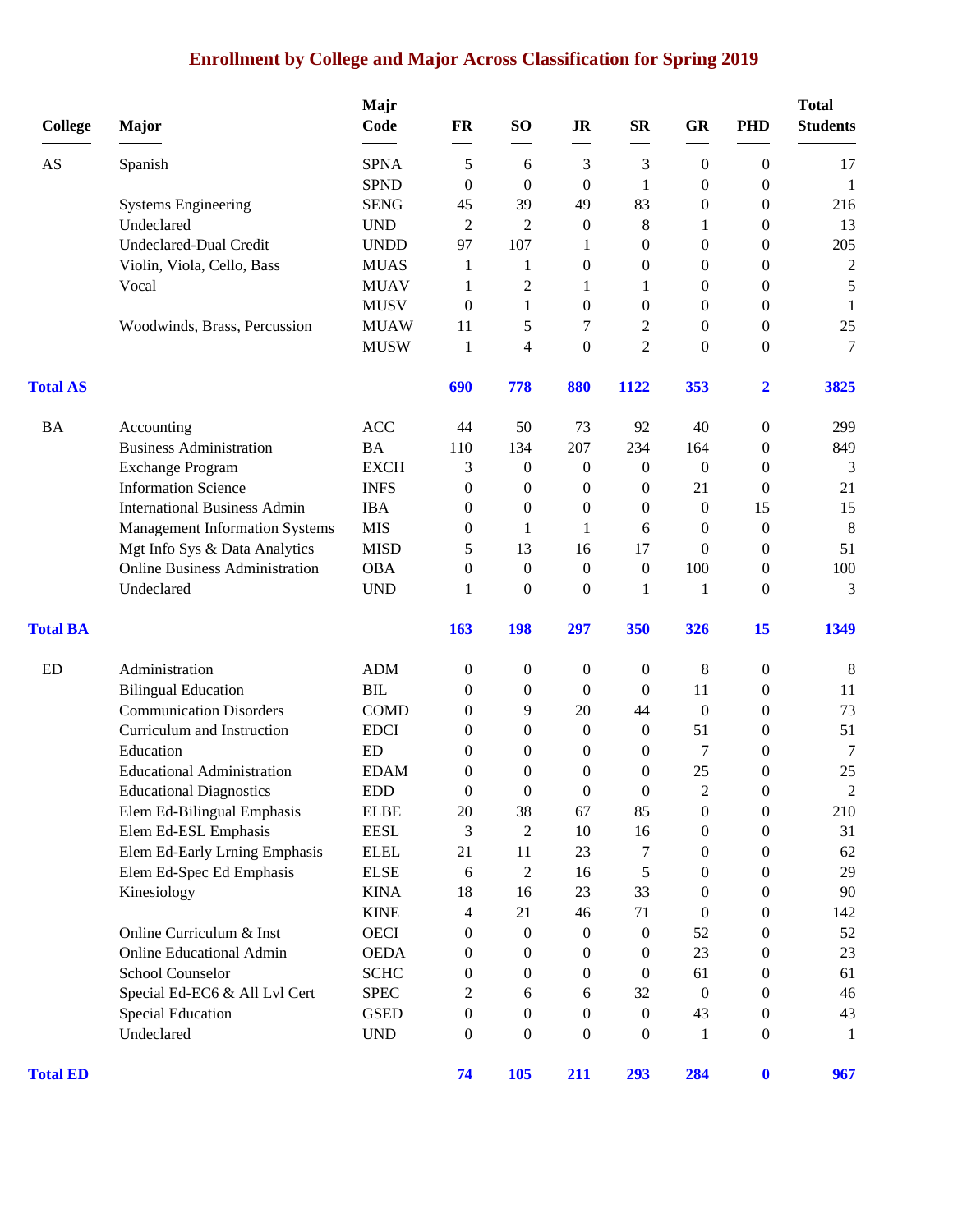| <b>Total</b><br>Hours |
|-----------------------|
| 209                   |
| 12                    |
| 3062                  |
| $80\,$                |
| 1963                  |
| 34                    |
| 53                    |
| 12                    |
| 325                   |
| 68                    |
| 46983                 |
|                       |
| 3448                  |
| 9791                  |
| $\sqrt{48}$           |
| 137                   |
| 114                   |
| 86                    |
| 646                   |
| 571                   |
| 9                     |

####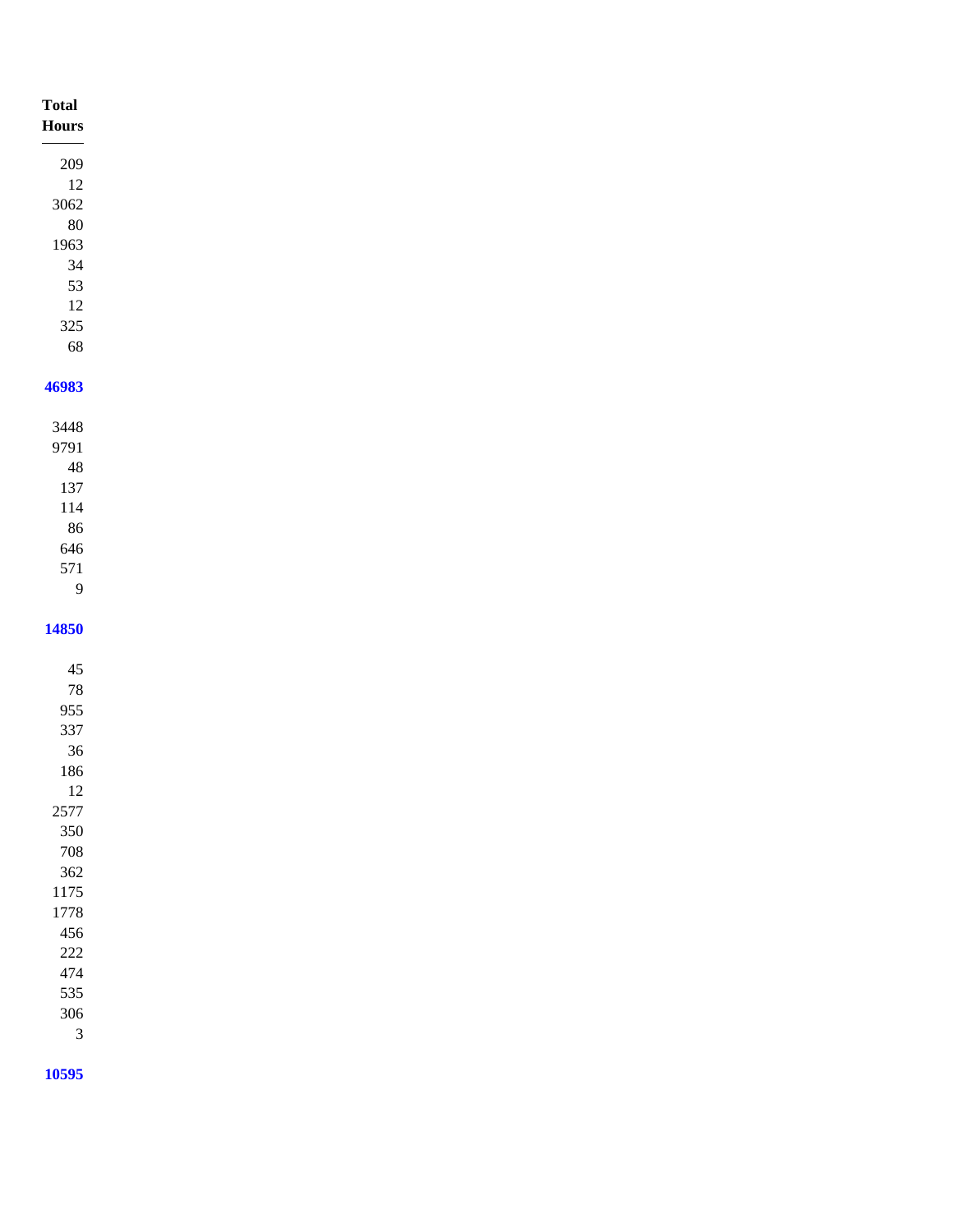## **Enrollment by College and Major Across Classification for Spring 2019**

| <b>College</b>  | <b>Major</b>                         | Majr<br>Code | <b>FR</b>        | SO <sub>1</sub>  | <b>JR</b>        | $S_{\rm R}$      | <b>GR</b>        | <b>PHD</b>       | <b>Total</b><br><b>Students</b> |
|-----------------|--------------------------------------|--------------|------------------|------------------|------------------|------------------|------------------|------------------|---------------------------------|
| <b>NH</b>       | <b>Communication Disorders</b>       | <b>COMD</b>  | 8                | 7                | 9                | 1                | $\overline{0}$   | $\boldsymbol{0}$ | 25                              |
|                 | Kinesiology                          | <b>KINE</b>  | 26               | 10               | 20               | 5                | $\boldsymbol{0}$ | $\boldsymbol{0}$ | 61                              |
|                 | <b>Nurse Practitioner</b>            | <b>NUPR</b>  | $\mathbf{0}$     | $\overline{0}$   | $\theta$         | $\mathbf{0}$     | 25               | $\theta$         | 25                              |
|                 | Nursing                              | <b>NURS</b>  | $\Omega$         | 2                | 70               | 139              | $\theta$         | $\theta$         | 211                             |
|                 | Nursing Administration               | <b>NADM</b>  | $\mathbf{0}$     | $\boldsymbol{0}$ | $\boldsymbol{0}$ | $\mathbf{0}$     | 8                | $\boldsymbol{0}$ | 8                               |
|                 | <b>Online Nursing</b>                | <b>OBSN</b>  |                  | $\mathbf{0}$     | 4                | 10               | $\theta$         | $\theta$         | 15                              |
|                 | <b>Online Nursing Administration</b> | <b>ONAD</b>  | $\Omega$         | $\Omega$         | $\Omega$         | $\Omega$         | 15               | $\mathbf{0}$     | 15                              |
|                 | Pre-Nursing                          | <b>NURP</b>  | 145              | 134              | 114              | 37               | $\boldsymbol{0}$ | $\boldsymbol{0}$ | 430                             |
| <b>Total NH</b> |                                      |              | <b>180</b>       | 153              | 217              | 192              | 48               | $\mathbf 0$      | 790                             |
| <b>UC</b>       | Ethical Leader. in Business          | <b>MDEB</b>  | $\boldsymbol{0}$ | $\theta$         | 1                | $\boldsymbol{0}$ | 0                | 0                | 1                               |
|                 | Ethical Leader. in Pol. & Law        | <b>MDEP</b>  | 1                | $\theta$         | $\mathbf{0}$     | $\theta$         | $\theta$         | $\boldsymbol{0}$ | 1                               |
|                 | <b>Health Administration</b>         | <b>MDHA</b>  | 2                | 1                | 3                | 1                | $\boldsymbol{0}$ | 0                | 7                               |
|                 | Multdisc. Studies-Art&Business       | <b>MDAB</b>  | 6                | 2                | $\overline{0}$   | $\theta$         | $\theta$         | 0                | 8                               |
|                 | Multidisc. Studies-PreLaw            | <b>MDSP</b>  | 2                | 1                | $\theta$         | $\overline{2}$   | $\Omega$         | $\theta$         | 5                               |
|                 | Multidisciplinary Studies            | <b>MDS</b>   | 5                | 9                | 28               | 78               | $\boldsymbol{0}$ | $\boldsymbol{0}$ | 120                             |
|                 | Org. Psych. & Business               | <b>MDOB</b>  | $\theta$         | $\overline{2}$   | 1                | $\theta$         | $\boldsymbol{0}$ | $\boldsymbol{0}$ | 3                               |
|                 | Undeclared                           | <b>UND</b>   | 40               | 5                | $\mathbf{0}$     | 3                | $\theta$         | $\boldsymbol{0}$ | 48                              |
|                 | Undeclared-Dual Credit               | <b>UNDD</b>  | 270              | 46               | 7                | $\theta$         | $\boldsymbol{0}$ | $\theta$         | 323                             |
| <b>Total UC</b> |                                      |              | 326              | 66               | 40               | 84               | $\bf{0}$         | $\bf{0}$         | 516                             |
| Total           |                                      |              | 1433             | 1300             | 1645             | 2041             | 1011             | 17               | 7447                            |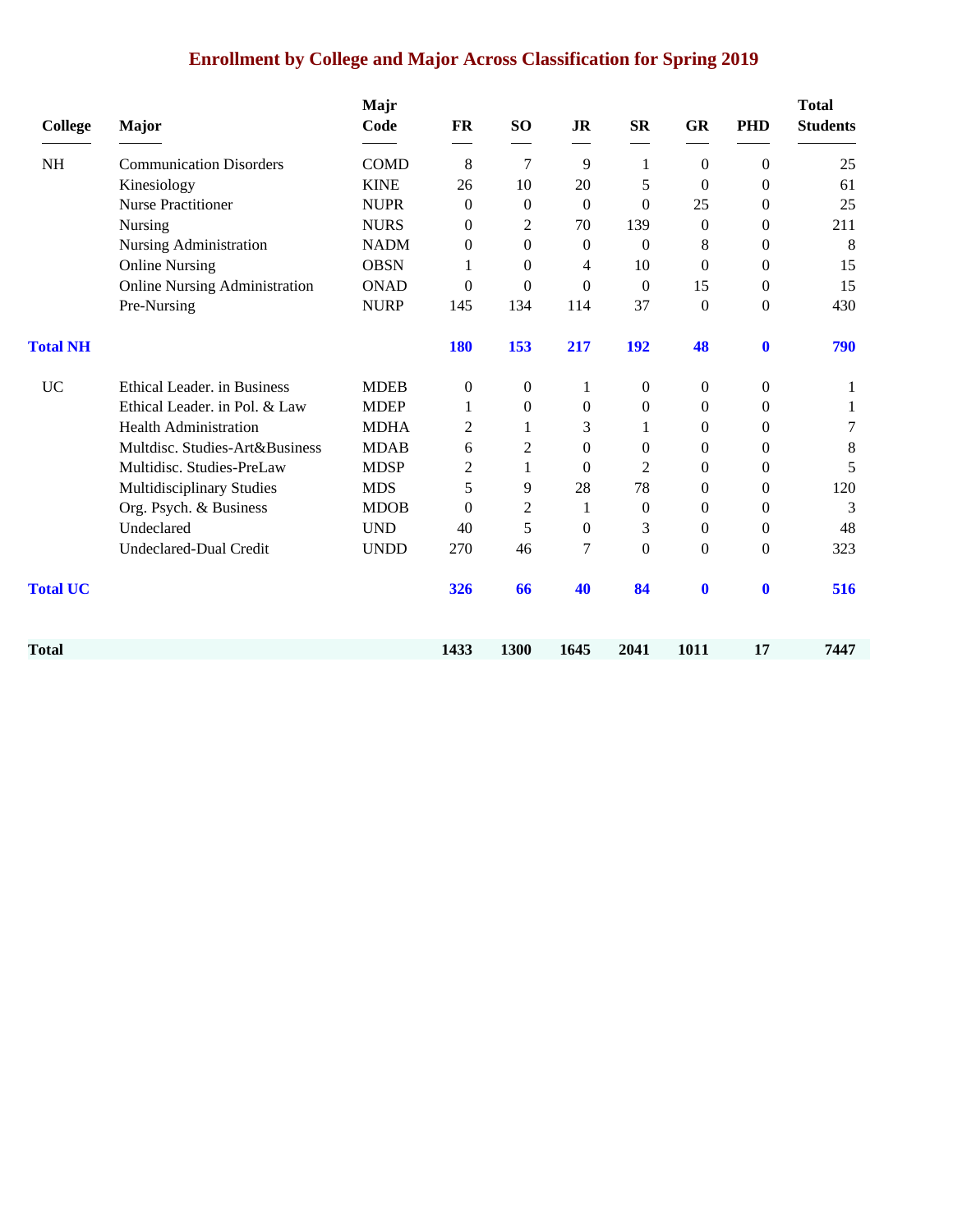| <b>Total</b><br><b>Hours</b> |
|------------------------------|
| 334                          |
| 788                          |
| 126                          |
| 2937                         |
| $74\,$                       |
| 155                          |
| 138                          |
| 5117                         |
|                              |
| 9669                         |
|                              |
| $14\,$                       |
| 13                           |
| $102\,$                      |
| $112\,$                      |
| 68                           |
| 1438                         |
| $27\,$                       |
| 598                          |
| 2098                         |
| 4470                         |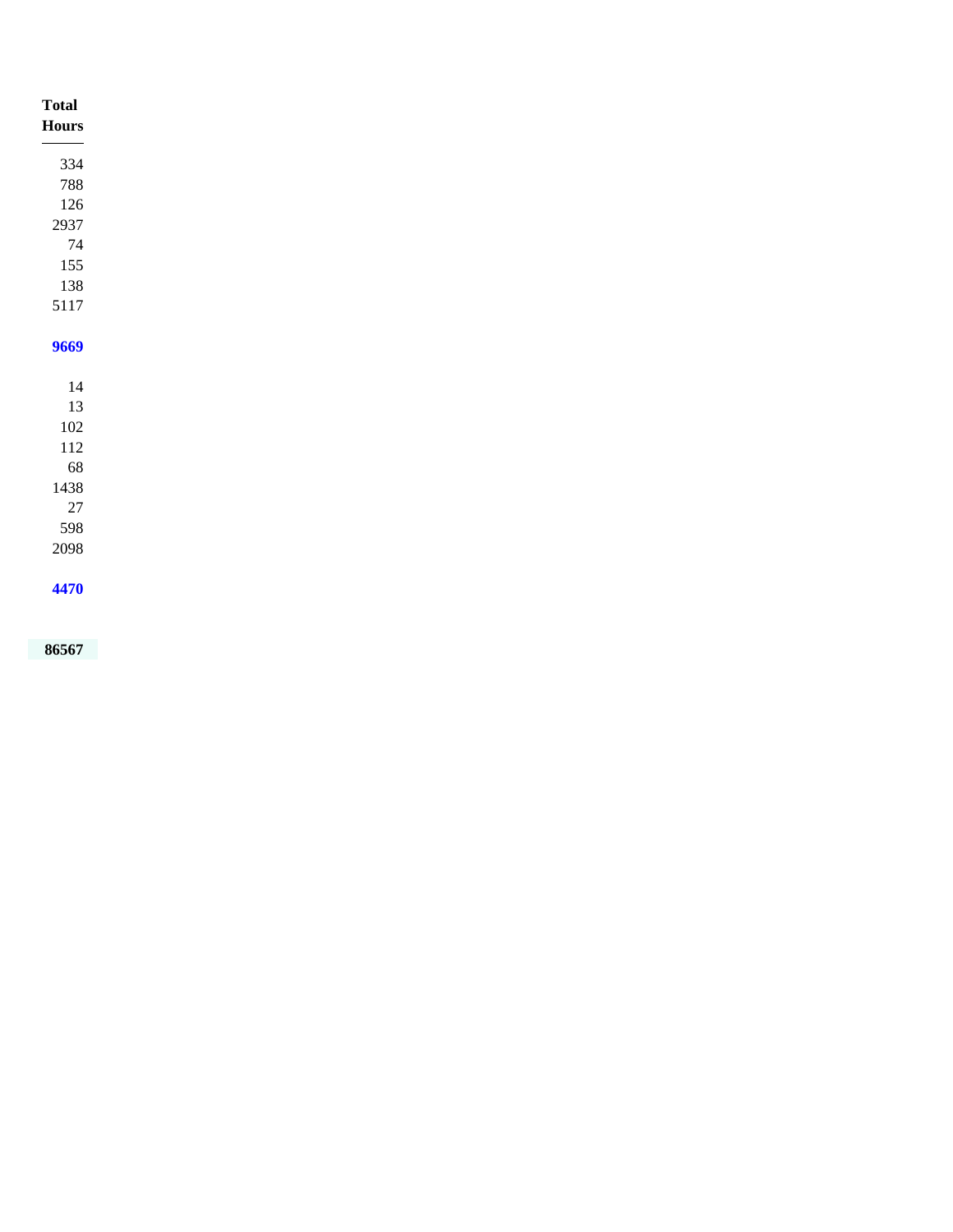## **Semester Credit Hours by Student College and Major Across Load and Sex for Spring 2019**

| <b>College</b>  | <b>Major</b>                          | PT<br>Women      | FT<br>Women      | Women            | <b>PT</b><br>Men | FT<br>Men        | Men              | <b>Total</b><br><b>Hours</b> |
|-----------------|---------------------------------------|------------------|------------------|------------------|------------------|------------------|------------------|------------------------------|
| AS              | Art                                   | 130              | 562              | 692              | 67               | 375              | 442              | 1134                         |
|                 | <b>Biology</b>                        | 532              | 5349             | 5881             | 383              | 2564             | 2947             | 8828                         |
|                 | Chemistry                             | 23               | 301              | 324              | 25               | 316              | 341              | 665                          |
|                 | Communication                         | 133              | 913              | 1046             | 51               | 546              | 597              | 1643                         |
|                 | Composite                             | 76               | 133              | 209              | 52               | 130              | 182              | 391                          |
|                 | <b>Counseling Psychology</b>          | 6                | 213              | 219              | 18               | 18               | 36               | 255                          |
|                 | <b>Criminal Justice</b>               | 387              | 4701             | 5088             | 426              | 3869             | 4295             | 9383                         |
|                 | English                               | 187              | 1233             | 1420             | 61               | 379              | 440              | 1860                         |
|                 | <b>Exchange Program</b>               | $\boldsymbol{0}$ | 27               | 27               | $\boldsymbol{0}$ | 24               | 24               | 51                           |
|                 | Guitar                                | 4                | $\boldsymbol{0}$ | $\overline{4}$   | 12               | 58               | 70               | 74                           |
|                 | Hispanic Studies                      | 6                | $\boldsymbol{0}$ | 6                | $\boldsymbol{0}$ | $\boldsymbol{0}$ | $\boldsymbol{0}$ | 6                            |
|                 | History                               | 34               | 616              | 650              | 81               | 682              | 763              | 1413                         |
|                 | History and Political Thought         | 42               | 18               | 60               | 45               | 39               | 84               | 144                          |
|                 | Keyboard                              | 5                | $\boldsymbol{0}$ | 5                | $\boldsymbol{0}$ | 16               | 16               | 21                           |
|                 | Lang, Lit & Translation               | 48               | 9                | 57               | 12               | $\boldsymbol{0}$ | 12               | 69                           |
|                 | Mathematics                           | 152              | 937              | 1089             | 154              | 692              | 846              | 1935                         |
|                 | Music                                 | 0                | 33               | 33               | $\boldsymbol{0}$ | 15               | 15               | 48                           |
|                 | Music All Level Certification         | 12               | 31               | 43               | 48               | 87               | 135              | 178                          |
|                 | Music Performance                     | $\boldsymbol{0}$ | 55               | 55               | 36               | 82               | 118              | 173                          |
|                 | <b>Online Criminal Justice</b>        | 129              | 108              | 237              | 45               | 75               | 120              | 357                          |
|                 | <b>Political Science</b>              | 47               | 706              | 753              | 70               | 743              | 813              | 1566                         |
|                 | Pre-Engineering                       | 43               | 231              | 274              | 63               | 1008             | 1071             | 1345                         |
|                 | Pre-Engineering-Kingsville            | $\boldsymbol{0}$ | $\boldsymbol{0}$ | $\boldsymbol{0}$ | $\boldsymbol{0}$ | 38               | 38               | 38                           |
|                 | Psychology                            | 731              | 5156             | 5887             | 201              | 1536             | 1737             | 7624                         |
|                 | Public Administration                 | 147              | 129              | 276              | 90               | 39               | 129              | 405                          |
|                 | Science                               | 4                | 86               | 90               | 21               | 151              | 172              | 262                          |
|                 | Sociology                             | 166              | 625              | 791              | 24               | 157              | 181              | 972                          |
|                 | Spanish                               | 52               | 307              | 359              | 15               | 172              | 187              | 546                          |
|                 | <b>Systems Engineering</b>            | 10               | 562              | 572              | 131              | 2359             | 2490             | 3062                         |
|                 | Undeclared                            | 33               | 13               | 46               | $\tau$           | 27               | 34               | 80                           |
|                 | <b>Undeclared-Dual Credit</b>         | 974              | 127              | 1101             | 717              | 145              | 862              | 1963                         |
|                 | Violin, Viola, Cello, Bass            | $\boldsymbol{0}$ | 17               | 17               | $\boldsymbol{0}$ | 17               | 17               | $34\,$                       |
|                 | Vocal                                 | 12               | 24               | 36               | $\boldsymbol{0}$ | 29               | 29               | 65                           |
|                 | Woodwinds, Brass, Percussion          | 20               | 60               | 80               | 44               | 269              | 313              | 393                          |
| <b>Total AS</b> |                                       | 4145             | 23282            | 27427            | 2899             | 16657            | 19556            | 46983                        |
| <b>BA</b>       | Accounting                            | 280              | 1385             | 1665             | 287              | 1496             | 1783             | 3448                         |
|                 | <b>Business Administration</b>        | 646              | 3836             | 4482             | 964              | 4345             | 5309             | 9791                         |
|                 | <b>Exchange Program</b>               | $\overline{0}$   | 33               | 33               | $\boldsymbol{0}$ | 15               | 15               | 48                           |
|                 | <b>Information Science</b>            | 15               | 36               | 51               | 44               | 42               | 86               | 137                          |
|                 | <b>International Business Admin</b>   | 3                | 33               | 36               | 18               | 60               | 78               | 114                          |
|                 | <b>Management Information Systems</b> | 0                | 15               | 15               | 18               | 53               | 71               | 86                           |
|                 | Mgt Info Sys & Data Analytics         | $\overline{0}$   | 75               | 75               | 81               | 490              | 571              | 646                          |
|                 | <b>Online Business Administration</b> | 186              | 112              | 298              | 227              | 46               | 273              | 571                          |
|                 | Undeclared                            | 6                | $\boldsymbol{0}$ | 6                | 3                | $\boldsymbol{0}$ | 3                | 9                            |
| <b>Total BA</b> |                                       | 1136             | 5525             | 6661             | 1642             | 6547             | 8189             | 14850                        |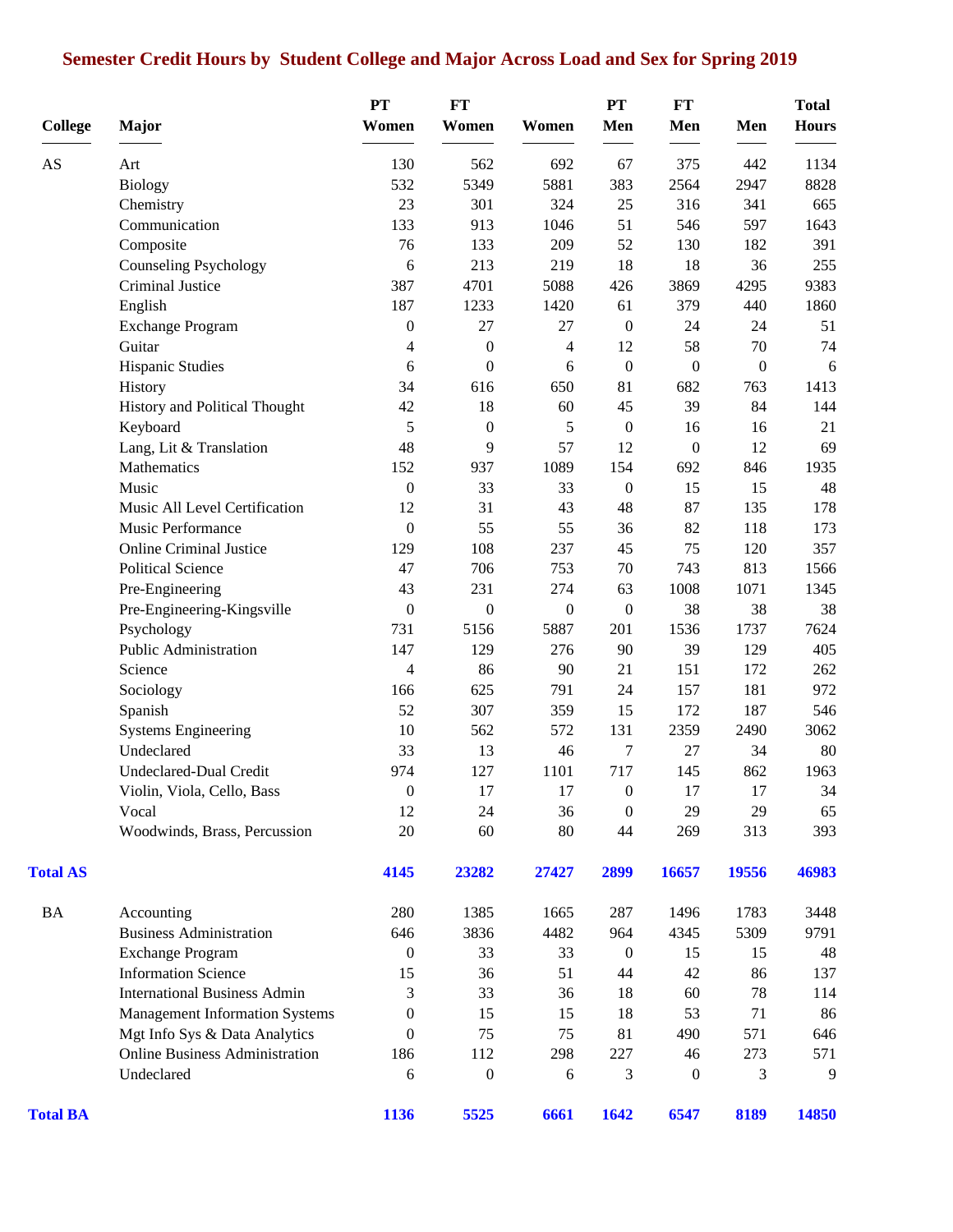## **Semester Credit Hours by Student College and Major Across Load and Sex for Spring 2019**

| <b>College</b>         | Major                                | PT<br>Women      | <b>FT</b><br>Women | Women | PT<br>Men        | FT<br>Men        | Men              | <b>Total</b><br><b>Hours</b> |
|------------------------|--------------------------------------|------------------|--------------------|-------|------------------|------------------|------------------|------------------------------|
|                        | Administration                       | 15               | 18                 | 33    | 12               | $\boldsymbol{0}$ | 12               | 45                           |
|                        | <b>Bilingual Education</b>           | 48               | 21                 | 69    | $\boldsymbol{0}$ | 9                | 9                | $78\,$                       |
|                        | <b>Communication Disorders</b>       | 129              | 760                | 889   | 9                | 57               | 66               | 955                          |
|                        | Curriculum and Instruction           | 163              | 117                | 280   | 30               | 27               | 57               | 337                          |
|                        | Education                            | 36               | $\boldsymbol{0}$   | 36    | $\boldsymbol{0}$ | $\boldsymbol{0}$ | $\boldsymbol{0}$ | 36                           |
|                        | <b>Educational Administration</b>    | 51               | 87                 | 138   | 24               | 24               | 48               | 186                          |
|                        | <b>Educational Diagnostics</b>       | 6                | $\mathbf{0}$       | 6     | 6                | $\boldsymbol{0}$ | 6                | 12                           |
|                        | Elem Ed-Bilingual Emphasis           | 448              | 2059               | 2507  | $\boldsymbol{0}$ | 70               | 70               | 2577                         |
|                        | Elem Ed-ESL Emphasis                 | 86               | 224                | 310   | 12               | 28               | 40               | 350                          |
|                        | Elem Ed-Early Lrning Emphasis        | 126              | 528                | 654   | 12               | 42               | 54               | 708                          |
|                        | Elem Ed-Spec Ed Emphasis             | 72               | 262                | 334   | $\boldsymbol{0}$ | 28               | 28               | 362                          |
|                        | Kinesiology                          | 191              | 1378               | 1569  | 270              | 1114             | 1384             | 2953                         |
|                        | Online Curriculum & Inst             | 105              | 291                | 396   | 27               | 33               | 60               | 456                          |
|                        | <b>Online Educational Admin</b>      | 48               | 132                | 180   | 6                | 36               | 42               | 222                          |
|                        | <b>School Counselor</b>              | 123              | 324                | 447   | 18               | 9                | 27               | 474                          |
|                        | Special Ed-EC6 & All Lvl Cert        | 112              | 390                | 502   | 18               | 15               | 33               | 535                          |
|                        | Special Education                    | 138              | 165                | 303   | 3                | $\boldsymbol{0}$ | 3                | 306                          |
|                        | Undeclared                           | 3                | $\boldsymbol{0}$   | 3     | $\boldsymbol{0}$ | $\overline{0}$   | $\mathbf{0}$     | 3                            |
| <b>Total ED</b>        |                                      | <b>1900</b>      | 6756               | 8656  | 447              | 1492             | 1939             | 10595                        |
| NH                     | <b>Communication Disorders</b>       | 34               | 300                | 334   | $\boldsymbol{0}$ | $\boldsymbol{0}$ | $\mathbf{0}$     | 334                          |
|                        | Kinesiology                          | 46               | 425                | 471   | 24               | 293              | 317              | 788                          |
|                        | <b>Nurse Practitioner</b>            | 83               | $\boldsymbol{0}$   | 83    | 43               | $\boldsymbol{0}$ | 43               | 126                          |
|                        | Nursing                              | 94               | 2222               | 2316  | $\boldsymbol{0}$ | 621              | 621              | 2937                         |
|                        | Nursing Administration               | 8                | 48                 | 56    | 6                | 12               | 18               | 74                           |
|                        | <b>Online Nursing</b>                | 22               | 76                 | 98    | 21               | 36               | 57               | 155                          |
|                        | <b>Online Nursing Administration</b> | 36               | 90                 | 126   | $\boldsymbol{0}$ | 12               | 12               | 138                          |
|                        | Pre-Nursing                          | 743              | 3241               | 3984  | 207              | 926              | 1133             | 5117                         |
| <b>Total NH</b>        |                                      | 1066             | 6402               | 7468  | 301              | <b>1900</b>      | 2201             | 9669                         |
| <b>ED</b><br><b>UC</b> | Ethical Leader. in Business          | $\boldsymbol{0}$ | 14                 | 14    | $\boldsymbol{0}$ | $\boldsymbol{0}$ | $\boldsymbol{0}$ | 14                           |
|                        | Ethical Leader. in Pol. & Law        | $\mathbf{0}$     | 13                 | 13    | $\boldsymbol{0}$ | $\boldsymbol{0}$ | $\boldsymbol{0}$ | 13                           |
|                        | <b>Health Administration</b>         | $\mathbf{0}$     | 75                 | 75    | $\boldsymbol{0}$ | 27               | 27               | 102                          |
|                        | Multdisc. Studies-Art&Business       | $\mathbf{0}$     | 77                 | 77    | 6                | 29               | 35               | 112                          |
|                        | Multidisc. Studies-PreLaw            | 6                | 31                 | 37    | 10               | 21               | 31               | 68                           |
|                        | <b>Multidisciplinary Studies</b>     | 263              | 829                | 1092  | 52               | 294              | 346              | 1438                         |
|                        | Org. Psych. & Business               | 15               | $\boldsymbol{0}$   | 15    | $\boldsymbol{0}$ | 12               | 12               | 27                           |
|                        | Undeclared                           | 25               | 192                | 217   | 40               | 341              | 381              | 598                          |
|                        | <b>Undeclared-Dual Credit</b>        | 353              | 929                | 1282  | 304              | 512              | 816              | 2098                         |
| <b>Total UC</b>        |                                      | 662              | 2160               | 2822  | 412              | 1236             | 1648             | 4470                         |
| <b>Total</b>           |                                      | 8909             | 44125              | 53034 | 5701             | 27832            | 33533            | 86567                        |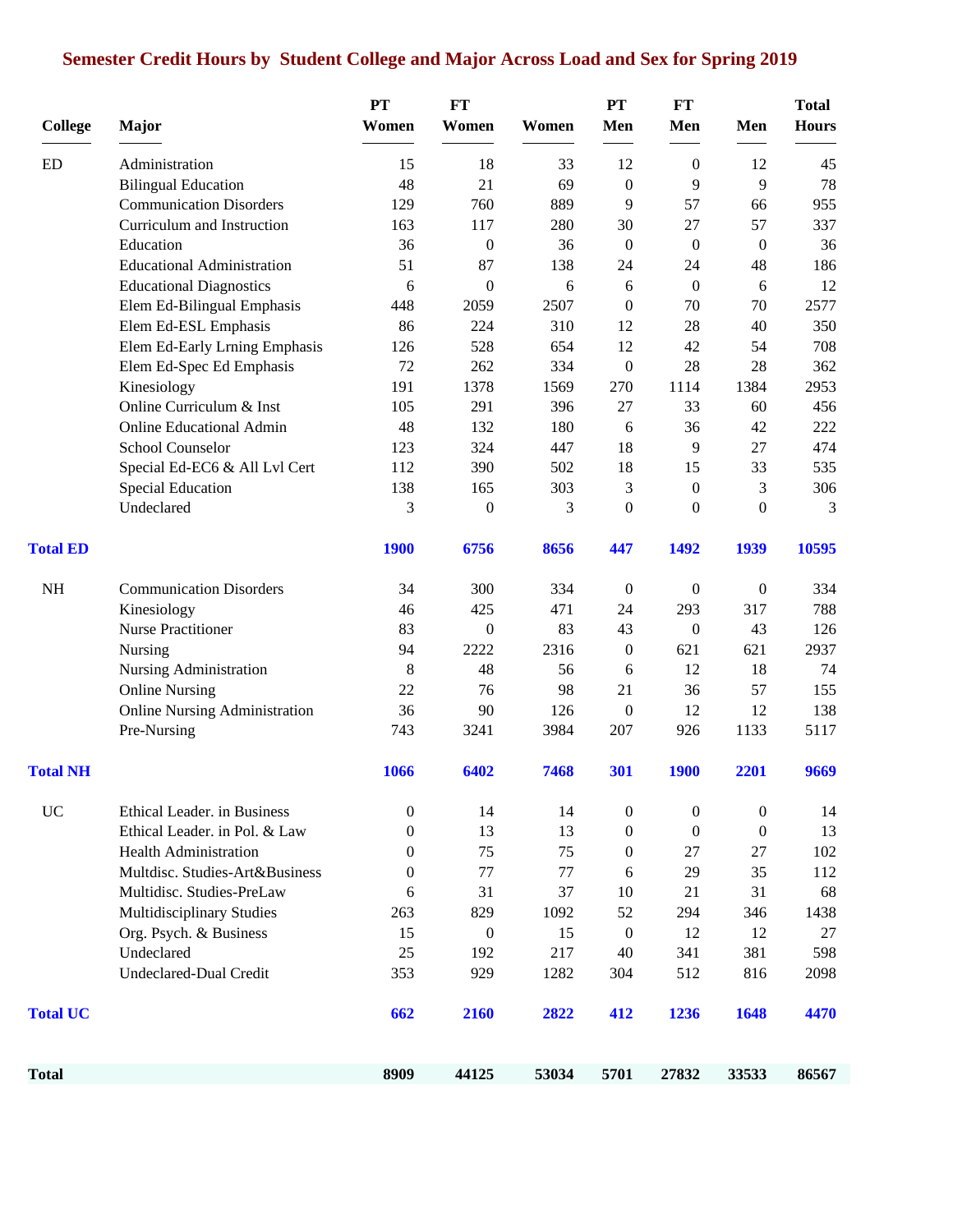## **Semester Credit Hours by Student College and Major Across Level for Spring 2019**

| <b>College</b>  | Major                                 | <b>FR</b>        | SO <sub>1</sub>  | <b>JR</b>        | $S_{\mathbb{R}}$ | <b>UG</b>        | GR               | <b>PHD</b>       | <b>Total</b><br><b>Hours</b> |
|-----------------|---------------------------------------|------------------|------------------|------------------|------------------|------------------|------------------|------------------|------------------------------|
| AS              | Art                                   | 215              | 147              | 261              | 511              | 1134             | $\boldsymbol{0}$ | $\boldsymbol{0}$ | 1134                         |
|                 | <b>Biology</b>                        | 1892             | 1847             | 2181             | 2724             | 8644             | 184              | $\overline{0}$   | 8828                         |
|                 | Chemistry                             | 122              | 170              | 85               | 288              | 665              | $\boldsymbol{0}$ | $\Omega$         | 665                          |
|                 | Communication                         | 320              | 364              | 369              | 524              | 1577             | 66               | $\overline{0}$   | 1643                         |
|                 | Composite                             | $\boldsymbol{0}$ | $\boldsymbol{0}$ | 46               | 345              | 391              | $\boldsymbol{0}$ | $\theta$         | 391                          |
|                 | <b>Counseling Psychology</b>          | $\boldsymbol{0}$ | $\overline{0}$   | $\overline{0}$   | $\boldsymbol{0}$ | $\boldsymbol{0}$ | 255              | $\overline{0}$   | 255                          |
|                 | Criminal Justice                      | 1966             | 1681             | 2780             | 2776             | 9203             | 180              | $\boldsymbol{0}$ | 9383                         |
|                 | English                               | 213              | 447              | 555              | 504              | 1719             | 141              | $\overline{0}$   | 1860                         |
|                 | <b>Exchange Program</b>               | 51               | $\boldsymbol{0}$ | $\boldsymbol{0}$ | $\boldsymbol{0}$ | 51               | $\boldsymbol{0}$ | $\boldsymbol{0}$ | 51                           |
|                 | Guitar                                | 33               | 29               | 12               | $\boldsymbol{0}$ | 74               | $\boldsymbol{0}$ | $\boldsymbol{0}$ | 74                           |
|                 | <b>Hispanic Studies</b>               | $\boldsymbol{0}$ | $\boldsymbol{0}$ | $\boldsymbol{0}$ | $\theta$         | $\theta$         | $\boldsymbol{0}$ | 6                | 6                            |
|                 | History                               | 251              | 279              | 463              | 420              | 1413             | $\mathbf{0}$     | $\overline{0}$   | 1413                         |
|                 | History and Political Thought         | $\mathbf{0}$     | $\boldsymbol{0}$ | $\boldsymbol{0}$ | $\boldsymbol{0}$ | $\boldsymbol{0}$ | 144              | $\overline{0}$   | 144                          |
|                 | Keyboard                              | 16               | $\theta$         | 5                | $\boldsymbol{0}$ | 21               | $\boldsymbol{0}$ | $\overline{0}$   | 21                           |
|                 | Lang, Lit & Translation               | $\theta$         | $\Omega$         | $\mathbf{0}$     | $\mathbf{0}$     | $\mathbf{0}$     | 69               | $\overline{0}$   | 69                           |
|                 | Mathematics                           | 242              | 360              | 390              | 736              | 1728             | 207              | $\overline{0}$   | 1935                         |
|                 | Music                                 | $\boldsymbol{0}$ | $\boldsymbol{0}$ | $\boldsymbol{0}$ | 48               | 48               | $\boldsymbol{0}$ | $\theta$         | 48                           |
|                 | Music All Level Certification         | $\theta$         | 19               | 17               | 142              | 178              | $\boldsymbol{0}$ | $\overline{0}$   | 178                          |
|                 | Music Performance                     | $\mathbf{0}$     | $\boldsymbol{0}$ | 31               | 142              | 173              | $\boldsymbol{0}$ | $\boldsymbol{0}$ | 173                          |
|                 | <b>Online Criminal Justice</b>        | $\boldsymbol{0}$ | $\boldsymbol{0}$ | $\boldsymbol{0}$ | $\boldsymbol{0}$ | $\boldsymbol{0}$ | 357              | $\boldsymbol{0}$ | 357                          |
|                 | <b>Political Science</b>              | 253              | 478              | 383              | 452              | 1566             | $\boldsymbol{0}$ | $\boldsymbol{0}$ | 1566                         |
|                 | Pre-Engineering                       | 509              | 610              | 205              | 21               | 1345             | $\boldsymbol{0}$ | $\boldsymbol{0}$ | 1345                         |
|                 | Pre-Engineering-Kingsville            | 25               | 13               | $\boldsymbol{0}$ | $\boldsymbol{0}$ | 38               | $\boldsymbol{0}$ | $\boldsymbol{0}$ | 38                           |
|                 | Psychology                            | 1004             | 1416             | 2416             | 2569             | 7405             | 219              | $\overline{0}$   | 7624                         |
|                 | Public Administration                 | $\boldsymbol{0}$ | $\boldsymbol{0}$ | $\boldsymbol{0}$ | $\boldsymbol{0}$ | $\boldsymbol{0}$ | 405              | $\boldsymbol{0}$ | 405                          |
|                 | Science                               | 57               | 39               | 105              | 61               | 262              | $\boldsymbol{0}$ | $\overline{0}$   | 262                          |
|                 | Sociology                             | 124              | 152              | 198              | 402              | 876              | 96               | $\theta$         | 972                          |
|                 | Spanish                               | 82               | 104              | 162              | 198              | 546              | $\boldsymbol{0}$ | $\overline{0}$   | 546                          |
|                 | <b>Systems Engineering</b>            | 674              | 546              | 690              | 1152             | 3062             | $\boldsymbol{0}$ | $\theta$         | 3062                         |
|                 | Undeclared                            | 20               | 27               | $\boldsymbol{0}$ | 30               | $77 \,$          | 3                | $\theta$         | 80                           |
|                 | <b>Undeclared-Dual Credit</b>         | 912              | 1043             | 8                | $\boldsymbol{0}$ | 1963             | $\boldsymbol{0}$ | $\overline{0}$   | 1963                         |
|                 |                                       | 17               | 17               | $\theta$         | $\mathbf{0}$     | 34               | $\boldsymbol{0}$ | $\Omega$         | 34                           |
|                 | Violin, Viola, Cello, Bass<br>Vocal   | 12               | 34               | 6                | 13               | 65               | $\boldsymbol{0}$ | $\boldsymbol{0}$ | 65                           |
|                 | Woodwinds, Brass, Percussion          | 159              | 111              | 90               | 33               | 393              |                  | $\boldsymbol{0}$ | 393                          |
|                 |                                       |                  |                  |                  |                  |                  | $\boldsymbol{0}$ |                  |                              |
| <b>Total AS</b> |                                       | 9169             | 9933             | 11458            | 14091            | 44651            | 2326             | 6                | 46983                        |
| <b>BA</b>       | Accounting                            | 615              | 686              | 872              | 1041             | 3214             | 234              | $\boldsymbol{0}$ | 3448                         |
|                 | <b>Business Administration</b>        | 1517             | 1730             | 2587             | 2906             | 8740             | 1051             | $\overline{0}$   | 9791                         |
|                 | <b>Exchange Program</b>               | 48               | $\boldsymbol{0}$ | $\boldsymbol{0}$ | $\boldsymbol{0}$ | 48               | $\boldsymbol{0}$ | $\boldsymbol{0}$ | 48                           |
|                 | <b>Information Science</b>            | $\mathbf{0}$     | $\theta$         | $\mathbf{0}$     | $\mathbf{0}$     | $\mathbf{0}$     | 137              | $\Omega$         | 137                          |
|                 | <b>International Business Admin</b>   | $\theta$         | $\overline{0}$   | $\mathbf{0}$     | $\mathbf{0}$     | $\mathbf{0}$     | $\boldsymbol{0}$ | 114              | 114                          |
|                 | <b>Management Information Systems</b> | $\boldsymbol{0}$ | 3                | 6                | 77               | 86               | $\boldsymbol{0}$ | $\overline{0}$   | 86                           |
|                 | Mgt Info Sys & Data Analytics         | 65               | 178              | 202              | 201              | 646              | $\boldsymbol{0}$ | $\theta$         | 646                          |
|                 | <b>Online Business Administration</b> | $\mathbf{0}$     | $\boldsymbol{0}$ | $\mathbf{0}$     | $\boldsymbol{0}$ | $\overline{0}$   | 571              | $\overline{0}$   | 571                          |
|                 | Undeclared                            | 3                | $\theta$         | $\boldsymbol{0}$ | 3                | 6                | 3                | $\boldsymbol{0}$ | 9                            |
| <b>Total BA</b> |                                       | 2248             | 2597             | 3667             | 4228             | 12740            | 1996             | 114              | 14850                        |